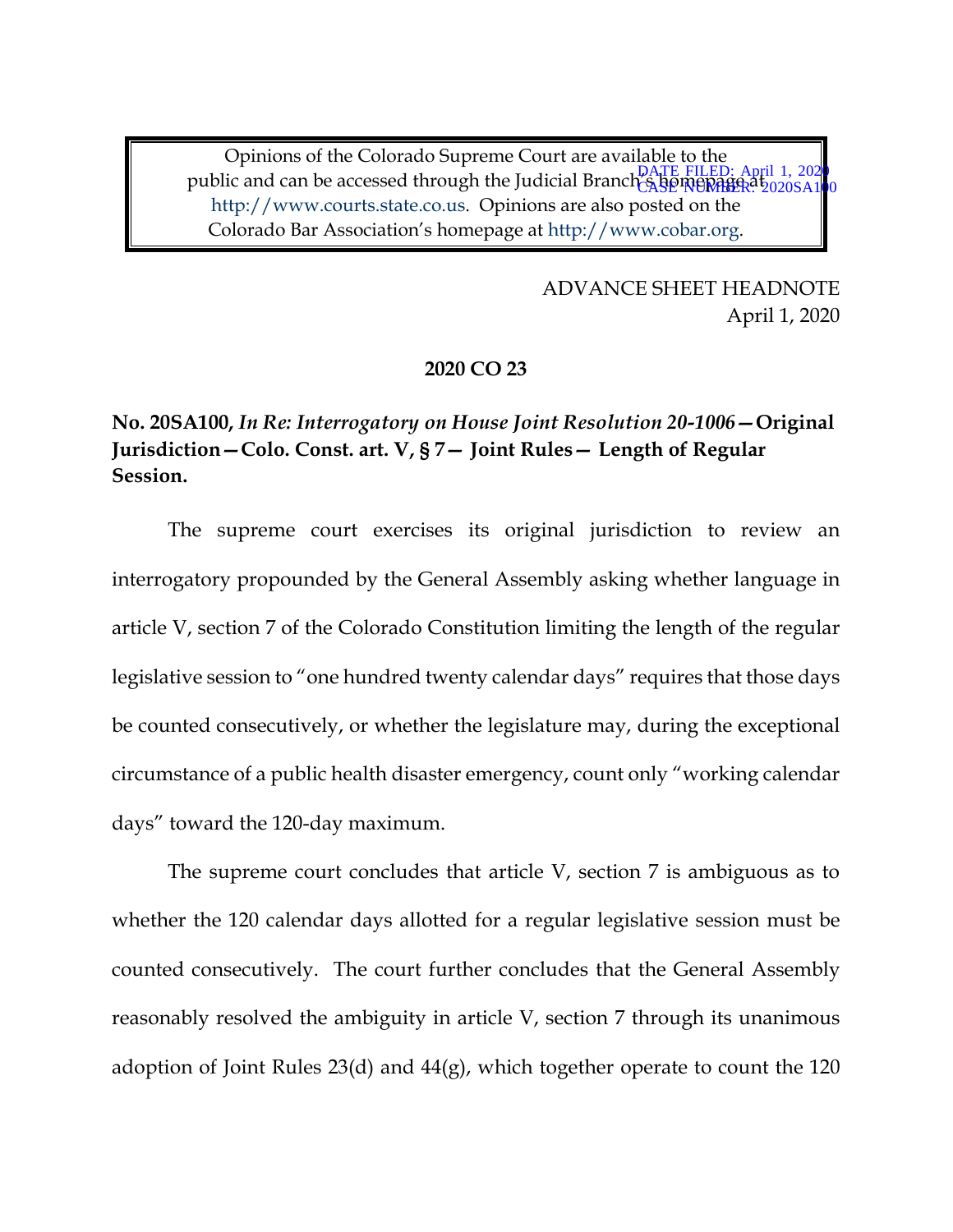calendar days of a regular session consecutively except during a declared public health emergency disaster, in which case only days on which at least one chamber convenes count toward the 120-day maximum. Because the General Assembly's interpretation is consistent with the constitutional text and fully comports with the underlying purposes of article V, section 7, the supreme court concludes that Joint Rules 23(d) and 44(g) are constitutional.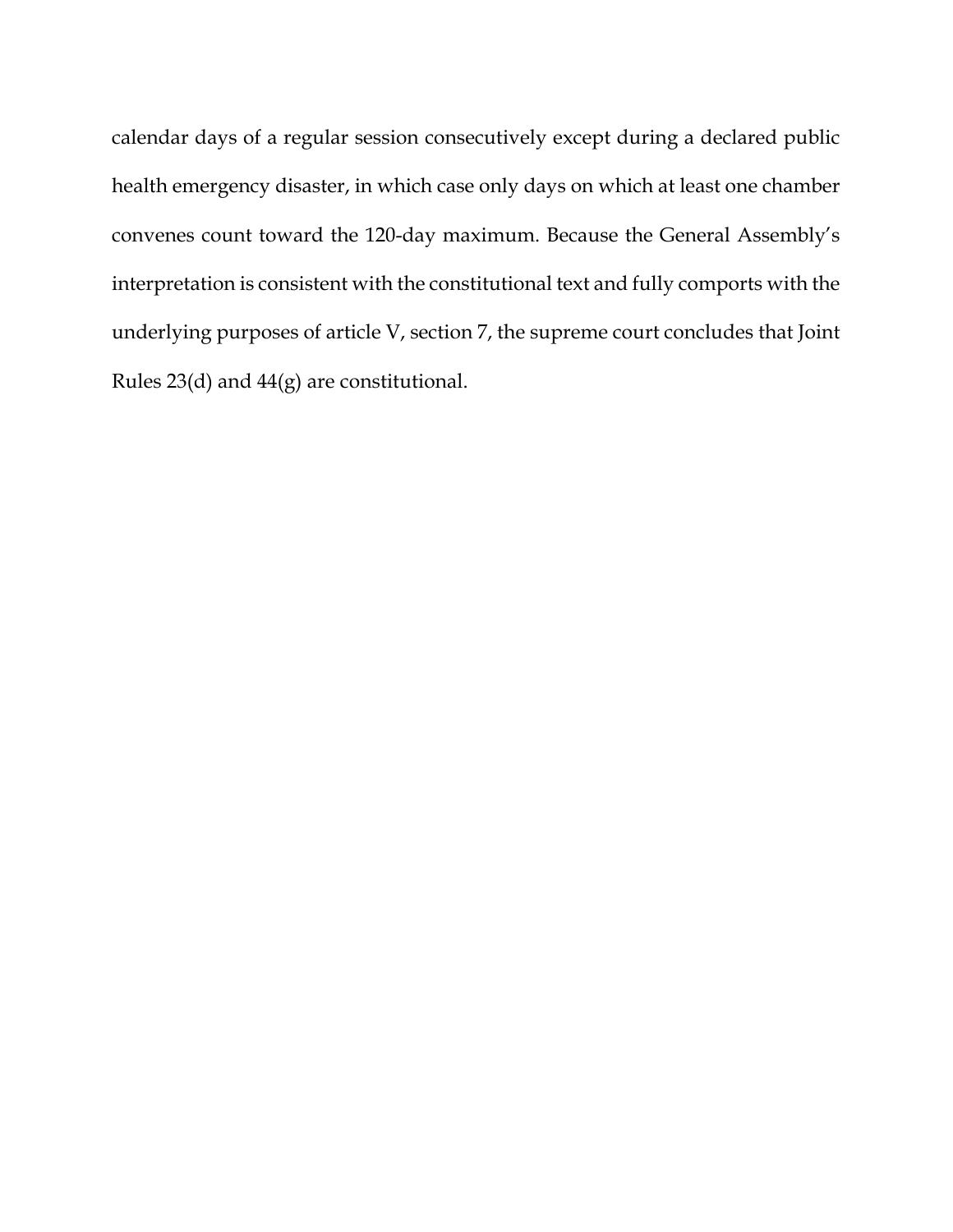## **The Supreme Court of the State of Colorado** 2 East 14th Avenue • Denver, Colorado 80203

#### **2020 CO 23**

#### **Supreme Court Case No. 20SA100**

*Original Proceeding Pursuant to Article VI, Section 3 of the Constitution of the State of Colorado*

## **In Re: Interrogatory on House Joint Resolution 20-1006 Submitted by the Colorado General Assembly**

**General Assembly's Interrogatory Answered**  *en banc* April 1, 2020

#### **Attorneys for Governor Jared Polis and Attorney General Philip J. Weiser:**

Philip J. Weiser, Attorney General Natalie Hanlon Leh, Chief Deputy Attorney General Eric R. Olson, Solicitor General Kurtis T. Morrison, Deputy Attorney General Terry Gill, Deputy Attorney General Russell D. Johnson, Senior Assistant Attorney General Noah C. Patterson, Senior Assistant Attorney General Jefferey D. Riester, Assistant Attorney General Elisabeth Mabus, Attorney General Fellow Adam T. Rice, Attorney General Fellow *Denver, Colorado*

#### **Attorneys for Colorado General Assembly:**

Wilmer Cutler Pickering Hale and Dorr LLP John F. Walsh Ken Salazar Michael J.P. Hazel Matthew Worthington Mairead K. Dolan Heidi K. Ruckriegle *Denver, Colorado*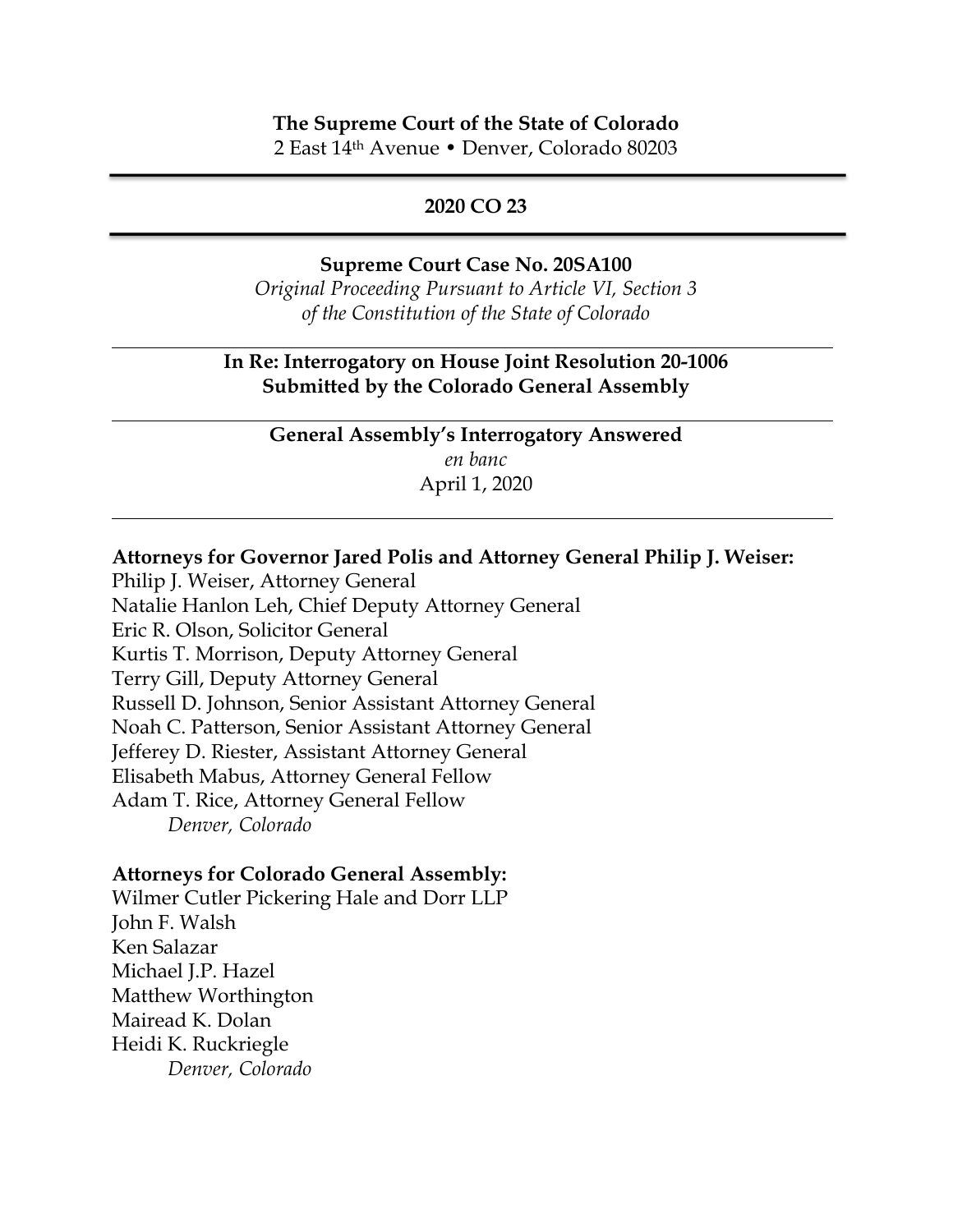**Attorneys for Senators Robert S. Gardner, John Cooke, Don Coram, Larry Crowder, Owen Hill, Dennis Hisey, Chris Holbert, Paul Lundeen, Vicki Marble, Kevin Priola, Bob Rankin, Ray Scott, Jim Smallwood, Jerry Sonnenberg, Jack Tate, and Rob Woodward; and Representatives Mark Baisley, Rod Bockenfeld, Perry Buck, Terri Carver, Marc Catlin, Richard Champion, Timothy Geitner, Richard Holtorf, Steve Humphrey, Lois Landgraf, Colin Larson, Larry Liston, Hugh McKean, Patrick Neville, Rod Pelton, Kim Ransom, Janice Rich, Lori Saine, Shane Sandridge, Matt Soper, Kevin Van Winkle, Perry Will, Dave Williams, and Jim Wilson:** Greenberg Traurig, LLP Troy A. Eid Josiah E. Beamish *Denver, Colorado*

**Attorneys for ACLU of Colorado, Adams County Commissioner Steve O'Dorisio, AFT Colorado, Bell Policy Center, City of Aurora, City of Northglenn, Colorado Children's Campaign, Colorado Criminal Justice Reform Coalition, Colorado Cross-Disability Coalition, Colorado Fiscal Institute, Counties and Commissioners Acting Together, Colorado Criminal Defense Bar, Club 20, Democrats for Education Reform, Denver District Attorney, Good Business Colorado Association, Interfaith Alliance Colorado, Jefferson County Board of Commissioners, Metro Mayors Caucus, SEIU Colorado State Council, Sixth Judicial District Attorney's Office, Towards Justice, and Women's Lobby of Colorado:**

Towards Justice David H. Seligman Brianne Power *Denver, Colorado*

**Attorneys for Colorado Association of Local Public Health Officials:** The Kelman Buescher Firm, P.C. Matthew Fritz-Mauer

*Denver, Colorado*

### **Attorneys for Independence Institute:**

David B. Kopel Shayne Madsen *Denver, Colorado*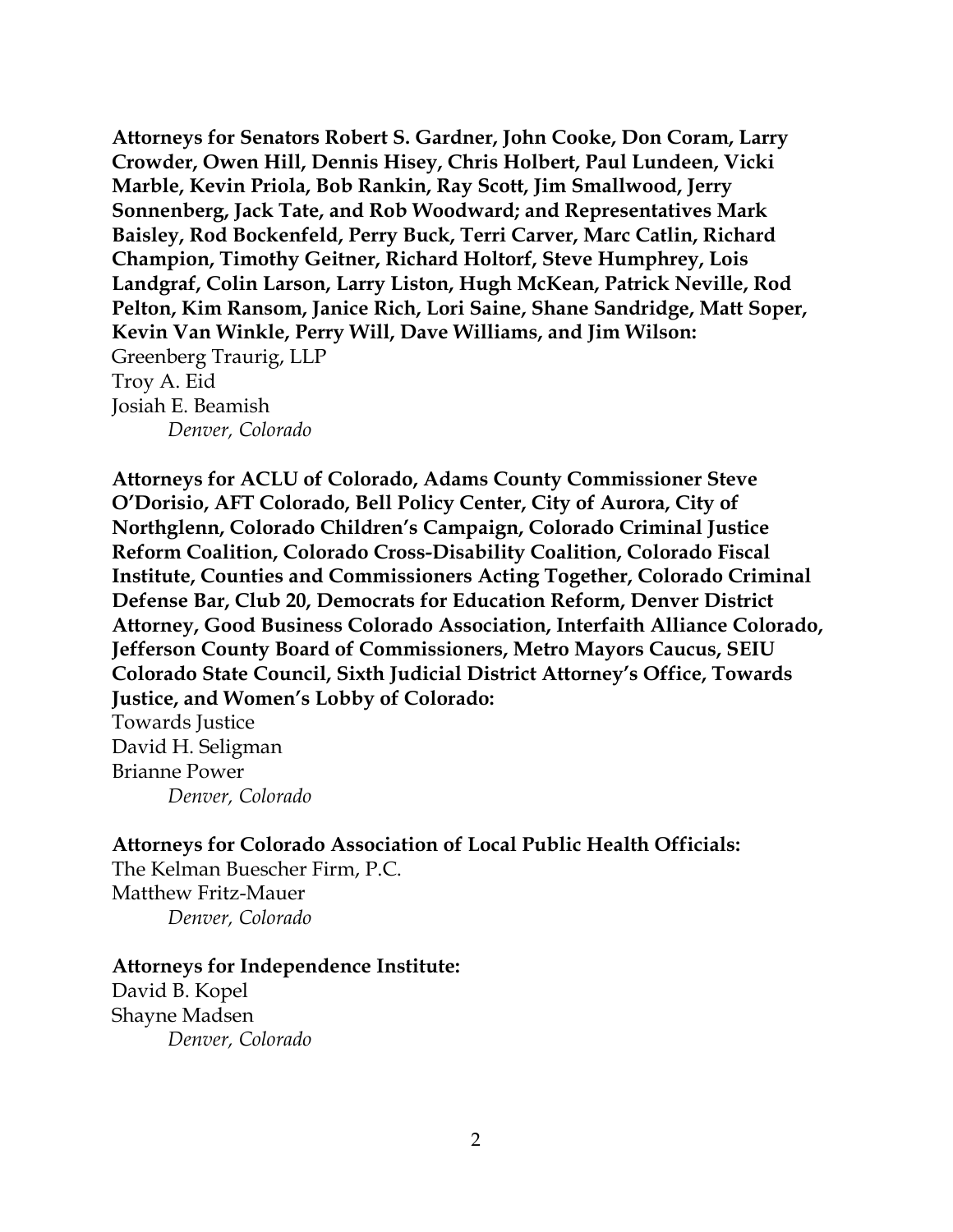# **Attorneys for Chris Paulson:**

Gessler Law, LLC Scott E. Gessler *Denver, Colorado*

**JUSTICE MÁRQUEZ** delivered the Opinion of the Court. **JUSTICE SAMOUR** dissents, and **CHIEF JUSTICE COATS** and **JUSTICE BOATRIGHT** join in the dissent.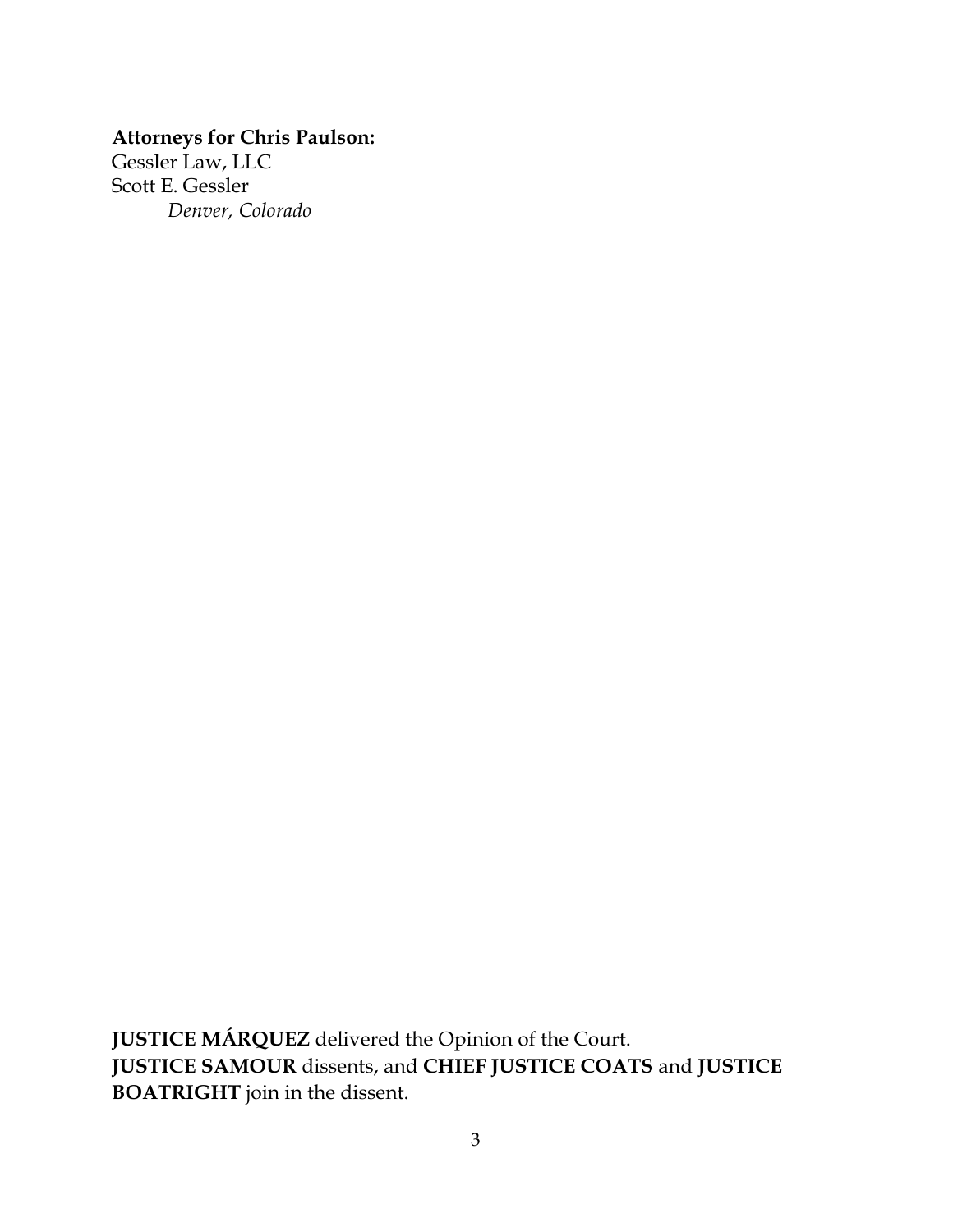¶1 In the 1980s, Colorado voters amended the state constitution to limit a regular legislative session to "one hundred twenty calendar days." The General Assembly has unanimously adopted legislative rules interpreting this language. Together, these rules provide that the General Assembly will count the 120 days consecutively from the start of the regular session, with a single, narrow exception: when the Governor declares a state of disaster emergency and has activated the state's emergency operations plan due to a public health emergency "infecting or exposing a great number of people to disease, agents, toxins, or other such threats." The General Assembly agreed that in such circumstances, it would count only "working calendar days" toward the 120-day limit.

¶2 Before the spring of 2020, this narrow exception had never been triggered. But the United States now lies at the epicenter of a global pandemic of COVID-19, a highly contagious and potentially lethal respiratory disease caused by a novel coronavirus.

¶3 On March 14, 2020, recognizing the danger to the public and legislators posed by continuing to congregate at the State Capitol, the General Assembly adjourned until March 30, 2020. Both chambers have since extended their adjournments. This suspension of the regular session is without precedent in state history; moreover, because the situation continues to escalate, it is possible the

4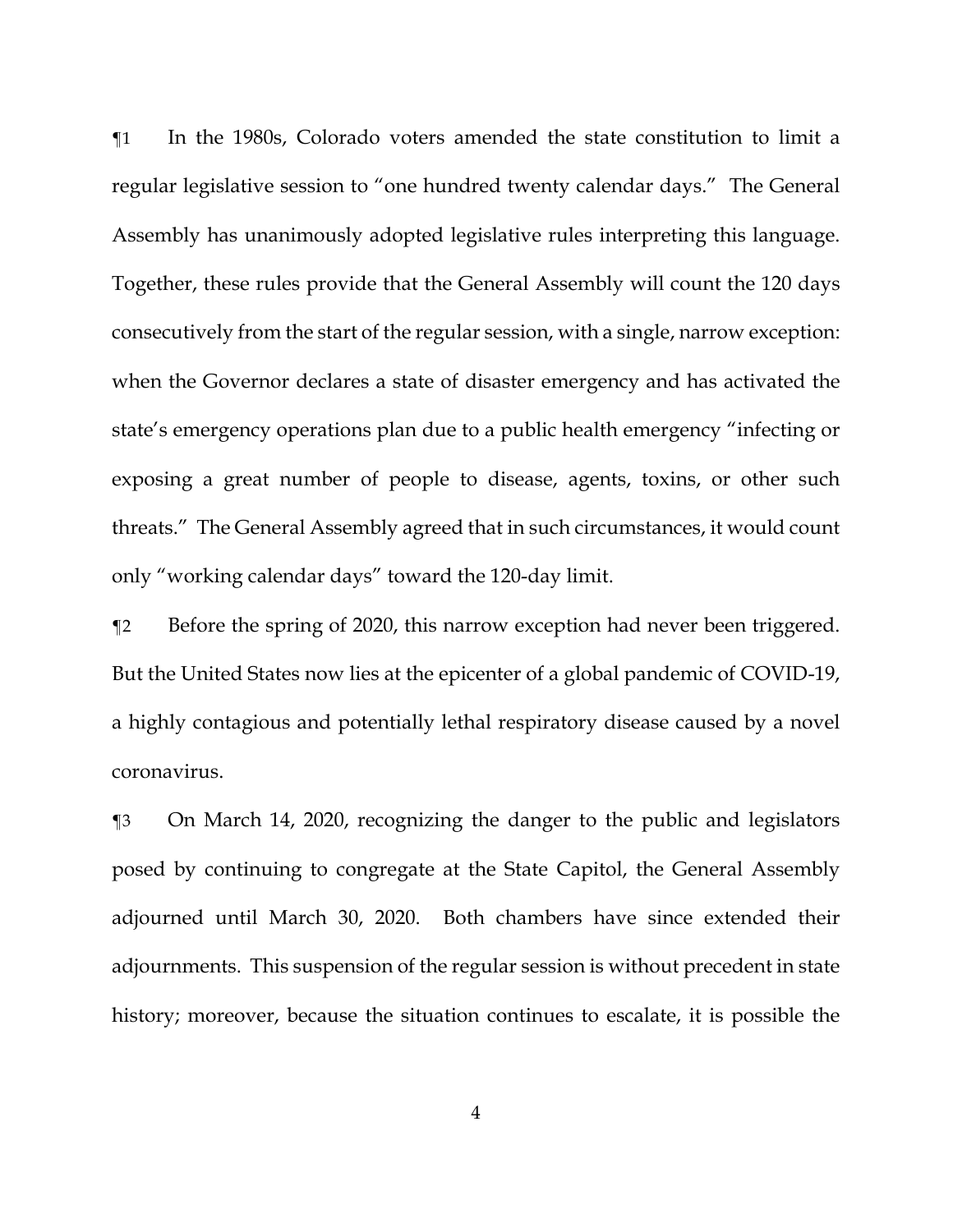legislature may be unable to convene safely before the originally scheduled adjournment *sine die* on May 6, 2020.

¶4 Some have now questioned whether the legislative rule counting only "working calendar days" during a declared public health disaster emergency runs afoul of article V, section 7, such that legislation passed after May 6 in reliance on the rule could be challenged as void. Thus, the General Assembly has petitioned this court to exercise its original jurisdiction under article VI, section 3 of the Colorado Constitution to answer the following interrogatory:

Does the provision of section 7 of article V of the state constitution that limits the length of the regular legislative session to "one hundred twenty calendar days" require that those days be counted consecutively and continuously beginning with the first day on which the regular legislative session convenes or may the General Assembly for purposes of operating during a declared disaster emergency interpret the limitation as applying only to calendar days on which the Senate or the House of Representatives, or both, convene in regular legislative session?

We accepted jurisdiction and now answer that the limitation on the length of the regular legislative session in article V, section 7 to "one hundred twenty calendar days" is ambiguous as to whether those calendar days must be counted consecutively. We further answer that the General Assembly reasonably resolved this ambiguity through its unanimous adoption of Joint Rules 23(d) and 44(g). Together, these rules interpret article V, section 7 to count the 120 calendar days of a regular session consecutively, except in the extraordinary circumstance of a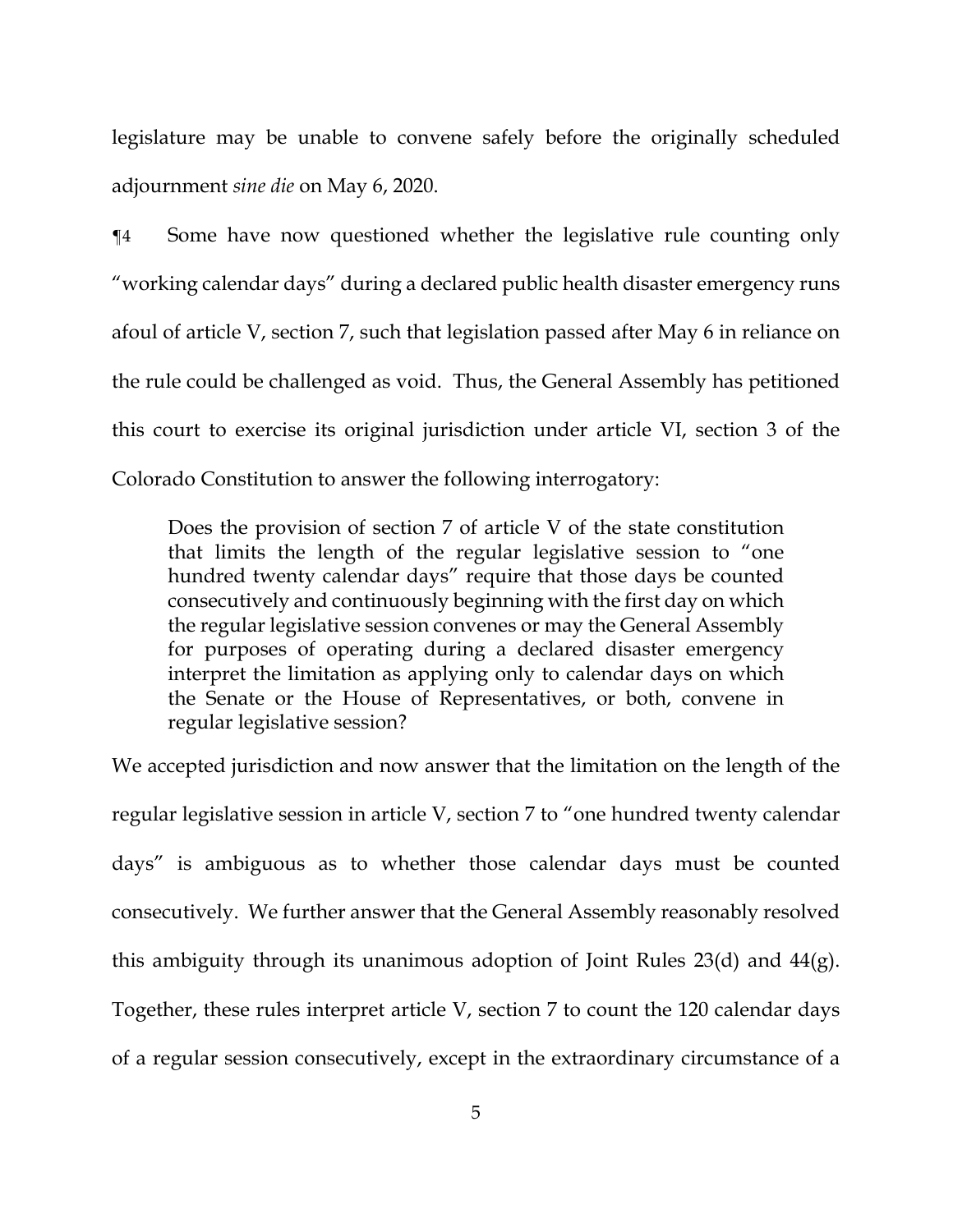declared public health disaster emergency that disrupts the regular session, in which case only "working calendar days" (i.e., calendar days when at least one chamber is in session) count toward the 120-day limit. We conclude that such an interpretation does not run afoul of either the text or underlying purposes of article V, section 7 and is therefore valid.

# **I. Background**

#### **A. COVID-19**

¶5 COVID-19, a respiratory disease caused by a novel coronavirus, was first detected in December 2019.<sup>1</sup> Like other respiratory illnesses, COVID-19 is transmitted by close exposure to a person with the virus, particularly an infected person's respiratory droplets from coughing or sneezing.2 COVID-19 may also be transmitted by touching a surface that has the virus on it and then touching one's mouth, nose, or eyes.<sup>3</sup> Symptoms include fever, coughing, and difficulty

<u>.</u>

<sup>1</sup> Colo. Exec. Order No. D 2020 003, at 1 (Mar. 11, 2020), https://www.colorado.gov/governor/2020-executive-orders [https://perma.cc /66FD-5MUY].

<sup>2</sup> *Id.*

<sup>3</sup> *Id.*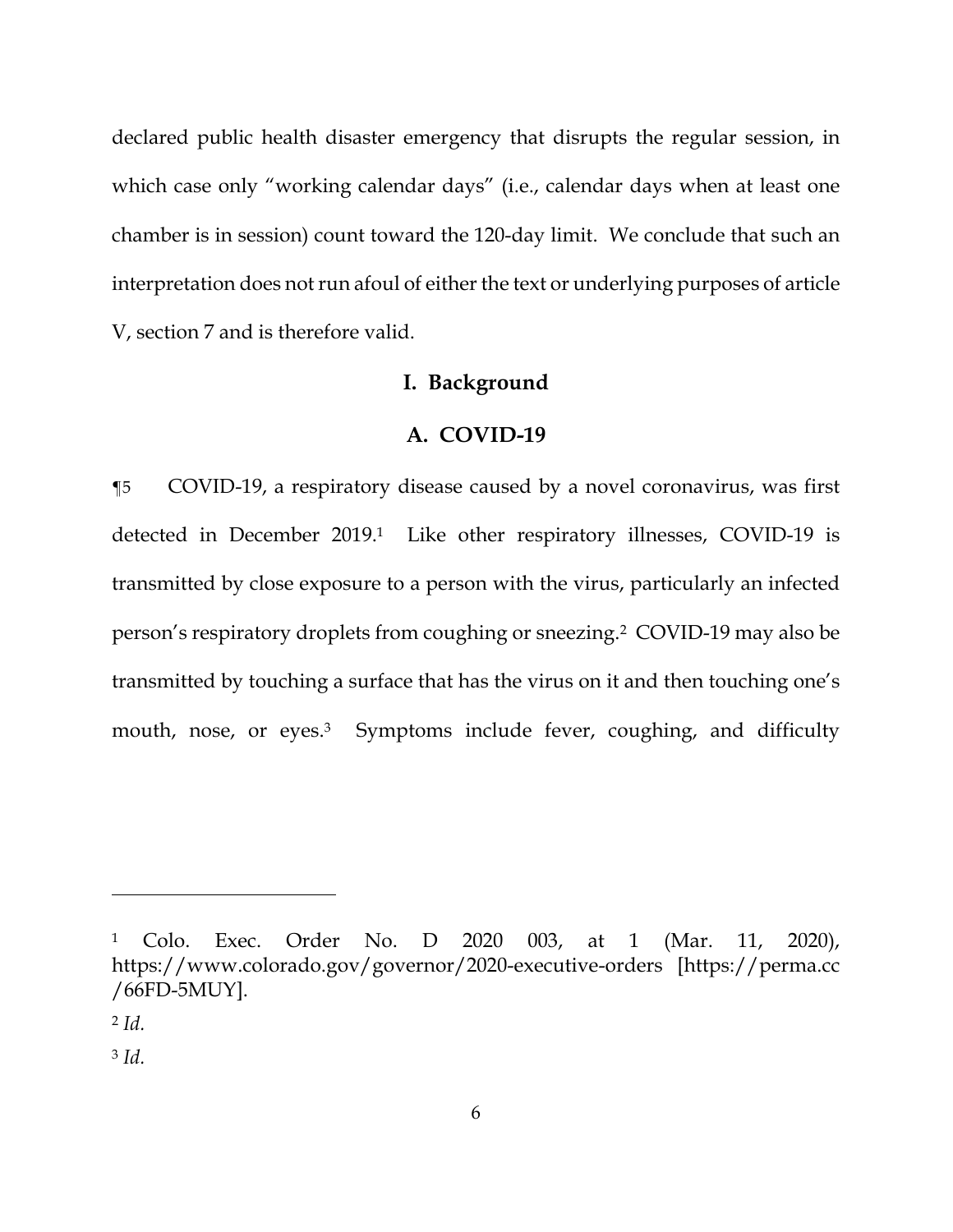breathing.4 COVID-19 can be mild, but for some individuals, COVID-19 can be severe enough to require hospitalization and can result in death.<sup>5</sup>

¶6 Over the last few months, this highly contagious respiratory illness has spread across the globe to over 200 countries, including the United States, and has already claimed tens of thousands of lives.6

¶7 In Colorado, the response to the spread of COVID-19 has developed rapidly.

¶8 On March 3, 2020, Governor Jared Polis ordered the Office of Emergency Management to activate the State Emergency Operations Plan.<sup>7</sup> On March 5, Colorado identified its first COVID-19 case.8 By March 10, Governor Polis had

<sup>4</sup> *Id.*

<sup>5</sup> Colo. Dep't Pub. Health & Env't, Order No. 20-22, *Notice of Public Health Order 20-22 Closing Bars, Restaurants, Theaters, Gymnasiums, and Casinos Statewide* (Mar. 16, 2020), https://www.colorado.gov/pacific/sites/default/files/atoms/files/ Bars%20Restaurants%20PH%20order.pdf [https://perma.cc/V7HM-JTMS].

<sup>6</sup> *Coronavirus Disease (COVID-19) Pandemic*, World Health Org., https://www.who.int/emergencies/diseases/novel-coronavirus-2019 (last updated Apr. 1, 2020, 7:09 GMT-6) [https://perma.cc/FWB5-SULX].

<sup>7</sup> Exec. Order No. D 2020 003, at 2; *see* §§ 24-33.5-701, to -716, C.R.S. (2019). The State Emergency Operations Plan guides the state's response to emergency and disaster events. *State Emergency Operations Plan*, Colo. Div. Homeland Sec. & Emergency Mgmt. 1 (Sept. 30, 2019), https://drive.google.com/ file/d/1JN8CAkwZcaG80ocHOdcx83-ALCIT8KCz/view [https://perma.cc/6XVY-9KY8].

<sup>8</sup> Exec. Order No. D 2020 003, at 2.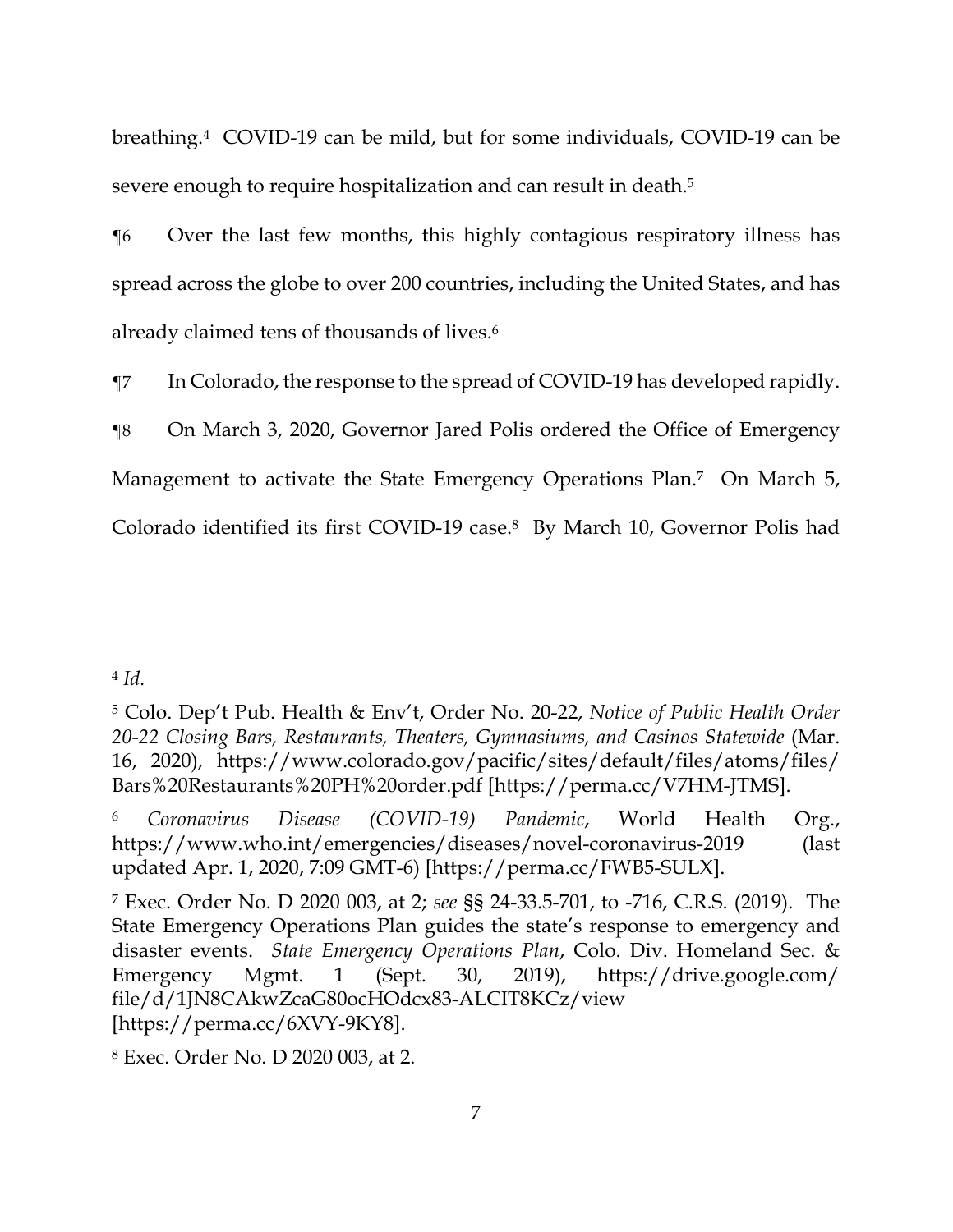declared a statewide disaster emergency due to the virus.<sup>9</sup> The following day, the World Health Organization officially declared COVID-19 to be a pandemic,<sup>10</sup> and Colorado had 33 identified cases.11 By Saturday, March 14, Colorado had 101 reported cases of COVID-19 and 1 death.12 The same day, the General Assembly adjourned its regular session to March 30.13 It also passed House Joint Resolution 20-1006, posing the interrogatory now before us. In reciting its reasons for seeking this court's guidance, the General Assembly observed that COVID-19 can spread quickly through the personal contact that occurs when large numbers of people congregate in enclosed spaces, such as happens daily at the State Capitol during the legislative session; that legislators and members of the public who may become infected with COVID-19 during their interactions at the State Capitol could spread the virus to other areas of the state as they return to their communities; and that

<sup>9</sup> *Id.*

<sup>10</sup> H.R.J. Res. 20-1006, 72d Gen. Assemb., 2d Reg. Sess., at 1 (Colo. 2020) ("HJR 20– 1006").

<sup>11</sup> Colo. Exec. Order No. D 2020 003, at 2.

<sup>12</sup> John Daley, *As Colorado Coronavirus Cases Climb, 'There Is Clearly A Surge Here'*, Colo. Pub. Radio (Mar. 24, 2020), https://www.cpr.org/2020/03/24/colorado-coronavirus-cases-climbing-surge/ [https://perma.cc/VKE3-JRL5].

<sup>13</sup> H.R.J. Res. 20-1007, 72d Gen. Assemb., 2d Reg. Sess. (Colo. 2020) ("HJR 20-1007").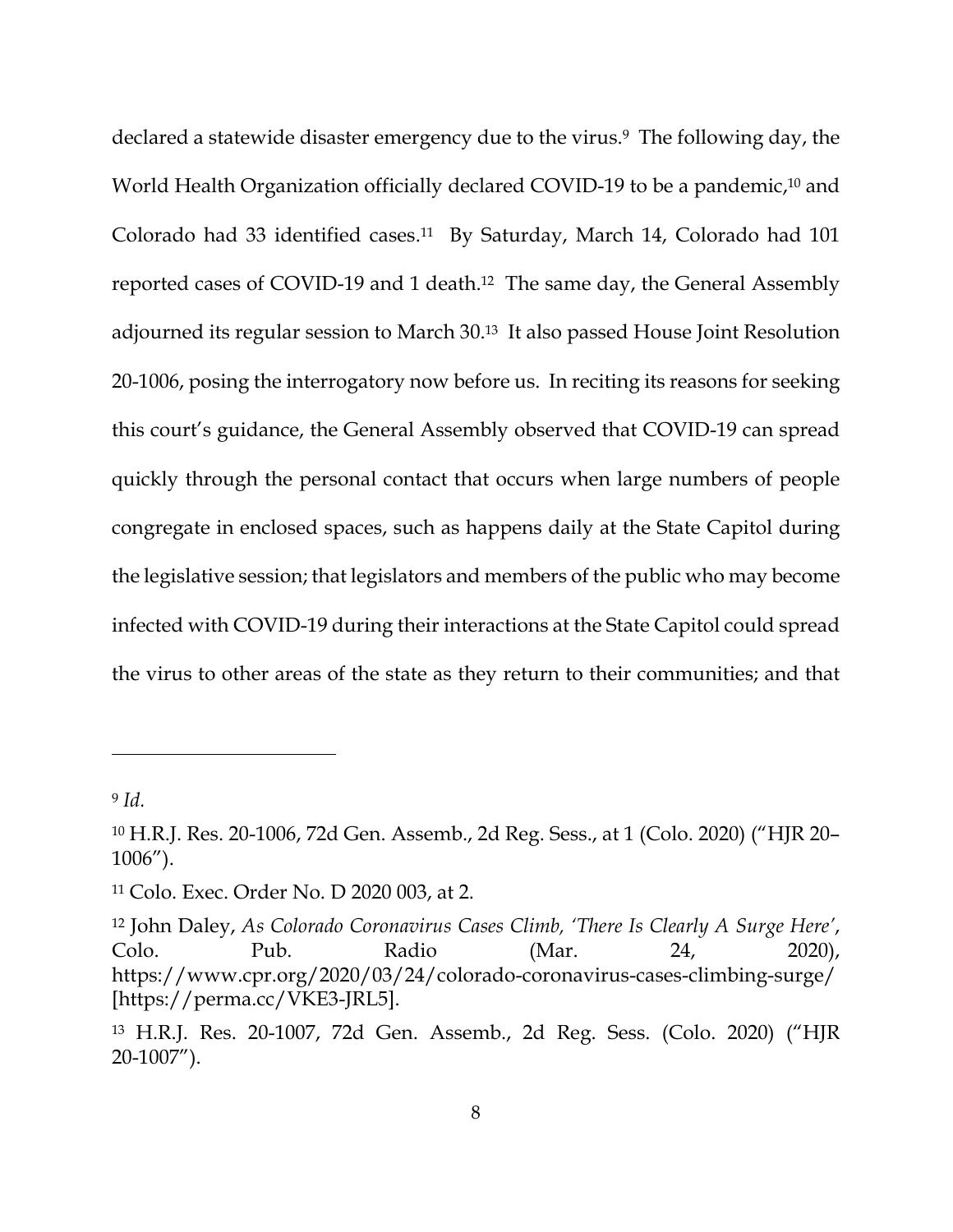restricting public access to the State Capitol to limit the spread of COVID-19 while continuing to hold public hearings on legislation "is not a viable option that respects and upholds the foundational value of civic participation in public policy-making and government."14

¶9 Since then, Colorado's response to the pandemic has escalated. On March 15, the Colorado Department of Public Health and Environment ("CDPHE") issued guidance recommending that events of fifty or more people be postponed or canceled.15 On March 16, the CDPHE issued an order closing bars, restaurants, theaters, gyms, and casinos.16 The same day, the Chief Justice of this court issued an order suspending certain court operations, including jury trials not subject to imminent criminal speedy-trial deadlines.<sup>17</sup>

<sup>14</sup> HJR 20-1006, at 2.

<sup>15</sup> Staff, *Colorado Coronavirus Updates for March 14–15*, Colo. Pub. Radio (Mar. 14, 2020),

https://www.cpr.org/2020/03/14/colorado-coronavirus-updates-march-14-legi slature-testing-and-more/ [https://perma.cc/S8F8-44HF].

<sup>16</sup> CDPHE Order No. 20-22, *supra* note 5; see also Colo. Dep't Pub. Health & Env't, Amended Order No. 20-22, Updated Notice of Public Health Order 20-22 Closing Bars, Restaurants, Theaters, Gymnasiums, Casinos, Nonessential Personal Services Facilities, and Horse Track and Off-Track Betting Facilities Statewide (Mar. 19, 2020), [https://perma.cc/37DT-Q3KJ].

<sup>17</sup> Chief Justice Nathan B. Coats, *Order Regarding COVID-19 and Operation of Colorado State Courts* (Mar. 16, 2020), https://www.courts.state.co.us/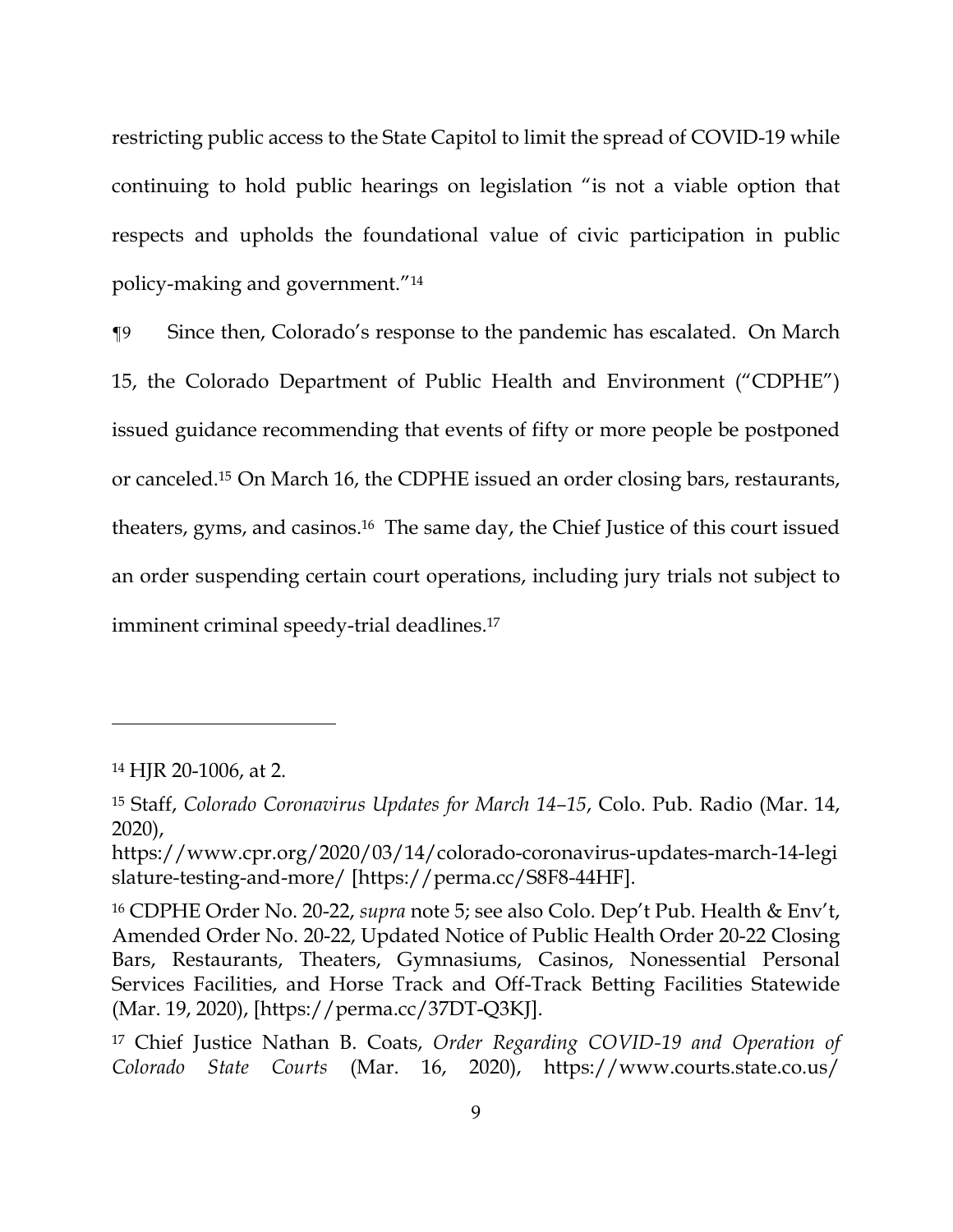¶10 On March 18, the CDPHE issued a public health order limiting gatherings to no more than ten people.18 Individuals have been asked to practice "social distancing"—maintaining a physical distance of six feet or more from other people—to curb transmission and slow the rate of infection.19 Between March 18 and 25, the Governor issued a series of executive orders suspending in-person instruction in public schools,<sup>20</sup> amending an earlier order closing ski resorts,<sup>21</sup>

userfiles/file/Media/Opinion\_Docs/COVID-19%20Order%2016Mar2020(1).pdf [https://perma.cc/T6G7-BEA6].

<sup>18</sup> Colo. Dep't Pub. Health & Env't, Order No. 20-23, *Notice of Public Health Order 20-23 Implementing Social Distancing Measures* (Mar. 18, 2020), https://county.pueblo.org/sites/default/files/2020-03/Public%20Health%20 Order%2020-23.pdf [https://perma.cc/4E2S-5G5L].

<sup>19</sup> *Coronavirus – What Social Distancing Means*, Am. Red Cross (Mar. 27, 2020), https://www.redcross.org/about-us/news-and-events/news/2020/coronavirus -what-social-distancing-means.html [https://perma.cc/H234-J865]; *Colorado COVID-19 Public Survey Results: Trusted Information on COVID-19 and Precautions Taken to Avoid Exposure*, Colo. Dep't Pub. Health & Env't (Mar. 28, 2020), https://cohealthviz.dphe.state.co.us/t/HealthInformaticsPublic/views/COVID -19PublicSurveyDashboard/InformationPrecaution [https://perma.cc/ZK3M-MNGK].

<sup>20</sup> Colo. Exec. Order No. D 2020 007 (Mar. 18, 2020), [https://perma.cc/QN74-TJ7V].

<sup>21</sup> Colo. Exec. Order No. D 2020 006 (Mar. 18, 2020), [https://perma.cc/M3PC-6EGJ], *amending* Colo. Exec. Order No. D 2020 004 (Mar. 14, 2020), [https://perma.cc/3JLJ-S8F6].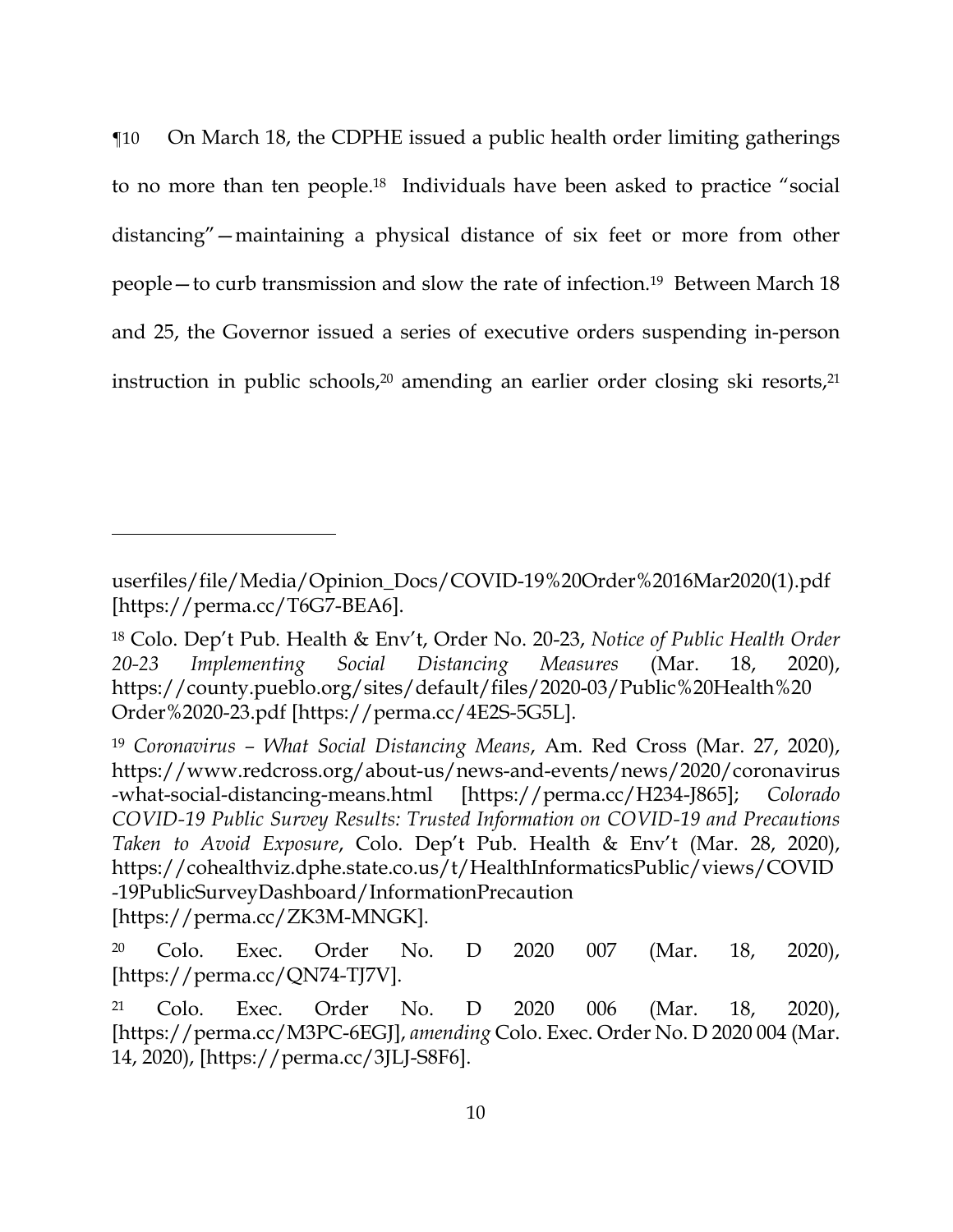canceling all non-essential surgeries,<sup>22</sup> suspending certain regulations,<sup>23</sup> limiting evictions, foreclosures, and public utility disconnections, $24$  and ordering employers to reduce their in-person workforce by fifty percent.<sup>25</sup> And on March 25, consistent with action taken in other states, the Governor ordered all Coloradans to "stay at home, subject to limited exceptions such as obtaining food and other household necessities, going to and from work at critical businesses, seeking medical care, caring for dependents or pets, or caring for a vulnerable person in another location."26

<sup>22</sup> Colo. Exec. Order No. D 2020 009 (Mar. 19, 2020), [https://perma.cc/S8DN-MDXY].

<sup>23</sup> Colo. Exec. Order No. D 2020 011 (Mar. 20, 2020) (suspending certain regulatory statutes), [https://perma.cc/9NUM-WD5K]; Colo. Exec. Order No. D 2020 016 (Mar. 25, 2020) (suspending certain criminal justice statutes), [https://perma.cc/M4L8-MRLB].

<sup>24</sup> Colo. Exec. Order No. D 2020 012 (Mar. 20, 2020), [https://perma.cc/PS25-XTJ7].

<sup>25</sup> Colo. Exec. Order No. D 2020 013 (Mar. 22, 2020), [https://perma.cc/X2GA-Q28D].

<sup>26</sup> Colo. Exec. Order No. D 2020 017, at 2 (Mar. 25, 2020), [https://perma.cc/JD5S-XUZ8].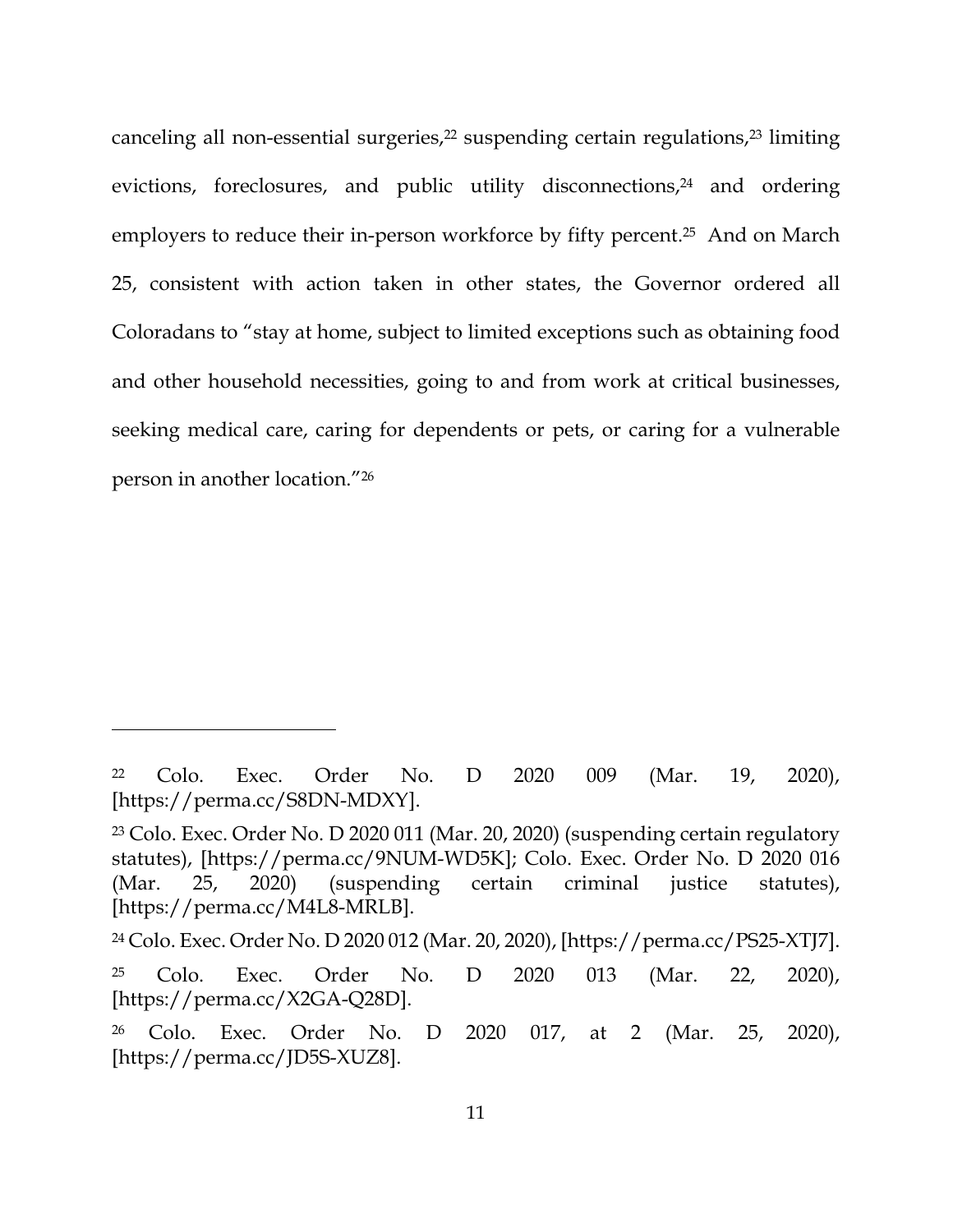¶11 Despite these efforts, as of March 31, Colorado has amassed more than 2,900 COVID-19 cases and 69 deaths.<sup>27</sup> Globally, more than  $750,000$  people have contracted the virus and 36,405 people have died.28 The pandemic is expected to continue into May and possibly well beyond.29

¶12 Beyond the human toll, the COVID-19 pandemic has also caused significant economic disruptions in the United States and globally.30 These economic disruptions are expected to impact state and local budgets dramatically. In Colorado alone, COVID-19 is projected to result in \$749.9 million in reduced revenue for fiscal year 2020–21.31

<sup>27</sup> *COVID-19 Colorado Case Summary*, Colo. Dep't Pub. Health & Env't (last visited Mar. 31, 2020), https://covid19.colorado.gov/case-data [https://perma.cc/FZ3J-BW45].

<sup>28</sup> *Coronavirus Disease Situation Report — 71*, World Health Org. (Mar. 31, 2020), https://www.who.int/emergencies/diseases/novel-coronavirus-2019/situation -reports [https://perma.cc/WWB8-U6B3].

<sup>29</sup> *See* Governor Jared Polis, Update on COVID-19 Response (Mar. 27, 2020), *presentation slides available at* https://perma.cc/2DNF-38P7 (predicting peak hospital needs ranging from late April to June).

<sup>30</sup> Staff of the Colo. Legis. Council, 72d Gen. Assemb., *Economic & Revenue Forecast: March 2020*, at 4 (Mar. 16, 2020), http://leg.colorado.gov/sites/default/files/images/lcs/marchforecast.pdf [https://perma.cc/VK6X-X9D9].

<sup>31</sup> *Id.* at 6.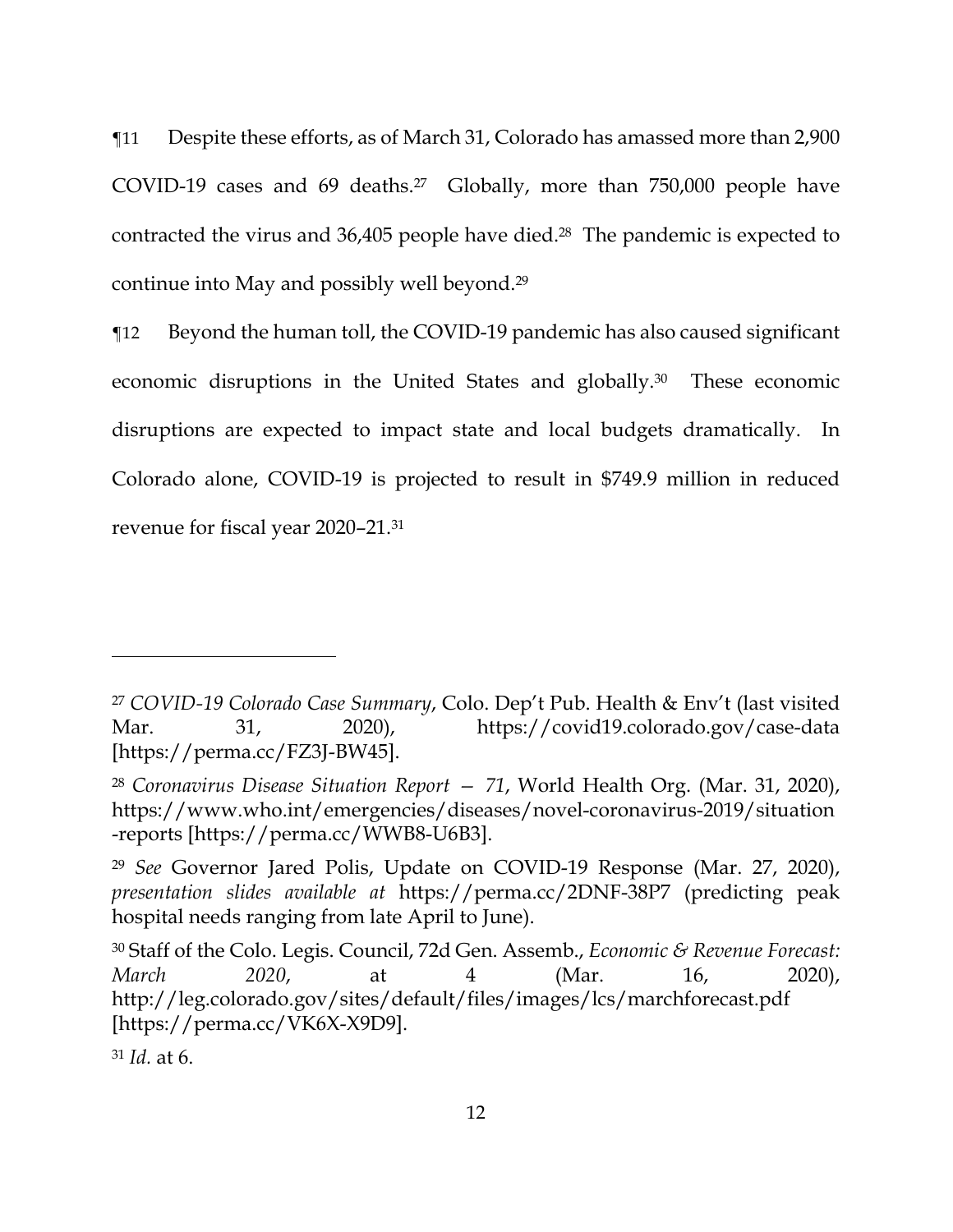¶13 When it adjourned on March 14, the General Assembly had been in regular session for sixty-seven days.32 Absent the current public health crisis necessitating this suspension of the regular session, the legislature was scheduled to adjourn *sine die* on May 6, 2020.33

¶14 On March 16, concerned that any legislation enacted after May 6 could be subject to challenge if Joint Rule 44(g) is deemed unconstitutional, the General Assembly submitted its interrogatory to this court. The House Joint Resolution states that at the time the legislature adjourned, 355 bills were pending.<sup>34</sup> It further acknowledges that if the General Assembly were to adjourn *sine die* on May 6, 2020, it could convene for a special legislative session after that date, but only if called by the Governor or by written request of two-thirds of each house of the General

<sup>32</sup> H. Journal, 72d Gen. Assemb., 2d Reg. Sess., at 759 (Mar. 14, 2020); S. Journal, 72d Gen. Assemb., 2d Reg. Sess., at 543 (Mar. 14, 2020). Across the country, more than thirty-five other states' legislatures have canceled, postponed, or adjourned at least a portion of their sessions in response to the virus. *Legislative Sessions and the Coronavirus*, Nat'l Conference of State Legislatures (Mar. 26, 2020), https://www.ncsl.org/research/about-state-legislatures/legislative-sessions-an d-the-coronavirus.aspx [https://perma.cc/2MX3-RSQX]; *see also* Joey Garrison, *'An Unprecedented Situation': Coronavirus Clamps Down on Statehouses as Legislatures Scramble to Adapt*, USA Today (Mar. 25, 2020), https://www.usatoday.com/ story/news/politics/2020/03/25/coronavirus-state-legislatures-shutting-downlegislation-flux/2897398001/ [https://perma.cc/EHK5-WPNV].

<sup>33</sup> HJR 20-1006, at 3.

<sup>34</sup> *Id.*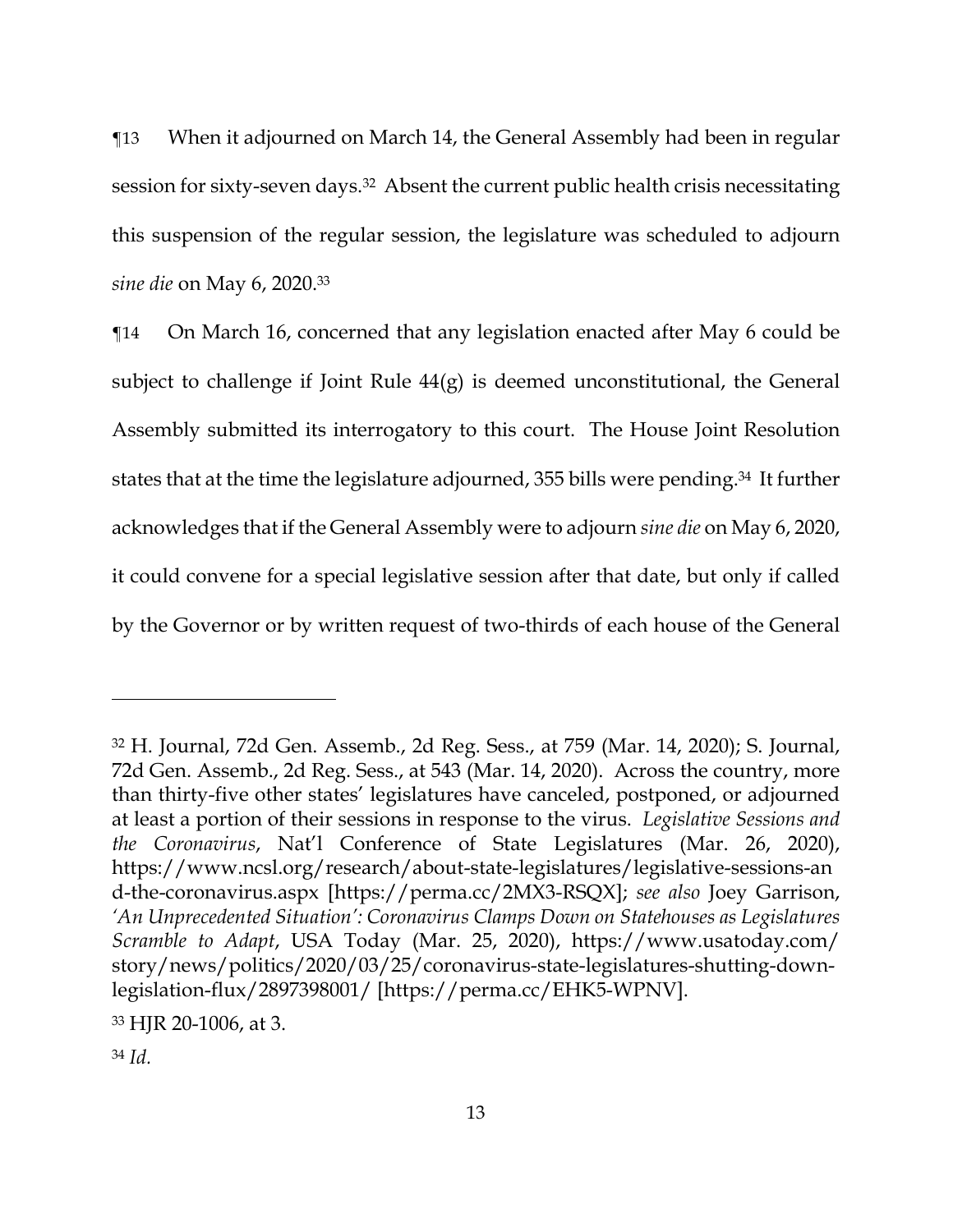Assembly.35 The House Joint Resolution correctly notes that bills could only be heard in a special session if included in the Governor's call or the General Assembly's written request.36

¶15 We accepted the interrogatory the same day and ordered expedited, simultaneous briefing. As of the March 24 deadline, the court received briefs from the following parties:

- Governor Jared Polis and Attorney General Philip J. Weiser;
- the Colorado General Assembly;
- forty individual members of the Colorado General Assembly;
- the ACLU of Colorado, Adams County Commissioner Steve O'Dorisio, AFT Colorado, Bell Policy Center, City of Aurora, City of Northglenn, Colorado Children's Campaign, Colorado Criminal Justice Reform Coalition, Colorado Cross-Disability Coalition, Colorado Fiscal Institute, Counties and Commissioners Acting Together, Colorado Criminal Defense Bar, Club 20, Democrats for Education Reform, Denver District Attorney, Good Business Colorado Association, Interfaith Alliance Colorado, Jefferson County Board of Commissioners, Metro Mayors Caucus, SEIU Colorado State Council, Sixth Judicial District Attorney's Office, Towards Justice, and Women's Lobby of Colorado;
- the Colorado Association of Local Public Health Officials:
- the Independence Institute;
- and Chris Paulson, a former member of the Colorado House of Representatives.

<u>.</u>

<sup>35</sup> *Id.*

<sup>36</sup> *Id.*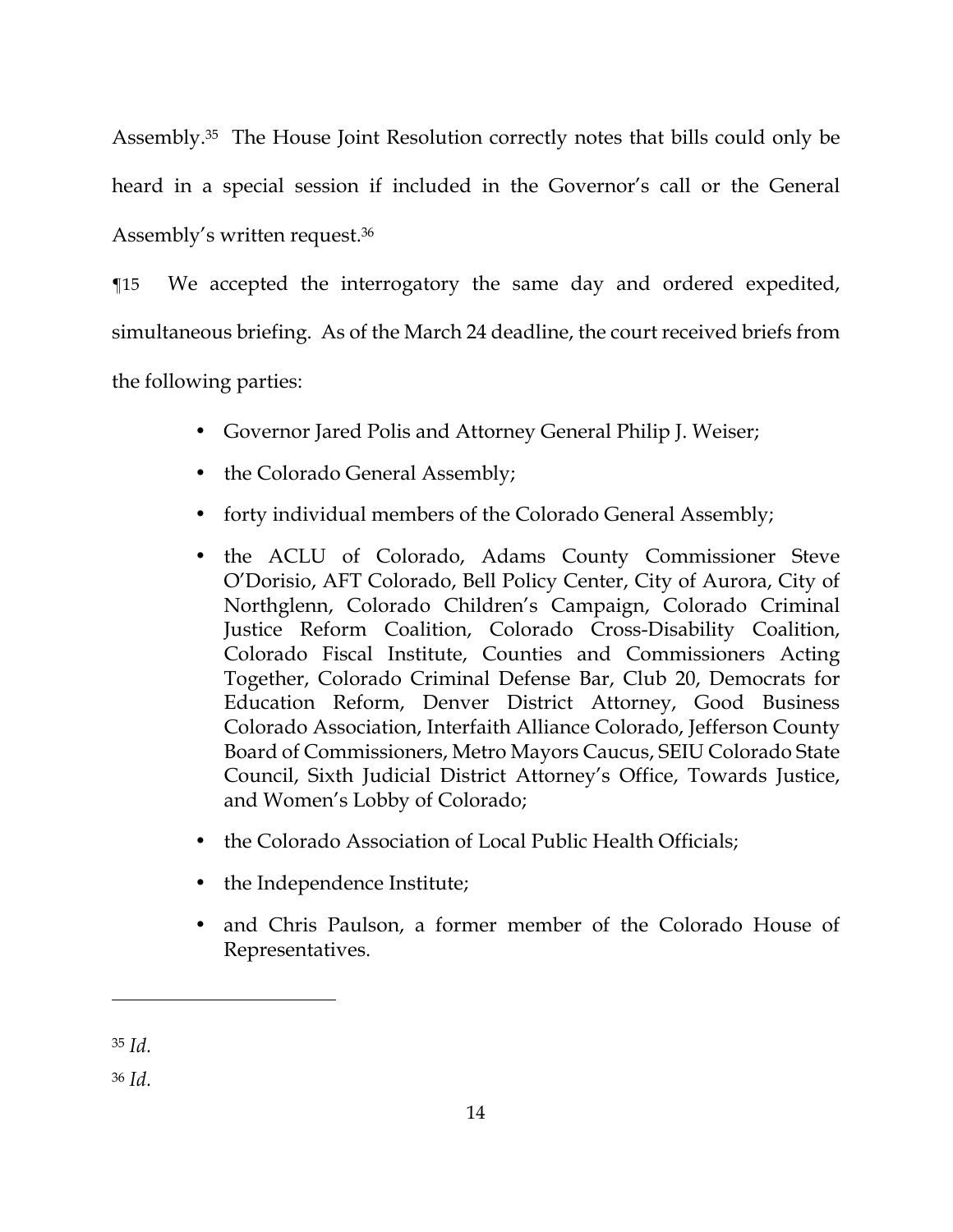Given the urgency of the situation, the court has chosen to resolve the question on the briefs without oral argument.

## **B. Laws**

#### **1. Article V, Section 7**

¶16 Relevant here, article V, section 7 of the Colorado Constitution provides that "[r]egular sessions of the general assembly shall not exceed one hundred twenty calendar days." Colo. Const. art. V, § 7.

¶17 This language is the product of two constitutional amendments referred to Colorado voters by the General Assembly in the 1980s. The first, approved by voters in 1982, repealed other language in article V, section 7 that limited the regular sessions in even-numbered years to consideration of bills raising revenue, making appropriations, or pertaining to subjects designated in the Governor's "call," or agenda. Legis. Council, Colo. Gen. Assembly, Research Pub. No. 269, *An Analysis of 1982 Ballot Proposals* 20 (1982) ("1982 Blue Book"). The 1982 amendment thus removed the Governor's authority to set the even-year agenda and added language stating that regular sessions in even-numbered years "shall not exceed one hundred forty calendar days." *Id.* Following this change, even-year sessions were limited to 140 days but odd-year sessions had no limit and occasionally filled as much as half the year. *See* Legis. Council, Colo. Gen. Assembly, Research Pub.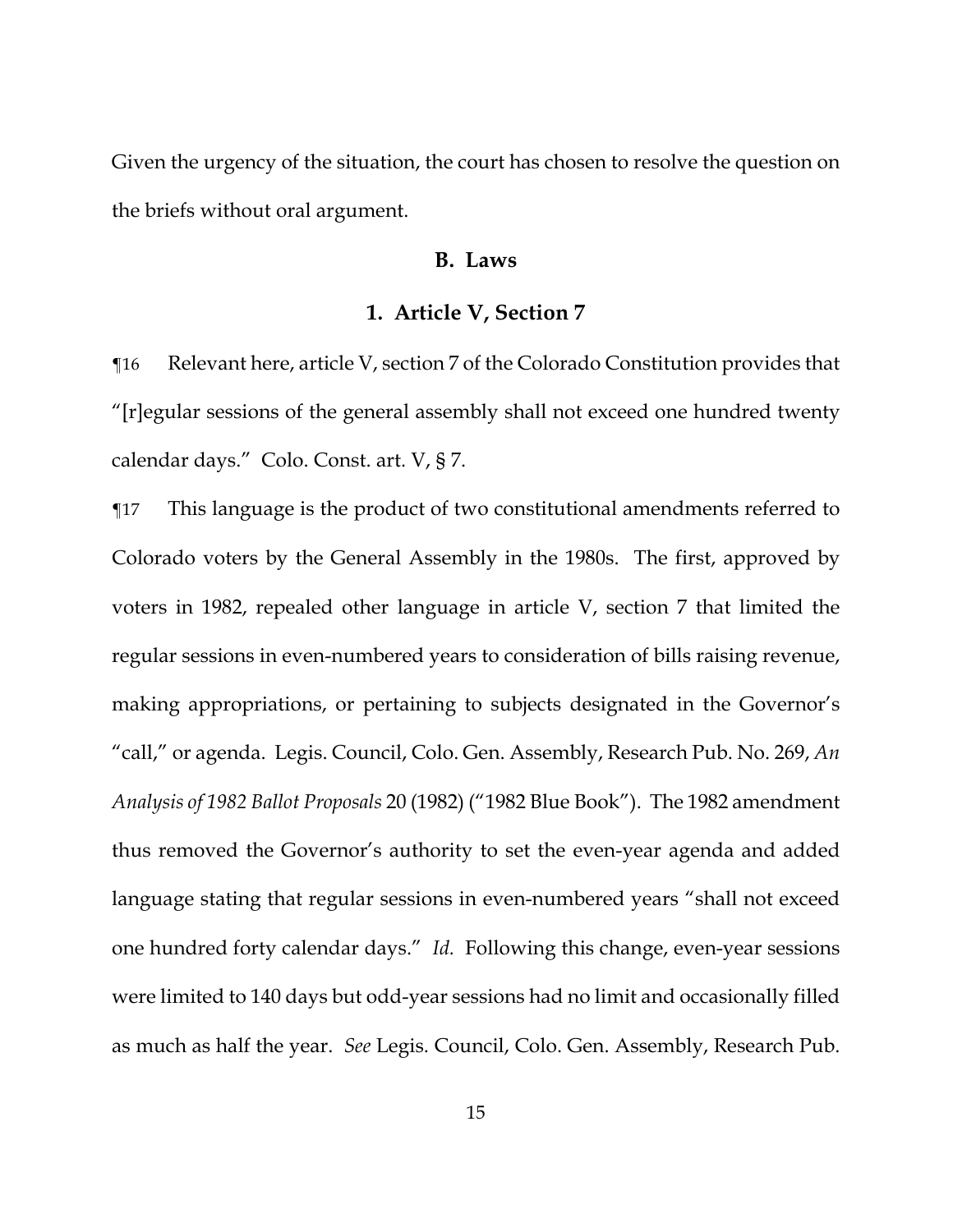No. 326, *An Analysis of 1988 Ballot Proposals* 6 (1988) ("1988 Blue Book") (informing voters that "[s]ince 1967 . . . [o]dd-year session lengths have ranged from 132 to 185 days"). To address this imbalance, voters approved a second amendment in 1988 that removed the distinction between even- and odd-year sessions and instead established that all regular sessions "shall not exceed one hundred twenty calendar days." *Id.* at 5.

¶18 The Blue Books describing these proposed amendments advised voters that limiting the length of the session would "assur[e] continuation of the part-time citizen legislature." 1982 Blue Book at 2; *see also* 1988 Blue Book at 6 ("A constitutional limitation on the length of sessions will ensure a part-time legislature and best maintain the 'citizen legislature' concept."); *id.* ("The proposal is necessary to maintain the 'citizen legislature' which has existed since statehood."). The concept of a citizen legislature allows the General Assembly to reflect "[a] variety of professional and occupational backgrounds, and the social and demographic composition of . . . various communities," and thus for "a greater diversity of viewpoints to impact the formulation of state policy." *Id.* In describing arguments for establishing the 120-day limit, the 1988 Blue Book noted the concern that the number of full-time legislators had increased because the time requirements of office "ma[d]e it difficult for many legislators to maintain a business or occupation and still participate fully in the legislative process." *Id.*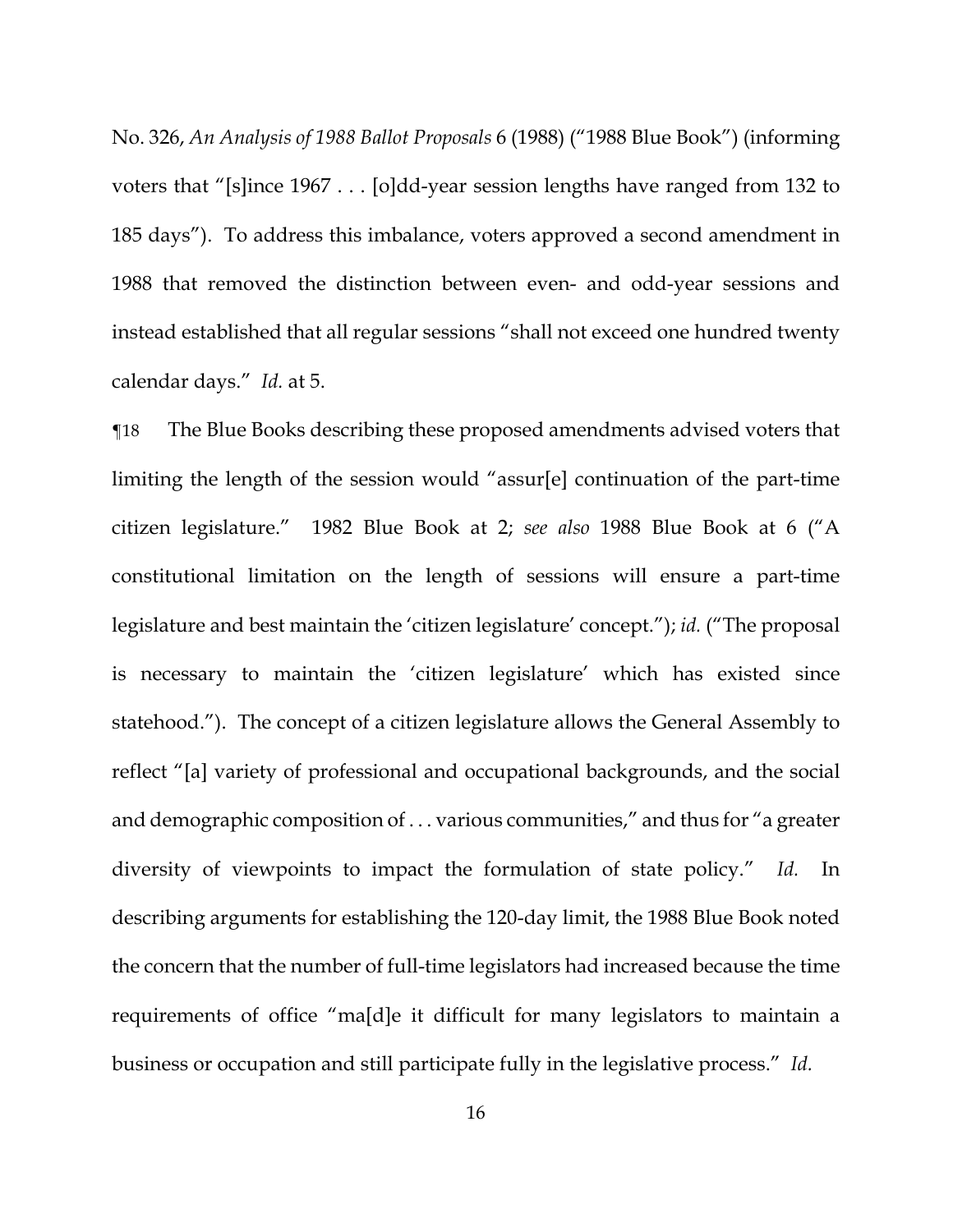¶19 At the same time, voters were assured that the proposed limits on the length of the session would still give the legislature sufficient time to complete its critical work. The 1982 Blue Book advised that the 140-day time limit "would be more than adequate to meet forseeable [sic] workloads," 1982 Blue Book at 22, while the 1988 Blue Book advised that "[c]ritical or important issues [could] be considered and acted upon within" the 120-day regular session, 1988 Blue Book at 6.

### **2. Joint Rules 23(d) and 44(g)**

¶20 Article V, section 12 of the Colorado Constitution provides that "[e]ach house shall have the power to determine the rules of its proceedings." Section 2-2-404(1), C.R.S. (2019), further provides that each house shall have the power "to adopt rules or joint rules, or both, for the orderly conduct of [its] affairs and to preserve and protect the health, safety, and welfare of [its] members, officers, and employees in the performance of their official duties, as well as that of the general public in connection therewith." Such legislative rules "shall have the force and effect of law." § 2-2-404(7).

¶21 Exercising this authority, the General Assembly has unanimously adopted a pair of Joint Rules that together implement the 120-calendar-day limit in article V, section 7 of the Colorado Constitution.

¶22 First, Joint Rule 23(d) provides the general rule that "[t]he maximum of one hundred twenty calendar days prescribed by section 7 of article V of the state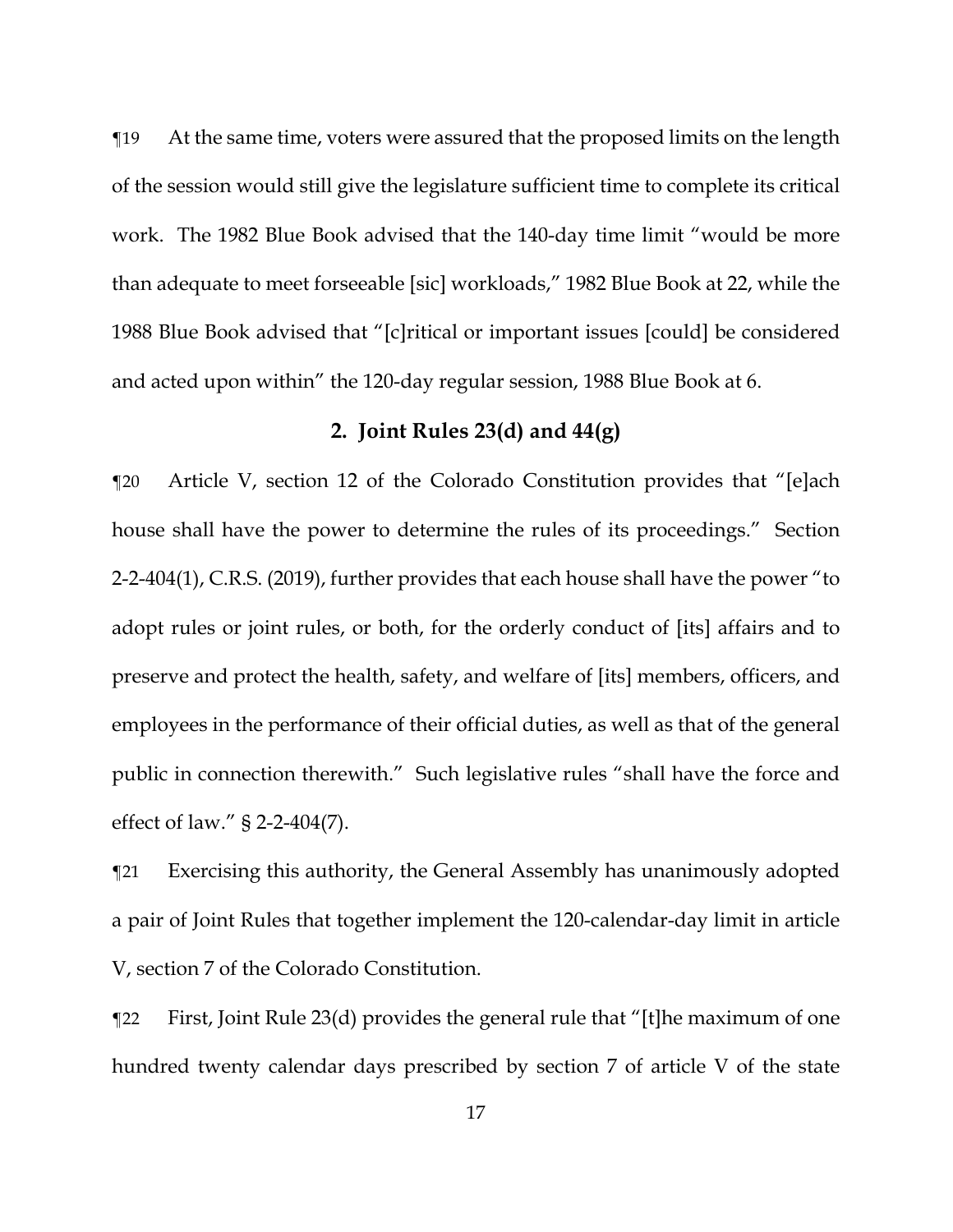constitution for regular sessions of the General Assembly shall be deemed to be one hundred twenty *consecutive* calendar days." Colo. Legis. Rules, Joint Rules of the Sen. & H.R., Rule 23(d) (Dec. 2019) (emphasis added) ("Joint Rule 23(d)"). This rule was first adopted in 1983, shortly after Colorado voters approved the amendment to article V, section 7 imposing the 140-calendar-day limit on even-year sessions. H.R.J. Res. No. 1014, 54th Gen. Assemb., 1st Reg. Sess. (Colo. 1983). As originally enacted, Rule 23(d) provided that "[t]he maximum of one hundred forty calendar days prescribed by section 7 of article V . . . shall be deemed to be one hundred forty consecutive days." *Id.* When voters amended the constitution again in 1988 to impose a 120-calendar-day limit on all regular sessions, the General Assembly responded by amending Joint Rule 23(d) to its current language. H.R.J. Res. No. 1003, 57th Gen. Assemb., 1st Reg. Sess. (Colo. 1989). Joint Rule 23(d) has been readopted each year but its language has remained unchanged since 1989.

¶23 Second, Joint Rule 44, unanimously adopted in 2009 in the wake of the H1N1 flu epidemic, allows the General Assembly to deviate from Joint Rule 23(d) when three conditions are met, all of which lie beyond the legislature's control: (1) the Governor has declared a state of disaster emergency; (2) the disaster emergency is caused by a "public health emergency infecting or exposing a great number of people to disease, agents, toxins, or other such threats;" and (3) the Governor has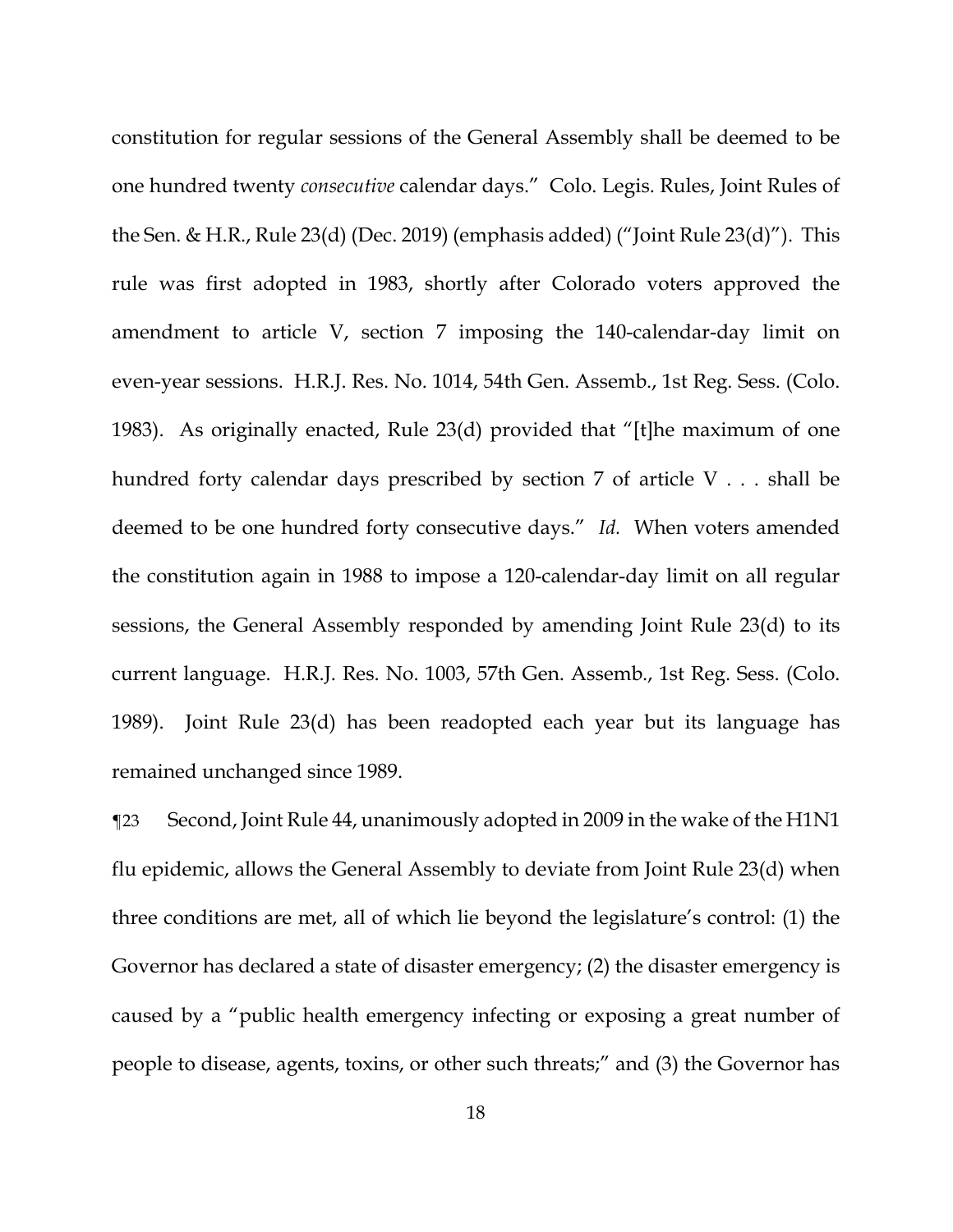activated the Colorado Emergency Operations Plan. Colo. Legis. Rules, Joint Rules of the Sen. & H.R., Rule 44(a) (Dec. 2019) ("Joint Rule 44"); S.J. Res. 2009-004, 67th Gen. Assemb., 1st Reg. Sess. (Colo. 2009). When these extraordinary conditions are met, Joint Rule 44(g) provides that for the duration of the declared public health disaster emergency, the General Assembly counts only "working calendar days" against the 120-day limit:

Notwithstanding the provisions of [Joint Rule 23(d)] regarding counting legislative days of a regular session as consecutive days, the maximum of one hundred twenty calendar days prescribed by section 7 of article V of the state constitution shall be counted as one hundred twenty separate working calendar days if the Governor has declared a state of disaster emergency due to a public health emergency pursuant to section 24-33.5-704, Colorado Revised Statutes. Once the disaster emergency is over, the House of Representatives and the Senate shall resume following Joint Rule 23(d) during regular sessions.

Joint Rule 44(g).

¶24 Although it has been unanimously readopted by both chambers of the legislature every year since 2009, Joint Rule 44(g) has never been invoked before now. Given the uncertainty posed by the current situation and its implications for how the remainder of the regular session should proceed, the General Assembly now asks whether its scheme for measuring the 120 calendar days of a regular session as set forth in Joint Rule 44(g) is permissible in light of article V, section 7 of the Colorado Constitution.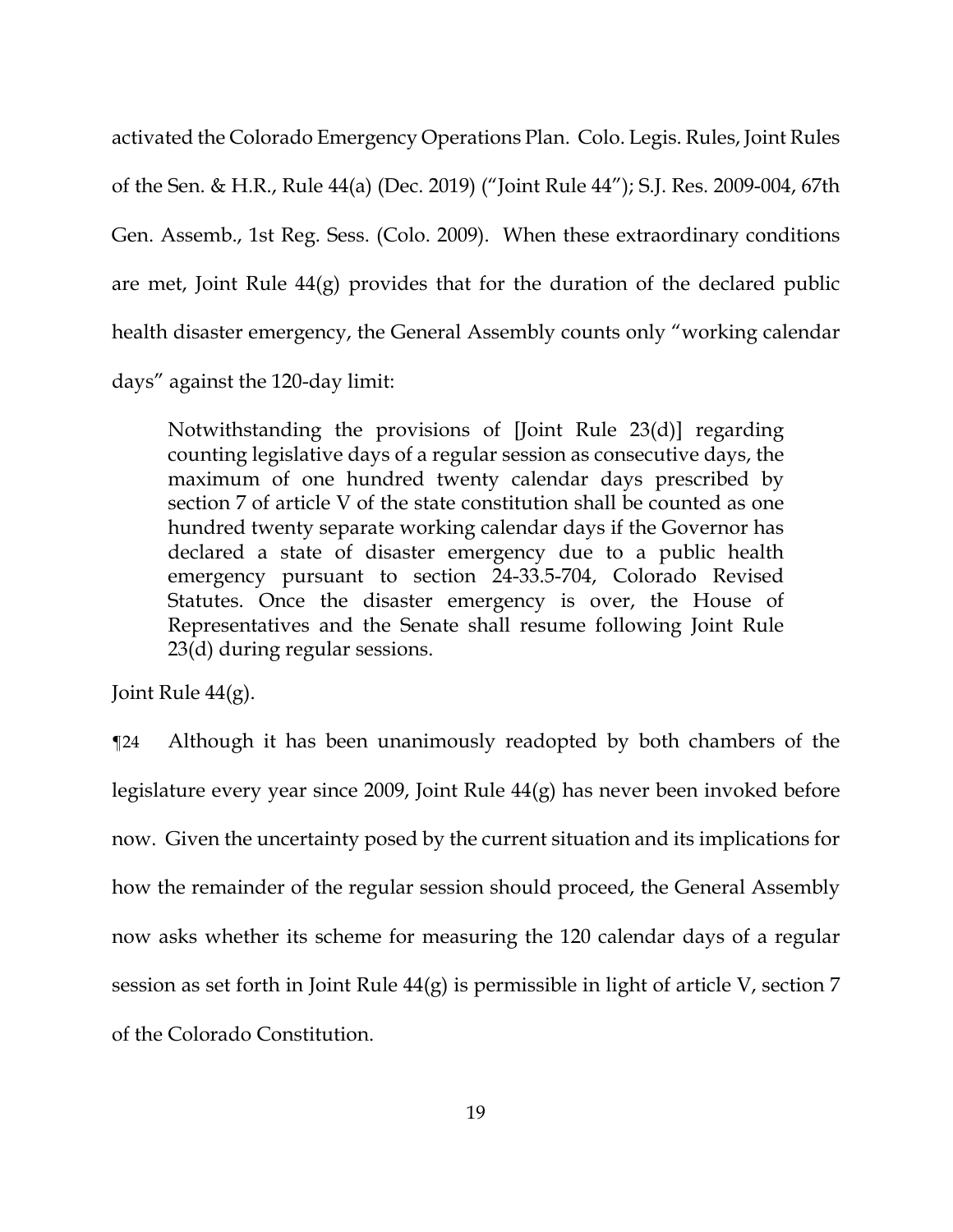# **II. Jurisdiction**

¶25 Colorado is one of a small minority of states in which the supreme court is authorized to issue advisory opinions on questions presented to it by the Governor or legislature. *In re Hickenlooper*, 2013 CO 62, ¶ 35, 312 P.3d 153, 160 (Márquez, J., dissenting); *In re Senate Resolution Relating to Senate Bill No. 65*, 21 P. 478, 479 (Colo. 1889). Under our state constitution, "[t]he supreme court shall give its opinion upon important questions upon solemn occasions when required by the governor, the senate, or the house of representatives; and all such opinions shall be published in connection with the reported decision of said court." Colo. Const. art. VI, § 3. ¶26 We have uniformly held that the supreme court decides whether a question is "important" and arises from a "solemn occasion" for purposes of exercising original jurisdiction under this constitutional provision. *Interrogatories by the Governor*, 245 P.2d 1173, 1175 (Colo. 1952); *see also In re Lieutenant Governorship*, 129 P. 811, 814 (Colo. 1913) (noting that "this court must decide for itself, as to any given question, whether or not it should exercise the jurisdiction of answering the same" (quoting *In re Appropriations by Gen. Assembly*, 22 P. 464, 466 (Colo. 1889))). While we have emphasized that "[i]t is impossible to state any absolute rule" for determining the importance and solemnity of a given question, *Hickenlooper*, ¶ 7, 312 P.3d at 156 (majority opinion) (quoting *Senate Bill No. 65*, 21 P. at 479), we have provided some guidance.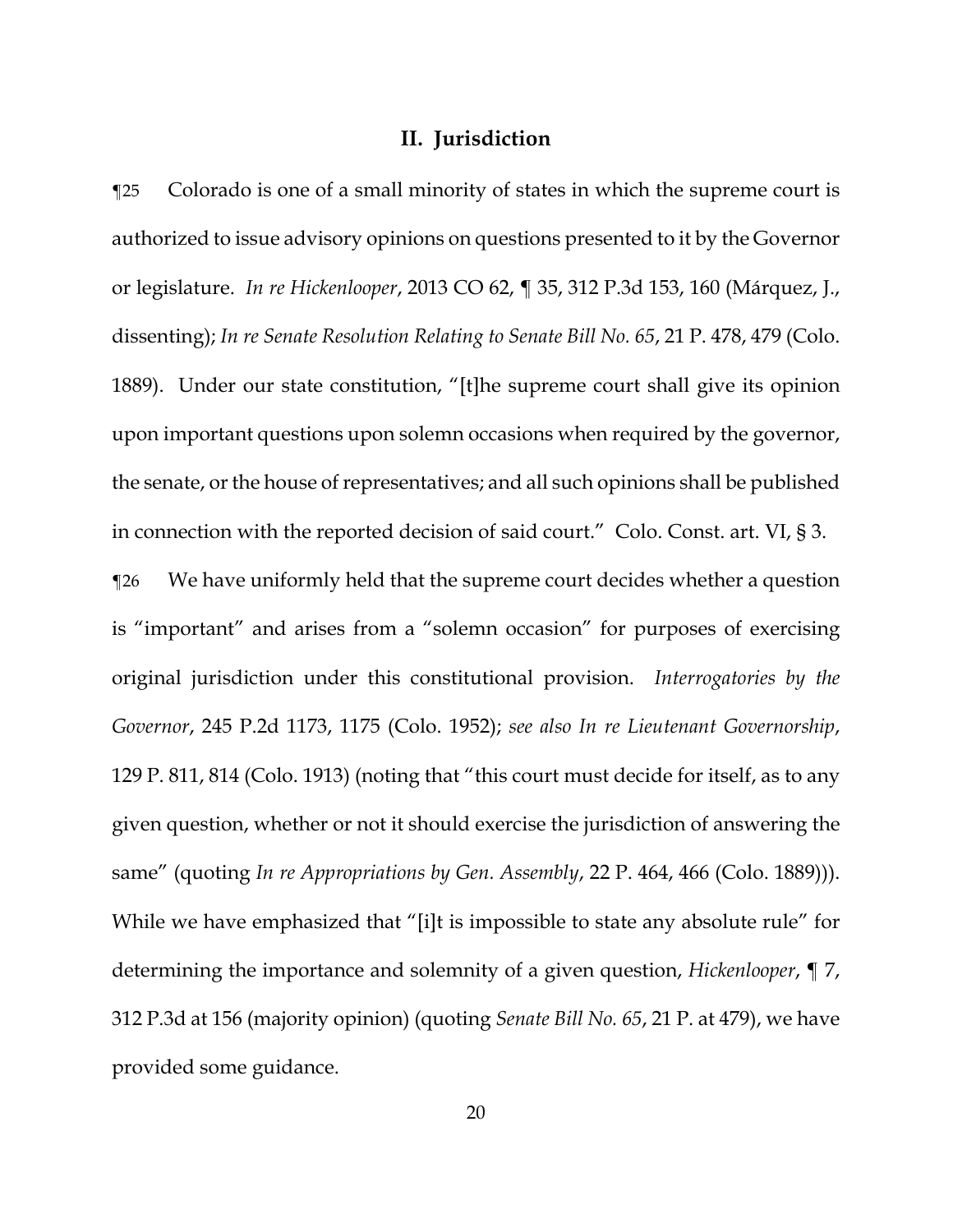¶27 We have held, for example, that a question posed by the legislature "must be connected with pending legislation and must concern either the constitutionality of the legislation or matters connected to the constitutionality of the legislation concerning purely public rights." *In re Submission of Interrogatories on House Bill 99-1325*, 979 P.2d 549, 554 (Colo. 1999). And we have declined to exercise our original jurisdiction to answer "questions affecting private or corporate rights," *Lieutenant Governorship*, 129 P. at 814; questions that call for "hasty consideration" rather than the thorough analysis the interrogatories require, *In re House Bill No. 1503 of Forty-Sixth Gen. Assembly*, 428 P.2d 75, 76–77 (Colo. 1967); and questions that readily could be addressed through ordinary judicial channels, *see Senate Bill No. 65*, 21 P. at 472–73.

¶28 We conclude that the interrogatory now before us presents an important question upon a solemn occasion. Accordingly, we exercise original jurisdiction. The General Assembly and the public at large urgently need an answer to the interrogatory to avoid uncertainty surrounding the length of the remaining regular session and its impact on pending bills and bills yet to be introduced. *See In re Senate Resolution No. 10*, 79 P. 1009, 1011 (Colo. 1905) (exercising original jurisdiction to answer interrogatories where "the General Assembly wishes to be advised with respect to its authority . . . so that intelligent action may be taken, or action which might be illegal prevented"). Although the interrogatory considered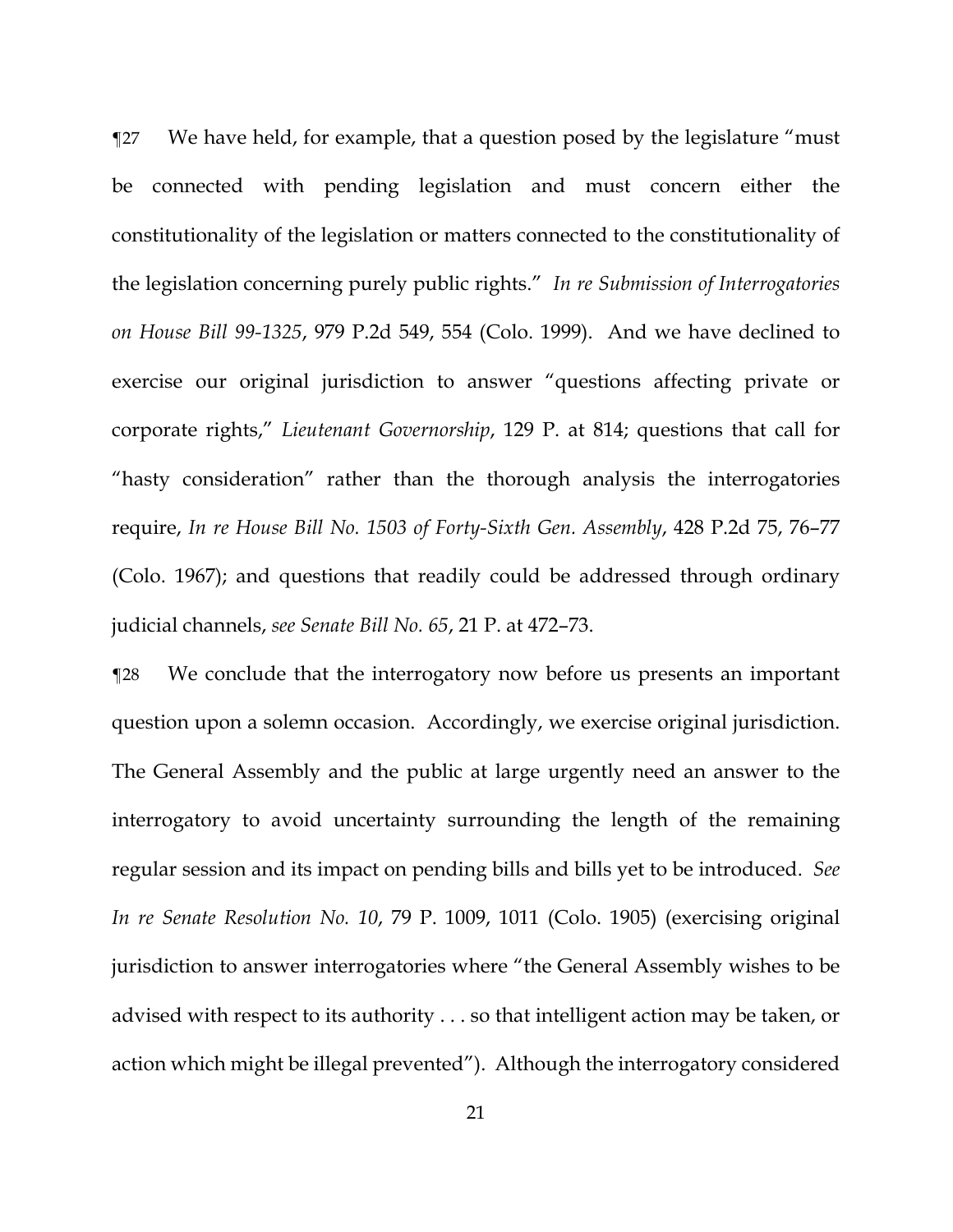here does not concern the constitutionality of a specific bill, *e.g.*, *House Bill 99-1325*, 979 P.2d at 554 (exercising original jurisdiction to review a bill that only awaited final action by the Senate), the question posed does concern the constitutionality of pending legislation because any bills passed outside the constitutionally established length of a regular legislative session could be challenged as void. Waiting to address this issue through ordinary judicial channels is not a viable option under the present circumstances. Moreover, the discrete question of constitutional interpretation posed by the interrogatory is not so complex as to oblige us to refrain from answering it. *Cf*. *House Bill No. 1503*, 428 P.2d at 76–77 (declining to answer an interrogatory that required "hasty consideration" of eighty-five separate provisions as they related to the applicable constitutional provisions).

¶29 Ultimately, our exercise of original jurisdiction turns on whether the question is "important" and is presented upon a "solemn occasion[]." Colo. Const. art. VI, § 3; *see also Hickenlooper*, ¶ 7, 312 P.3d at 156 (recognizing that there is no "absolute rule" for measuring this standard). Given the virtually unprecedented public health crisis disrupting the regular session and the need to provide certainty for the legislature as it seeks to move forward, we conclude that the standard is met in this instance. Accordingly, we exercise original jurisdiction and answer the interrogatory presented by the General Assembly.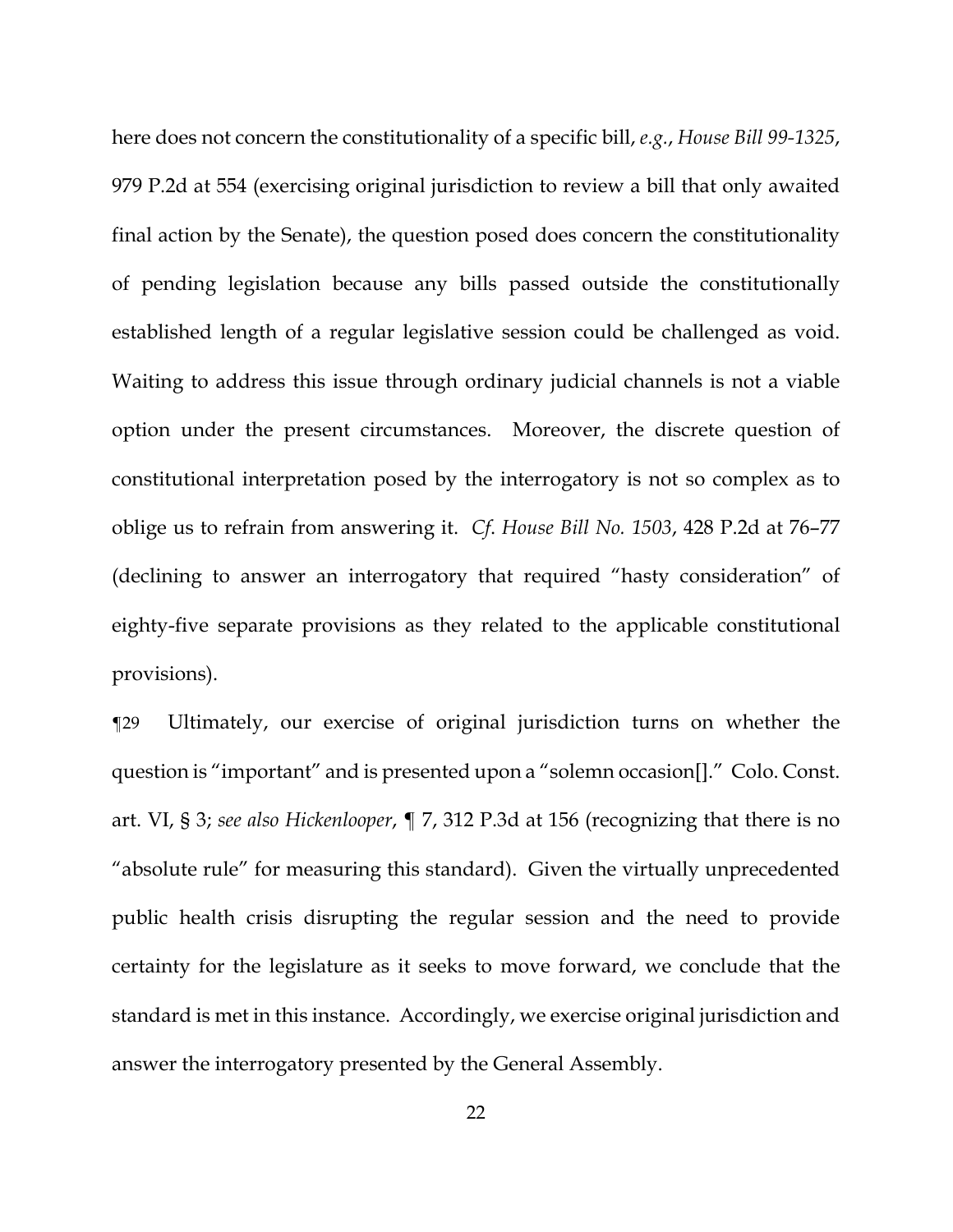## **III. Standard of Review**

¶30 When construing a constitutional amendment, courts seek to ascertain and give effect to the intent of the electorate adopting the amendment. *Zaner v. City of Brighton*, 917 P.2d 280, 283 (Colo. 1996). As always, we begin with the plain language. *Id.* Terms in the amendment should be given their ordinary and popular meaning. *Bolt v. Arapahoe Cty. Sch. Dist. No. Six*, 898 P.2d 525, 532 (Colo. 1995).

¶31 "When the language of an amendment is plain, its meaning clear, and no absurdity involved, constitutional provisions must be declared and enforced as written." *In re Great Outdoors Colo. Tr. Fund*, 913 P.2d 533, 538 (Colo. 1996); *see also Davidson v. Sandstrom*, 83 P.3d 648, 655 (Colo. 2004) ("The intent of the drafters, not expressed in the language of the amendment, is not relevant to our inquiry.").

¶32 "However, where ambiguities exist, a court should favor a construction that harmonizes different constitutional provisions rather than creates conflict. Where possible, courts should adopt a construction of a constitutional provision in keeping with that given by coordinate branches of government." *Great Outdoors Colo. Tr. Fund*, 913 P.2d at 538 (citations omitted); *see also Bd. of Comm'rs of Pueblo Cty. v. Strait*, 85 P. 178, 180 (Colo. 1906) ("When there is a real doubt of the proper interpretation of a constitutional provision relating to the course of procedure, it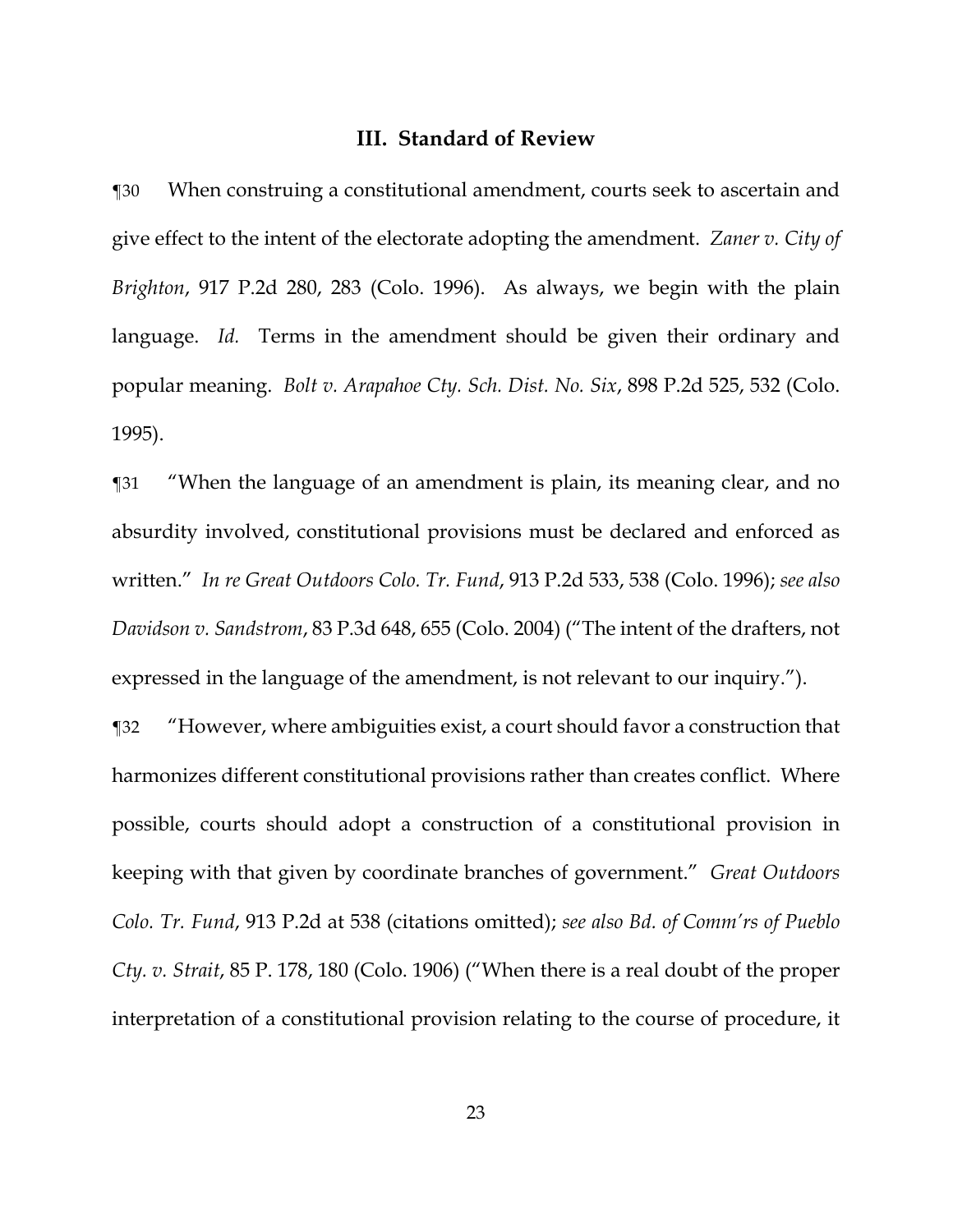should be solved in favor of the practical construction given it by the Legislature." (quoting Cooley's Constitutional Limitations, 86)).

¶33 "In enacting legislation, the General Assembly is authorized to resolve ambiguities in constitutional amendments in a manner consistent with the terms and underlying purposes of the constitutional provisions." *Great Outdoors Colo. Tr. Fund*, 913 P.2d at 539 (upholding the General Assembly's "reasonable and permissible interpretation" of a constitutional amendment).

¶34 Legislative enactments are presumed to be constitutional; overcoming this presumption requires a showing of unconstitutionality beyond reasonable doubt. *Huber v. Colo. Mining Ass'n*, 264 P.3d 884, 889 (Colo. 2011); *see also People v. Graves*, 2016 CO 15, ¶ 9, 368 P.3d 317, 322 (noting that this presumption acknowledges that "declaring a statute unconstitutional is one of the gravest duties impressed upon the courts" (quoting *City of Greenwood Vill. v. Petitioners for Proposed City of Centennial*, 3 P.3d 427, 440 (Colo. 2000))).

¶35 As with its power to enact statutes, the General Assembly derives its ability to adopt legislative rules from a specific grant of constitutional authority. Colo. Const. art. V, § 12. These legislative rules have "the force and effect of law." § 2-2-404(7); *cf. Colo. Ground Water Comm'n v. Eagle Peak Farms*, 919 P.2d 212, 217 (Colo. 1996) (noting that executive agency rules are "presumed to be valid" and any challenging party has "a heavy burden" to overcome this presumption).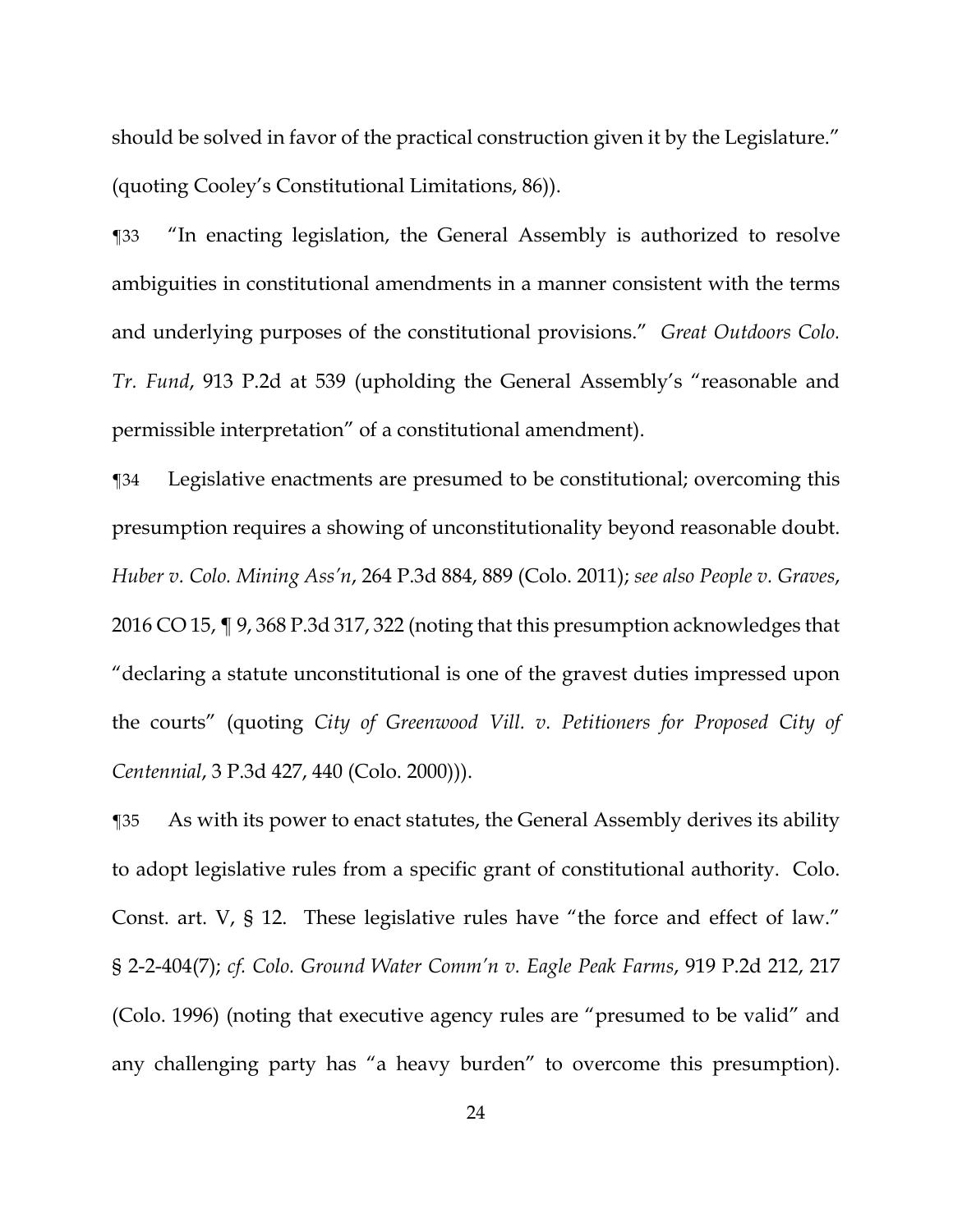Accordingly, we extend the presumption of constitutionality to a joint rule enacted by the legislature. *See Grossman v. Dean*, 80 P.3d 952, 964 (Colo. App. 2003) (applying the presumption of constitutionality to a House Rule). Thus, the unconstitutionality of such a rule must be established beyond a reasonable doubt. *See Great Outdoors Colo. Tr. Fund*, 913 P.2d at 540.

#### **IV. Analysis**

¶36 We begin by examining the text of article V, section 7 of the Colorado Constitution and conclude that it is ambiguous as to how the 120 calendar days allotted for a general session must be counted. Next, we conclude that the General Assembly reasonably resolved this ambiguity through its adoption of Joint Rules  $23(d)$  and  $44(g)$ . Together, these rules interpret article V, section 7 to count the 120 calendar days of a regular session consecutively, except in the extraordinary event of a declared public health disaster emergency that disrupts the regular session, in which case only "working calendar days" count toward the 120-day limit. Because these Joint Rules are consistent with the constitutional text and comport with the underlying purposes of article V, section 7, we conclude they are valid.

# **A. Article V, Section 7 is Ambiguous**

¶37 As described above, article V, section 7 provides that "[r]egular sessions of the general assembly shall not exceed one hundred twenty calendar days." Colo.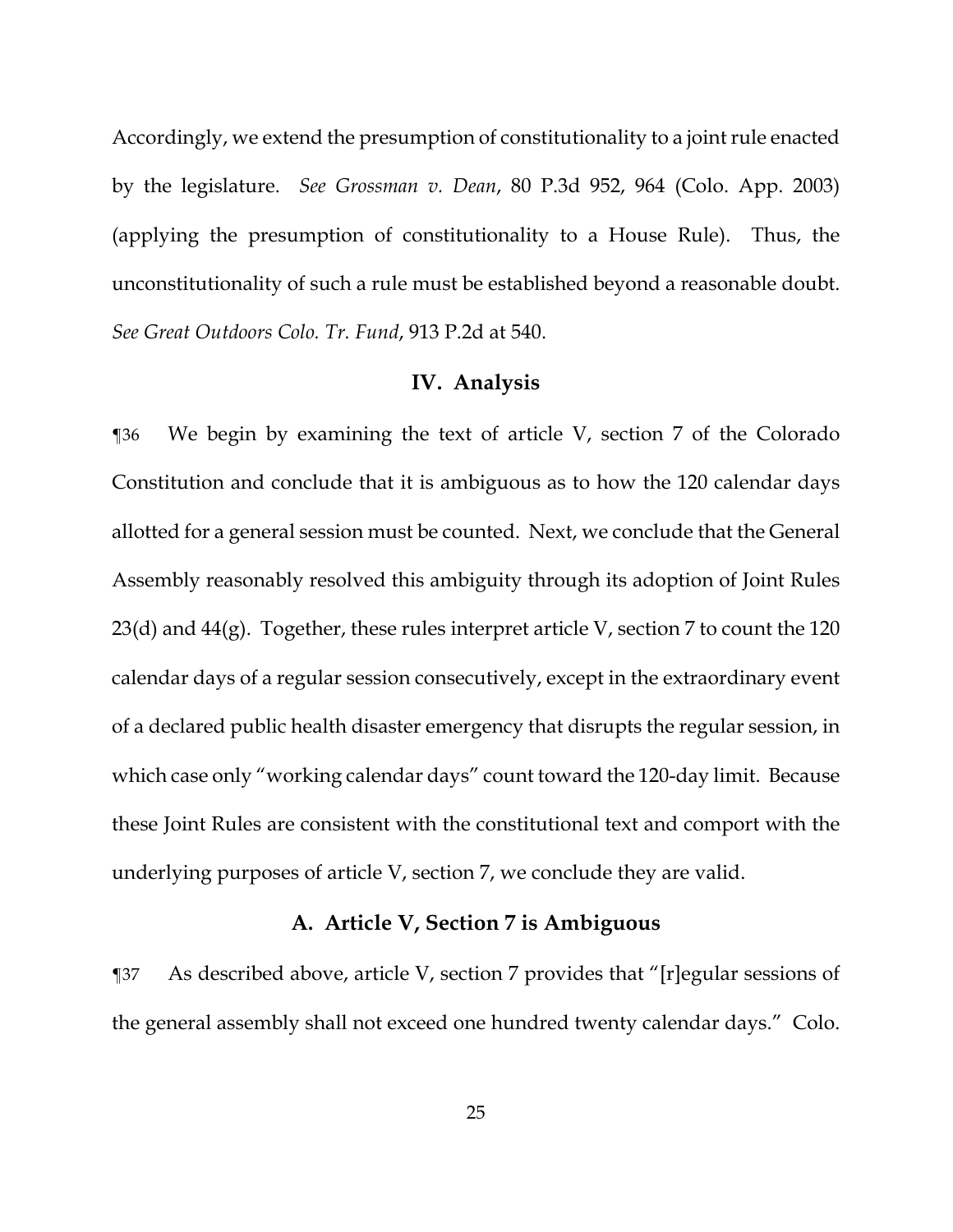Const. art. V, § 7. We conclude that this language is ambiguous as to how the 120 allotted calendar days must be counted.

¶38 To begin, if the unambiguous intent of article V, section 7 had been to mandate consecutive counting of the 120 calendar days allotted for the regular session, the drafters simply could have included the word "consecutive." Several other state constitutions do precisely that. *See, e.g.*, Alaska Const. art. II, § 8 ("The legislature shall adjourn from regular session no later than one hundred twenty *consecutive* calendar days from the date it convenes . . . ." (emphasis added)); Fla. Const. art. III, § 3(d) ("A regular session of the legislature shall not exceed sixty *consecutive* days, and a special session shall not exceed twenty *consecutive* days . . . ." (emphases added)); Wash. Const. art. II, § 12(1) ("During each odd-numbered year, the regular session shall not be more than one hundred five *consecutive* days. During each even-numbered year, the regular session shall not be more than sixty *consecutive* days." (emphases added)). Instead, the word "consecutive," or any synonymous term, is conspicuously absent from article V, section 7.

¶39 Also absent from article V, section 7 is any express requirement that the regular session end by a date certain, such as, "Regular sessions shall finally adjourn not later than the second Thursday in May." The omission of any such deadline in article V, section 7 is particularly striking given that the provision is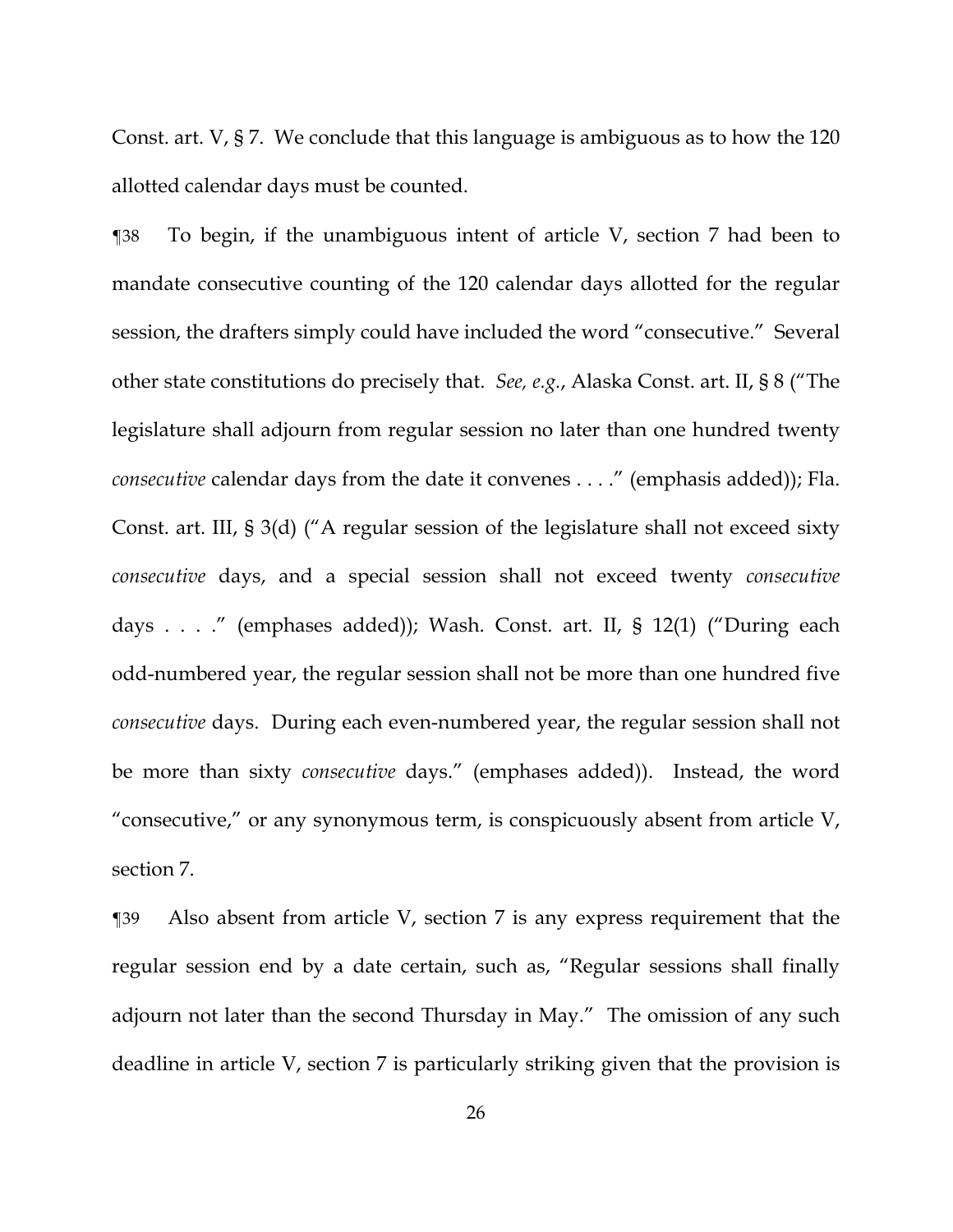quite specific about the start date: "The general assembly shall meet in regular session at 10 a.m. no later than the second Wednesday of January of each year." Colo. Const. art. V, § 7. Here, too, our constitution is distinctive, as several other states' comparable provisions pinpoint the date by which a session must terminate. *See, e.g.*, Del. Const. art. 2, § 4 ("[E]ach session shall not extend beyond the last day of June . . . ."); Mo. Const. art. III, § 20 ("The general assembly shall reconvene on the first Wednesday after the first Monday of January after adjournment at midnight on May thirtieth of the preceding year."); Okla. Const. art. V, § 26 ("The Legislature shall meet in regular session at the seat of government at twelve o'clock noon on the first Monday in February of each year and the regular session shall be finally adjourned sine die not later than five o'clock p.m. on the last Friday in May of each year.").

¶40 We disagree that the phrase "calendar days" necessarily connotes "*consecutive* calendar days." If that were true, the word "consecutive" in each of our sister states' constitutional provisions quoted above—and in our own statutes, *see, e.g.*, § 24-51-1702(28), C.R.S. (2019) ("in excess of thirty *consecutive* calendar days") (emphasis added)—would be superfluous. Rather, the modifier "calendar" merely prescribes how to measure a particular "day": from midnight to midnight. *Calendar Day*, Black's Law Dictionary (11th ed. 2019) (defining "calendar day" as "[a] consecutive 24-hour day running from midnight to midnight"); *see also*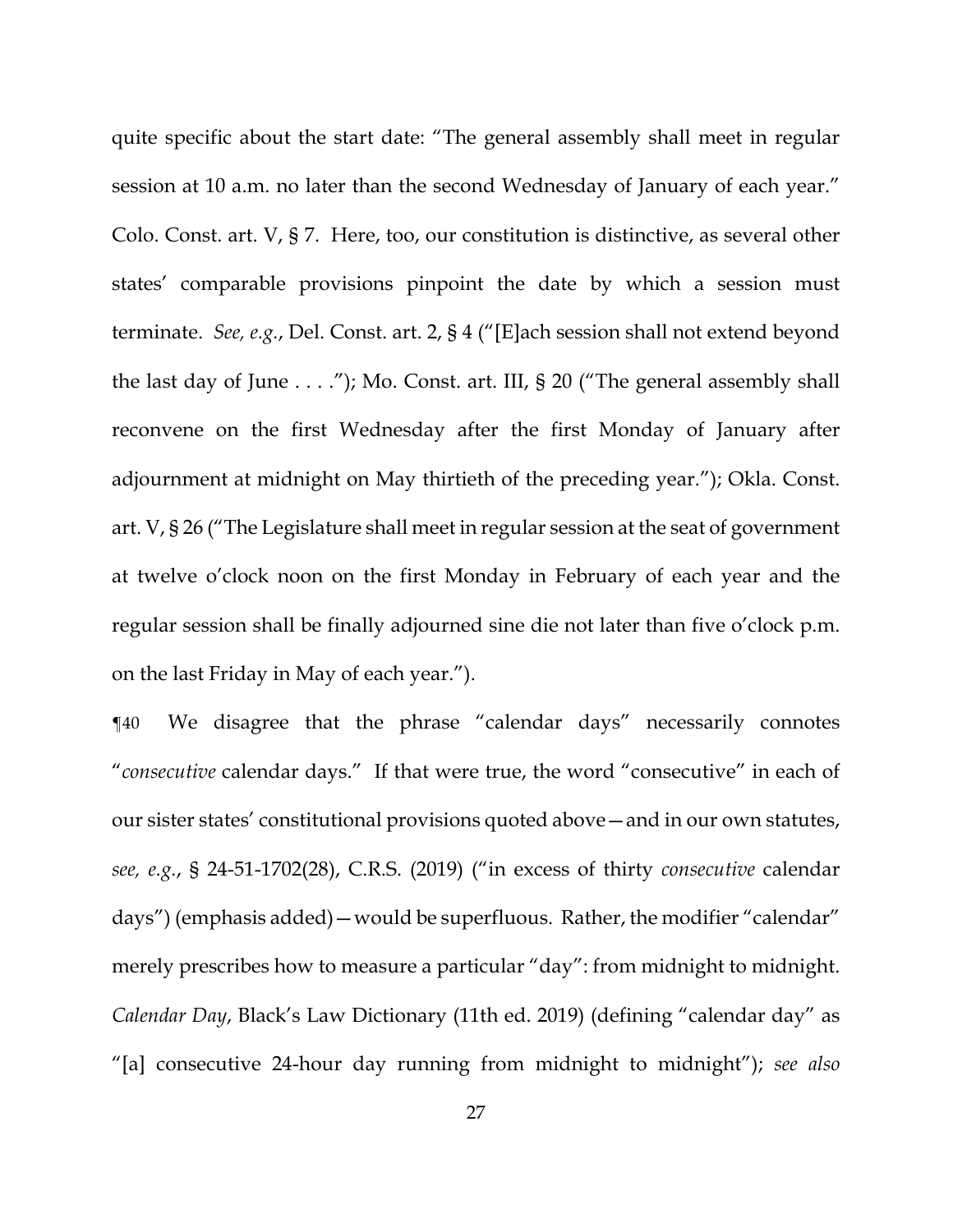*Calendar Day*, Merriam-Webster Dictionary, https://www.merriam-webster.com /dictionary/calendar%20day [https://perma.cc/YHD3-GDJK] (defining "calendar day" as "the time from midnight to midnight"). This modifier matters because alternative methods exist to determine what time period counts as a day. For example, a day might be defined as "any 24-hour period." *Day*, Black's Law Dictionary (11th ed. 2019); *White v. Hinton*, 30 P. 953, 955 (Wyo. 1892) ("[A] day commencing at noon means a day closing at noon of the following day."). But the definition of a day as a "calendar" day (i.e., as running from midnight to midnight) does not automatically tell us how a total of 120 such days must be counted.

¶41 Certainly, the constitutional language limiting a regular session to "one hundred twenty calendar days" could reasonably be interpreted to mean the session may last no more than 120 consecutive calendar days. But it may just as reasonably be construed to allot a sum of days during which the General Assembly may meet in regular session—continuously or not—to complete its work, so long as the total does not exceed 120 calendar days.37 Nothing in the plain language of article V, section 7 forecloses construing it to prescribe such an allotment.

<sup>37</sup> Such allotments of time are not uncommon. For example, schools in Colorado generally must be in session for at least  $160 \text{ days}$ ,  $\S$  22-32- $109(1)(n)(I)$ , C.R.S. (2019) ("In no case shall a school be in session for fewer than one hundred sixty days without the specific prior approval of the commissioner of education."), and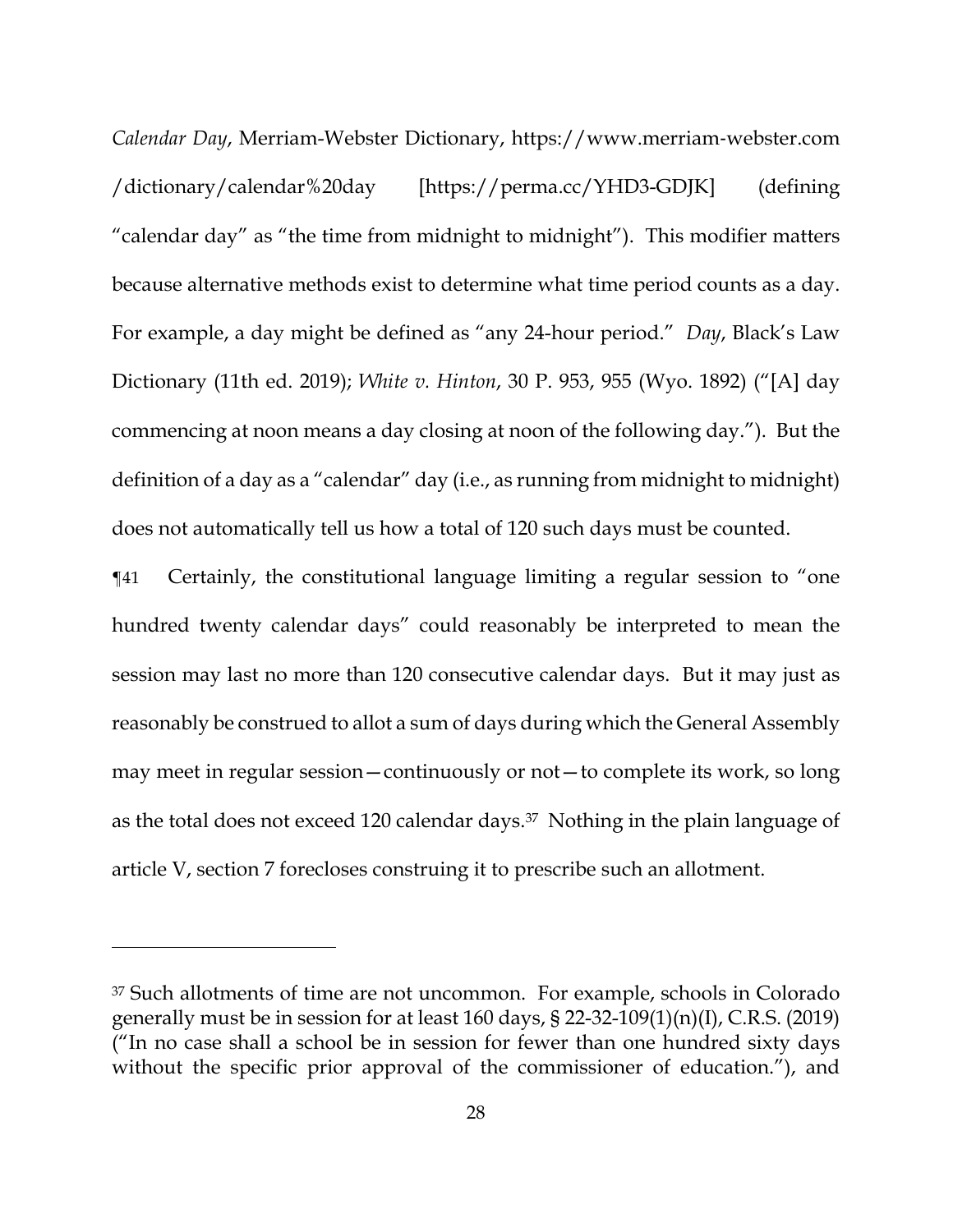¶42 We also disagree that the use of the phrase "calendar days" in other contexts to connote "consecutive calendar days" requires the language in article V, section 7 to be so construed. Certainly, many deadlines in the Colorado Revised Statutes are expressed in terms of a number of calendar days running from or until a defined event. *See, e.g.*, § 1-12-117(1), C.R.S. (2019) ("Nomination petitions . . . shall be filed *no later than fifteen calendar days prior to* the date for holding the election . . . ." (emphasis added)); § 1-40-118(1), C.R.S. (2019) ("If the secretary of state fails to issue a statement *within thirty calendar days*, the petition shall be deemed sufficient." (emphasis added)); § 8-43-204(7), C.R.S. (2019) (requiring that benefits be paid to injured worker claimants "*within fifteen calendar days after* the date the executed settlement order is received" (emphasis added)); § 8-74-103(1), C.R.S. (2019) (providing that benefits appeals "must be received by the [administrative hearing officer of the] division *within twenty calendar days after* the date of notification of the decision" (emphasis added)). But unlike these examples, article V, section 7 is *not* expressed as a deadline; it lacks any temporal prepositions

<u>.</u>

pupils must annually receive a minimum number of hours of teacher-pupil instruction, § 22-32-109(1)(n)(I)–(II). Similarly, the federal Family and Medical Leave Act of 1993 allows eligible employees leave for up to "a total of 12 workweeks . . . during any 12-month period" for certain family and medical reasons. 29 U.S.C. § 2612(a)(1) (2018).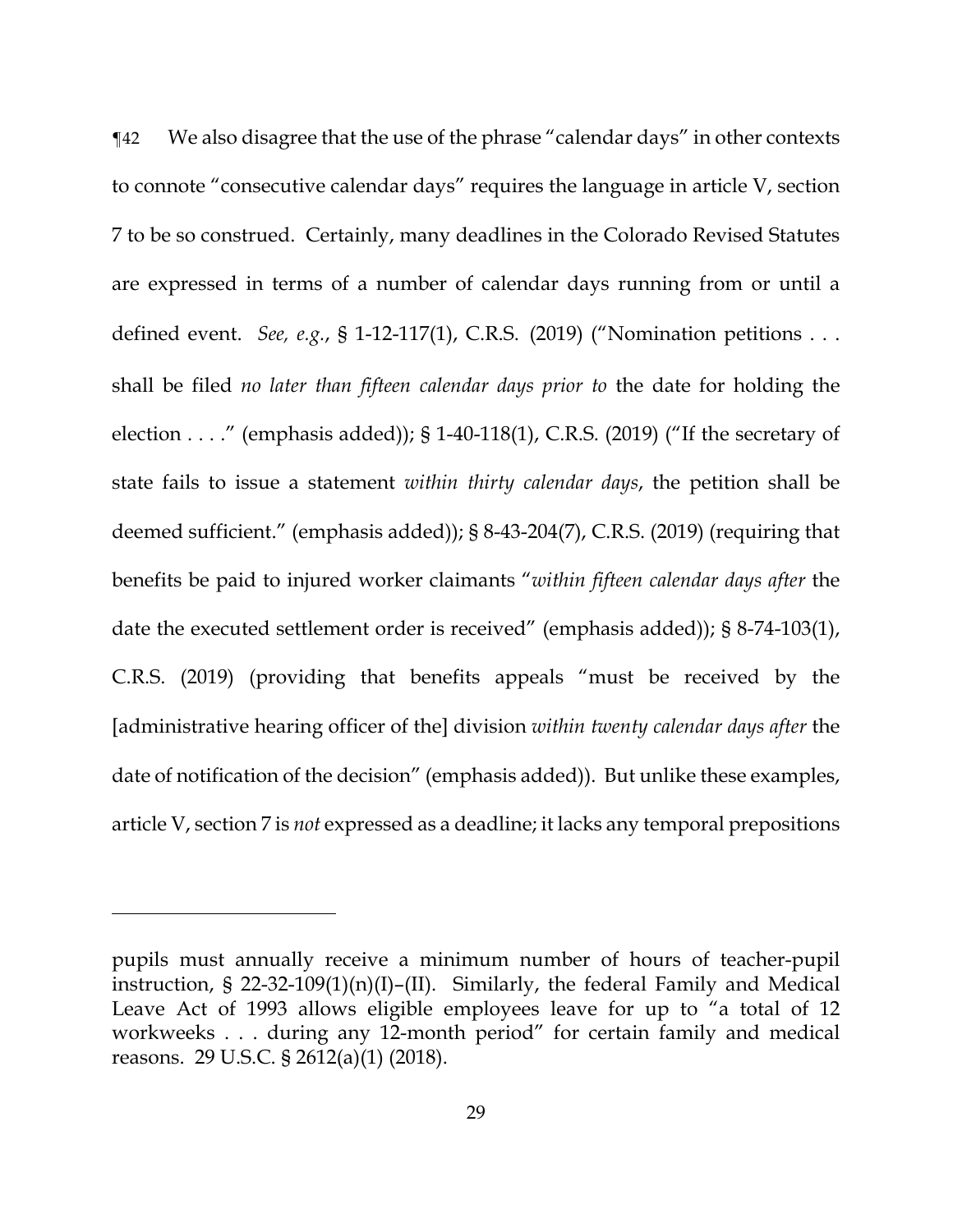like "within," "no later than," or "prior to," that trigger a clear cut-off date by which some event must occur. Far from persuading us that article V, section 7 must require consecutive counting of calendar days, these statutes serve only to highlight the restrictive textual detail that article V, section 7 lacks.<sup>38</sup>

¶43 Importantly, high courts in other states have construed the word "days" in provisions limiting the length of a legislative session to mean working days, not consecutive days. *See* Norman Singer & Shambie Singer, Sutherland Statutes and Statutory Construction § 6.7 (7th ed. 2007) ("Where a session is limited to a specified number of days, courts usually hold the provision to mean legislative working days, rather than consecutive days."); *see also John V. Farwell Co. v. Matheis*, 48 F. 363, 364 (C.C.D. Minn. 1891) ("[T]he [word 'session'], when applied to a legislative body, is the actual sitting of the members of such body for the transaction of business. . . . The 'last three days of the session' . . . means working days, when the legislature is in actual session for the transaction of business.");

<sup>38</sup> Such detail matters. Consider an employer's offer letter that provides: "You must respond to this offer of employment within 15 calendar days. Please be aware that if you accept this offer, paid time off shall not exceed 15 calendar days per year." The phrase "15 calendar days" appears twice. But the first reference establishes a deadline that reasonably connotes consecutive counting of those calendar days, while the second sets a sum of allotted calendar days that do not necessarily run consecutively.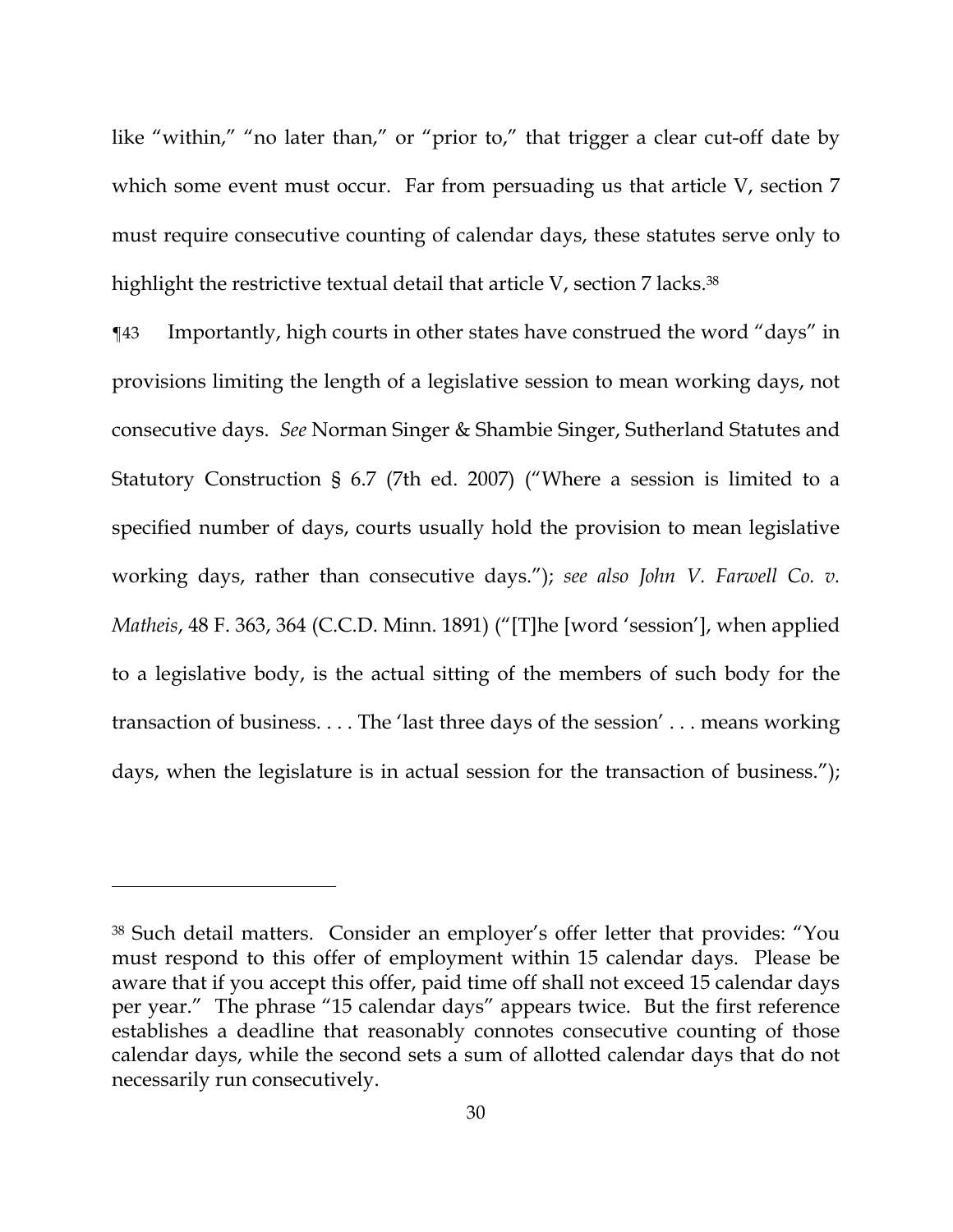*Moog v. Randolph*, 77 Ala. 597, 608 (1884) ("'[F]ifty days' mean fifty legislative *working days*, exclusive of the Sundays, and other days upon which the Senate and House concur in refusing to sit by joint resolutions of adjournment."); *Shaw v. Carter*, 297 P. 273, 279 (Okla. 1931) ("[A] day of such session is to be construed as a day during which the Legislature was convened, actually engaged in business, sitting for the transaction of business."). *But see Redmond v. Ray*, 268 N.W.2d 849, 855 (Iowa 1978) (construing reference to "days" in a pocket veto provision to mean "calendar days" where the general veto provision was measured in calendar days). Thus, in the particular context of legislative sessions, a mere reference to a number of "days" does not necessarily mean consecutive days.

¶44 We note that the ambiguity of the language at issue in article V, section 7 has been acknowledged since it was first adopted by Colorado voters. Indeed, the 1982 Blue Book specifically identified the possibility that "the General Assembly could define calendar days to mean those days in session and not in recess." 1982 Blue Book at 22.

¶45 To clarify this ambiguity in the language adopted by the voters in 1982, the General Assembly enacted Joint Rule 23(d). Colo. H.R.J. Res. 1983-1014, 54th Gen.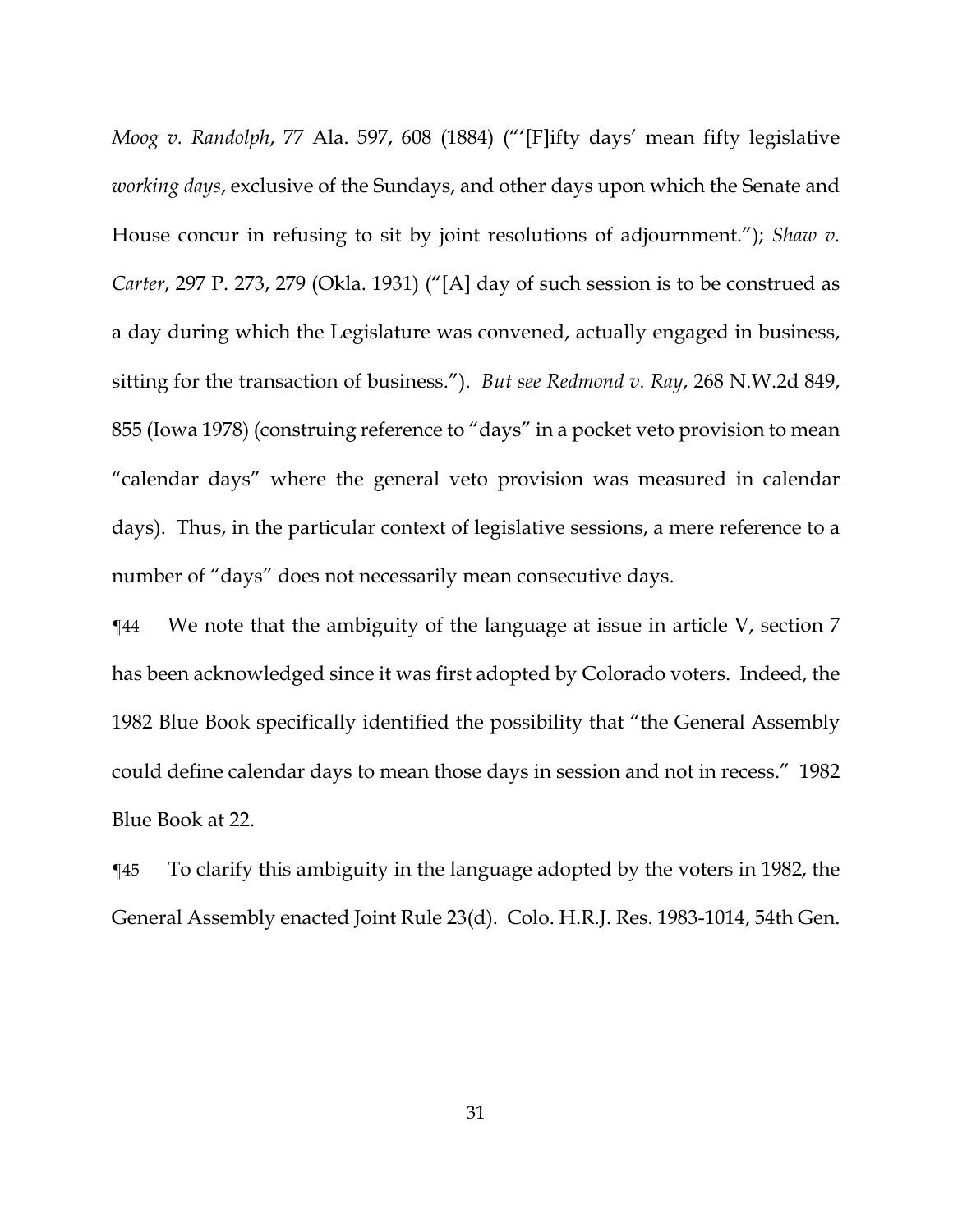Assemb., 1st Reg. Sess. (Colo. 1983).39 It later amended this clarifying rule in response to voter passage of the 1988 amendment that limited the session length to 120 calendar days. H.R.J. Res. No. 1003, 57th Gen. Assemb., 1st Reg. Sess. (Colo. 1989). The General Assembly's adoption and amendment of Joint Rule 23(d) are telling, particularly considering that the legislature referred the language in article V, section 7 to voters in 1982 and 1988. Put simply, if the plain text of article V, section 7 unambiguously mandated consecutive counting of calendar days, why were its drafters twice compelled to adopt a clarifying rule?

¶46 In sum, the plain text of article V, section 7 does not mandate reading "calendar days" to mean "consecutive calendar days." Neither the word "consecutive" nor synonymous language appears in article V, section 7, and we are disinclined to add words to the provision. *Cf. People v. Rojas*, 2019 CO 86M, ¶ 11, 450 P.3d 719, 721 (setting forth the rule that when construing a statute, this court "may not add or subtract words," but must instead "read the words and

<sup>39</sup> At a hearing on Joint Rule 23(d), then-Speaker of the House Carl B. Bledsoe described the rule as "an opportunity to clarify an ambiguity in the constitutional amendment. The constitutional amendment limited the session to 140 calendar days, but it did not say specifically that they should be consecutive calendar days." *Hearing on H.R.J. Res. 1014*, May 5, 1983, at 2:54–3:14, 44th Gen. Assemb., 1st Reg. Sess., (May 5, 1983) (statement of Speaker Carl B. Bledsoe).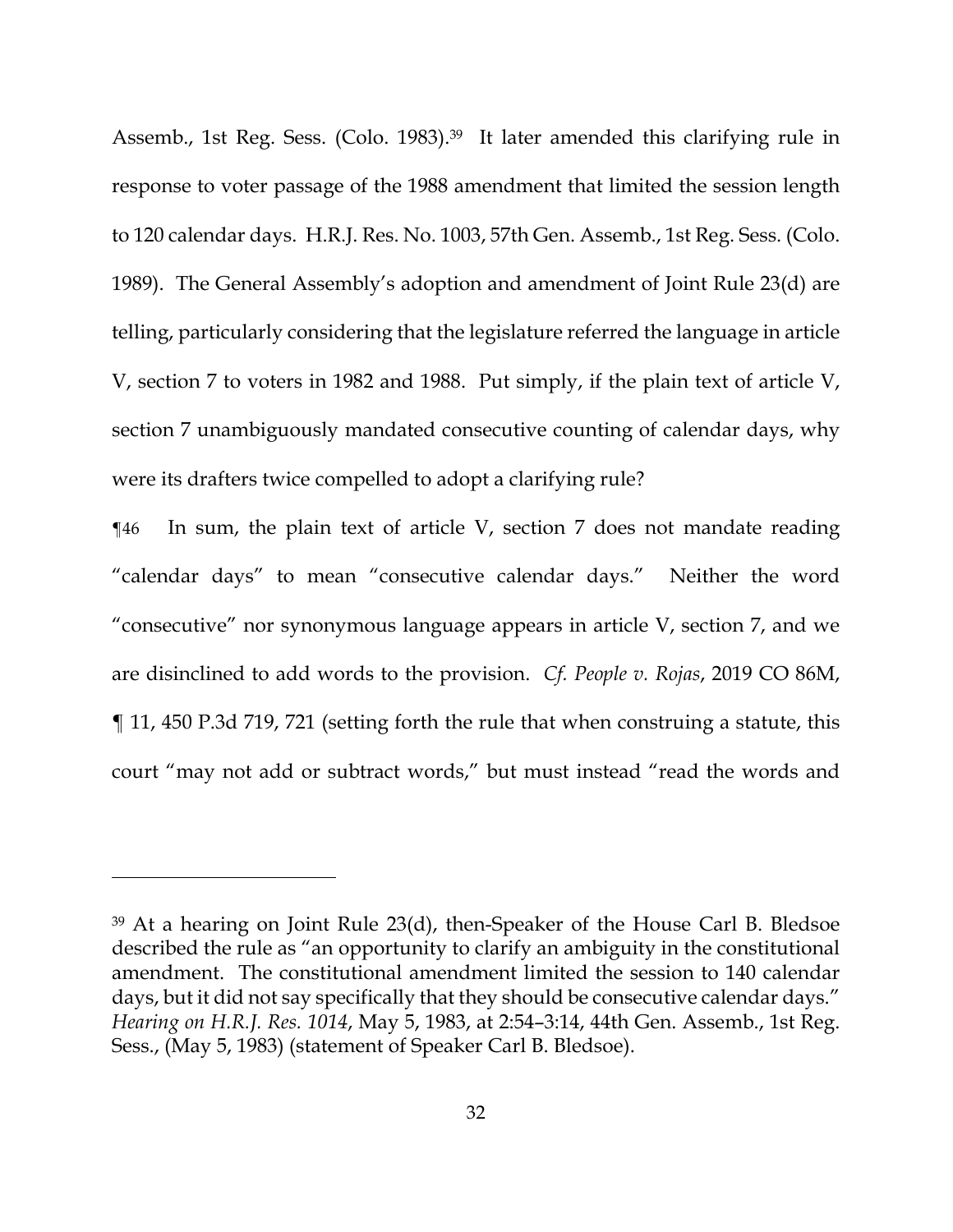phrases in context, construing them according to the rules of grammar and common usage"). Because the phrase "one hundred twenty calendar days" can just as sensibly refer to a combination of non-consecutive days so long as the total number of days does not exceed 120, the provision is reasonably susceptible of more than one interpretation, and therefore is ambiguous. *Gessler v. Smith*, 2018 CO 48, ¶ 18, 419 P.3d 964, 969.

# **B. Joint Rules 23(d) and 44(g) Comport with the Constitutional Text and Further the Dual Purposes of Article V, Section 7**

¶47 Because article V, section 7 is susceptible of more than one reasonable interpretation, the General Assembly is authorized to resolve that ambiguity through its enactments so long as it does so "in a manner consistent with the terms and underlying purposes of the constitutional provision[]." *Great Outdoors Colo. Tr. Fund*, 913 P.2d at 539. We conclude that the interpretation set forth in Joint Rules  $23(d)$  and  $44(g)$  is consistent with both the constitutional text and its purposes of preserving Colorado's citizen legislature while ensuring the General Assembly can complete its critical work.

¶48 Because article V, section 7 does not specify how the calendar days of a regular session must be counted, Joint Rules 23(d) and 44(g) do not run afoul of the constitutional text. As described above, Joint Rule 23(d) establishes the general rule of consecutive counting of days during the regular session. Joint Rule 44(g)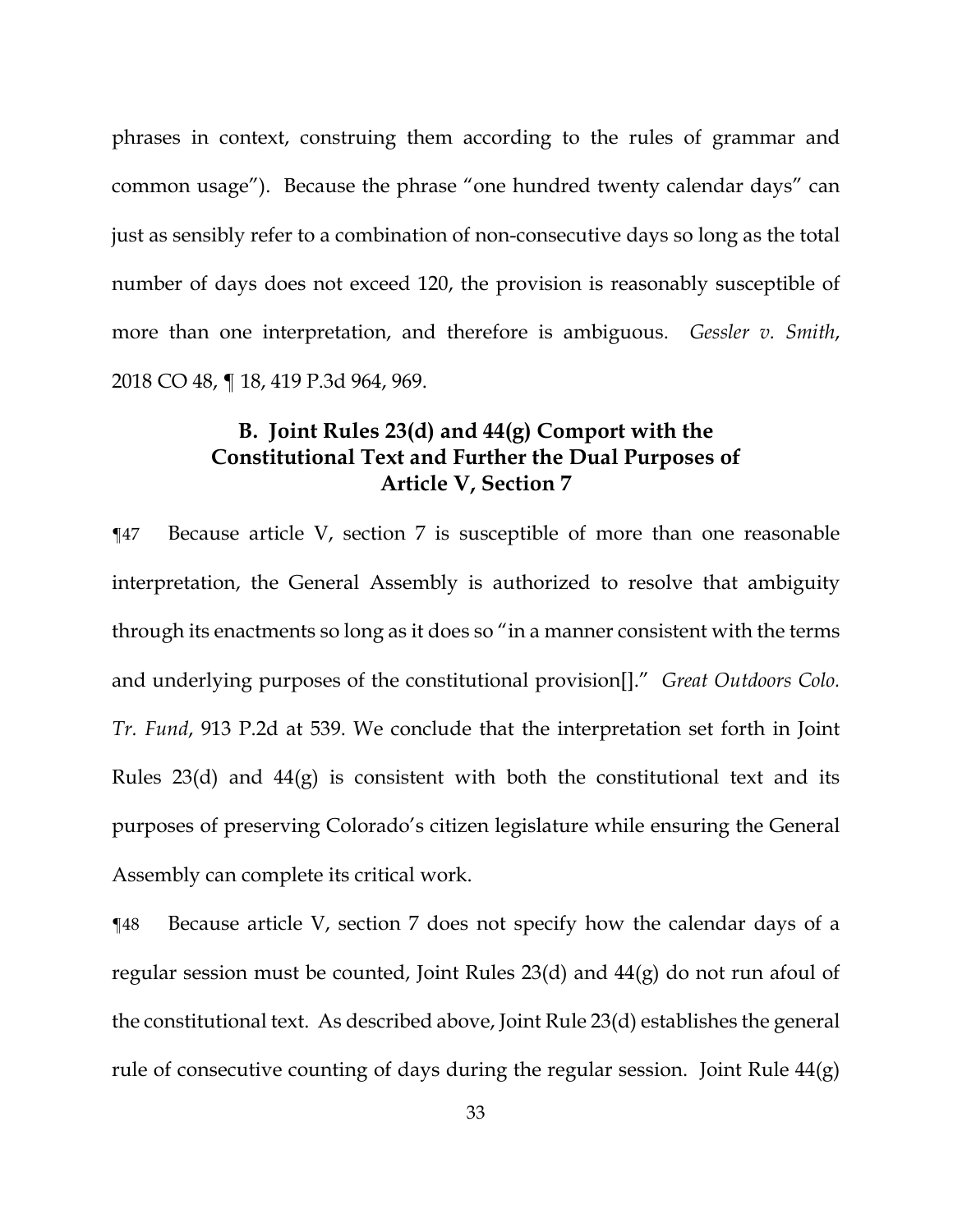establishes a narrow exception to that general rule, providing that in the extraordinary circumstance of a declared public health disaster emergency, the legislature will count only "working calendar days" toward the 120-day limit. Importantly, Rule 44(g) does not grant additional days beyond the constitutionally allotted 120; it merely permits those 120 days to run non-consecutively during a public health crisis. As discussed above, nothing in the plain language of article V, section 7 forecloses this reading.40

 $\P$ 49 In combination, Joint Rules 23(d) and 44(g) also sensibly effectuate the dual purposes of the 120-day limit in article V, section 7 to "assur[e] continuation of the part-time citizen legislature" while still being "more than adequate to meet forseeable [sic] workloads." 1982 Blue Book at 21–22; *see also* 1988 Blue Book at 6 (informing voters that reducing the length of the session was "necessary to maintain the 'citizen legislature' which has existed since statehood" and that "[c]ritical or important issues can be considered and acted upon within this time limitation").

¶50 First, the rules prioritize a part-time, citizen legislature by making Joint Rule 23(d) the default. Under all but the rarest of circumstances, Joint Rule 23(d)

<u>.</u>

<sup>40</sup> In light of this reasoning, we are unpersuaded by the contention that Joint Rule 44(g) "amends" article V, section 7.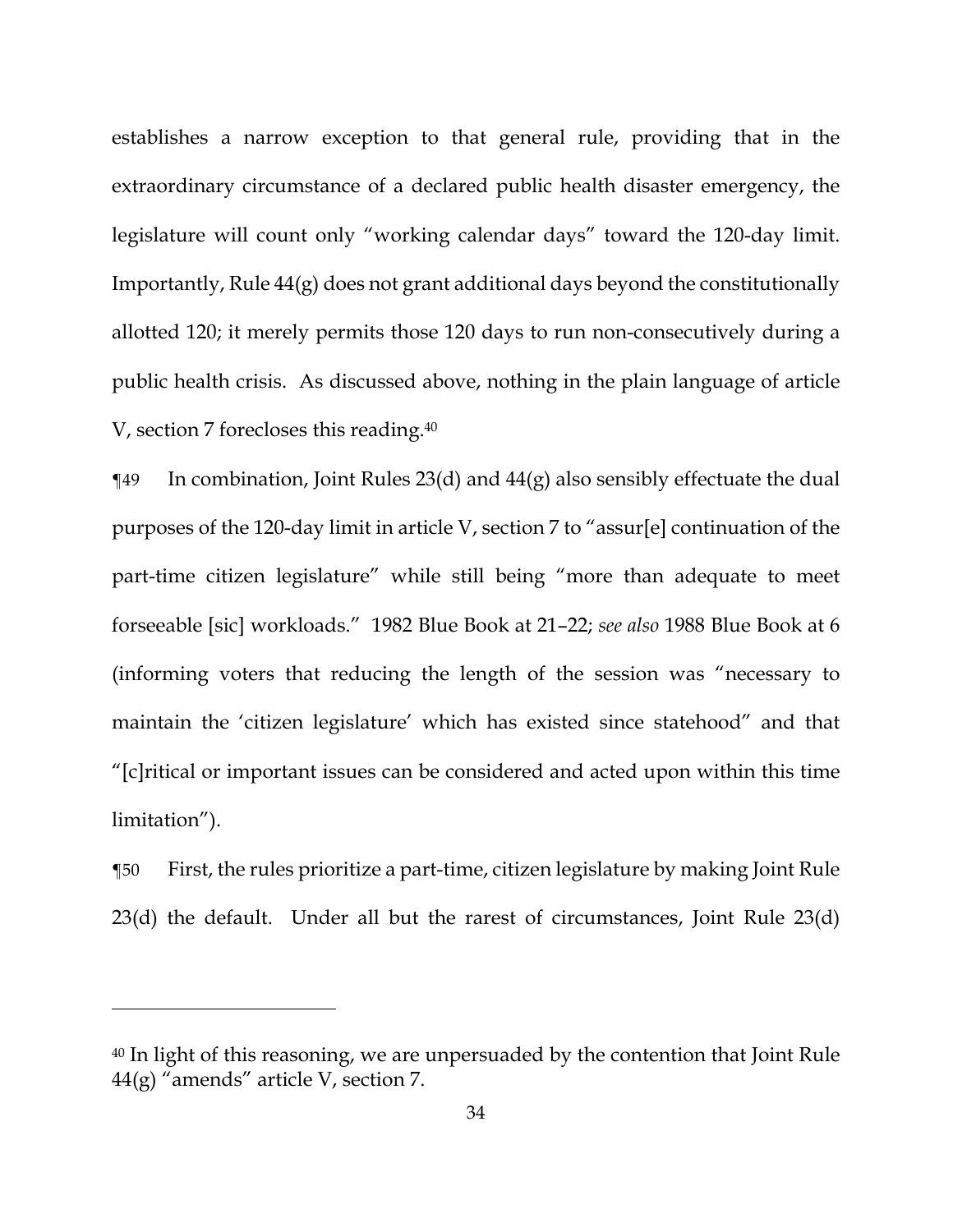governs and the regular session will be counted as 120 consecutive calendar days, with ample time for members to return home to their districts and responsibilities outside the State Capitol. Indeed, though the narrow exception in Joint Rule 44(g) has existed since 2009, it had never been invoked before the current, unprecedented COVID-19 pandemic. Precisely because it presents the rare exception, Joint Rule 44(g) is unlikely to deter ordinary citizens from seeking legislative office.

¶51 The rules further promote the part-time, citizen legislature by providing crucial flexibility when a declared public health crisis renders it unsafe to meet to consider and debate legislation. Joint Rule 44(g) ensures that in the event of such a public health disaster emergency, citizen legislators do not have to choose between representing their constituents in the General Assembly and supporting their communities through the crisis at home. In their capacities outside the State Capitol, legislators may serve essential roles, for example working in the healthcare profession or operating essential businesses. *See, e.g.,* John Frank, *A Lawmaker Returns to Frontlines of the Coronavirus Fight as an ER Nurse: "You Can See a Tsunami Coming"*, Colorado Sun (Apr. 1, 2020), https://coloradosun.com/2020/04/01/colorado-lawmaker-er-nurse-kyle-mullic a-coronavirus/ [https://perma.cc/DQ7R-2NRR] (describing three Colorado lawmakers who have returned to work as a nurse, a paramedic, and a pediatric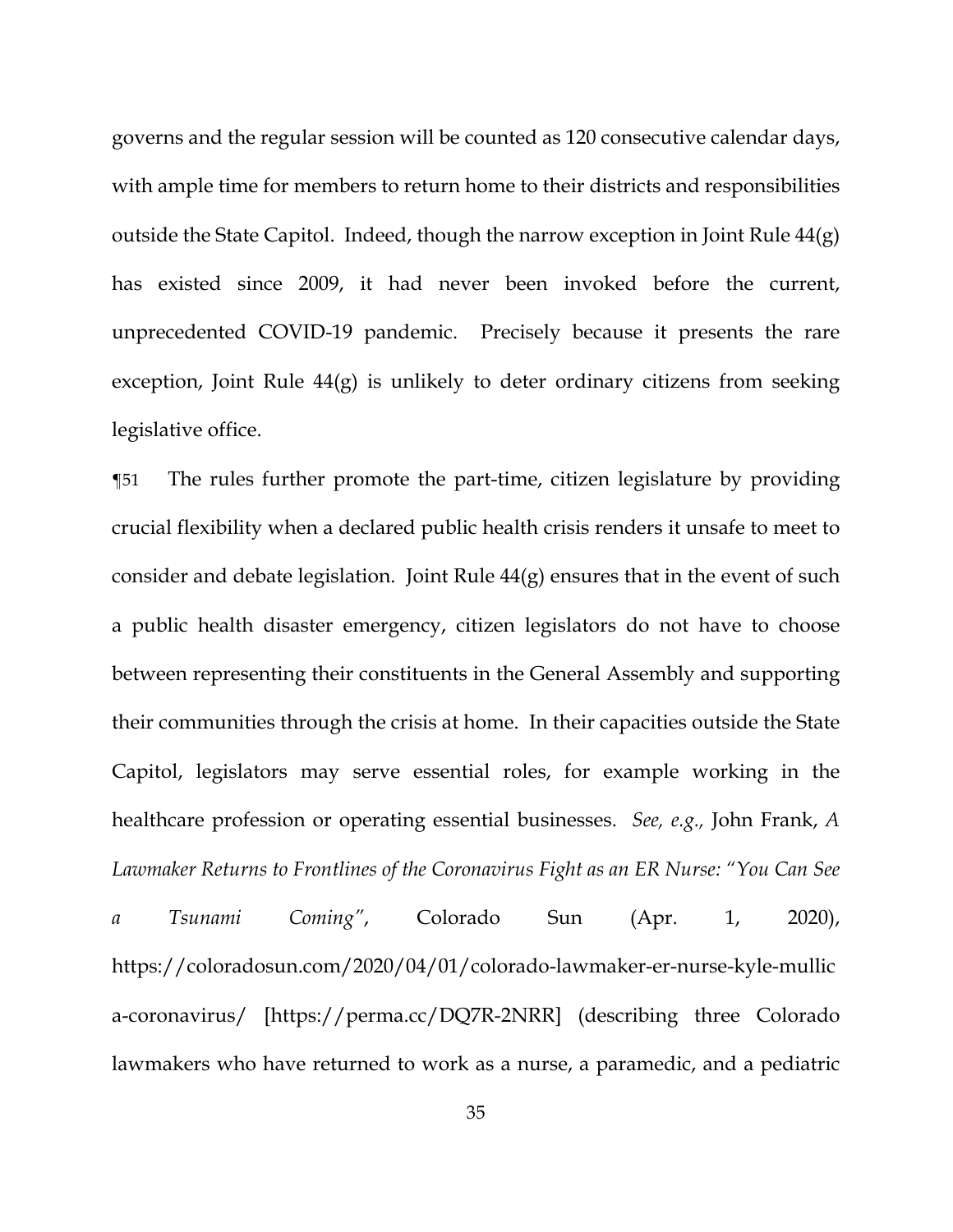physician to address the COVID-19 pandemic while the legislature is temporarily adjourned). Joint Rule  $44(g)$  permits, rather than stifles, members' abilities to attend to these non-legislative obligations.

¶52 At the same time, the rules ensure that the General Assembly retains the time Colorado voters allotted to it in article V, section 7 to meet the needs of the state. The Blue Book arguments regarding the sufficiency of 140 or 120 days for the General Assembly to accomplish its work clearly presumed that the legislature would be able to convene through the entire allotted period. Without the narrow exception provided by Joint Rule 44(g), that voter expectation would be frustrated precisely when it matters most. A public health disaster so grave that it prevents the General Assembly from safely convening inevitably will have consequences for the state that will necessitate a legislative response. By allowing legislators to return to the Capitol when the crisis abates, the rule facilitates completion of the work that would have occurred but for the intervening emergency that disrupted the regular session. In short, it safeguards continuity of government at the time Coloradans need it most.

¶53 The current crisis caused the General Assembly to adjourn on March 14, 2020, the 67th day of the session. At that time, in addition to the 355 pending bills, the legislature had not yet introduced the annual budget required by article X, section 2 of the Colorado Constitution. Depending on how long the public health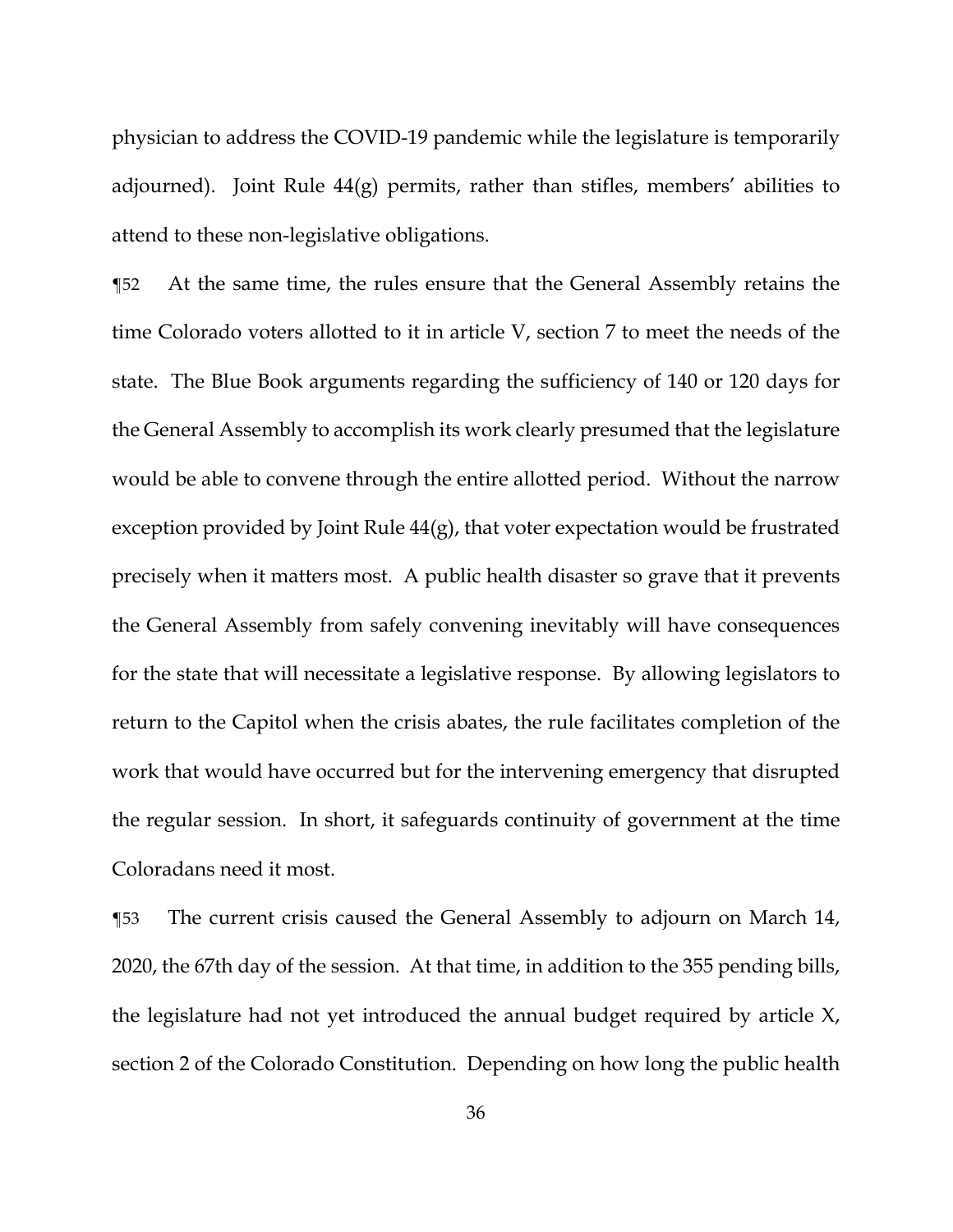emergency continues, absent Joint Rule 44(g) the legislature could find itself with little or no time to pass the annual budget, let alone address other pending bills consistent with article V, section 20, the Give a Vote to Every Legislator ("GAVEL") Amendment, which requires that "[e]very measure referred to a committee of reference of either house shall be considered by the committee upon its merits." *Grossman*, 80 P.3d at 963 (quoting Colo. Const. art V, § 20); *id.* (noting that the GAVEL Amendment was premised on the principle that "citizens should not be denied the right to testify in favor of or against legislation" (quoting 1988 Blue Book at 20)); *see also* HJR 20-1006, at 2. Joint Rule 44(g) ensures that the legislature can continue to meet its constitutional obligations, even when a public health emergency outside the legislature's control disrupts the regular session.

**The Finally, because Joint Rules 23(d) and 44(g) constitute the General** Assembly's reasonable interpretation of article V, section 7, that interpretation is entitled to deference. *See Strait*, 85 P. at 179 ("[W]e should show great deference to the legislative construction of the Constitution, particularly with reference to its construction of the procedure provided by the Constitution for the passage of bills."); *Great Outdoors Colo. Tr. Fund*, 913 P.2d at 538 ("[C]ourts should adopt a construction of a constitutional provision in keeping with that given by coordinate branches of government."). Significantly, it is undisputed that Joint Rules 23(d) and 44(g) were both adopted unanimously and have been readopted without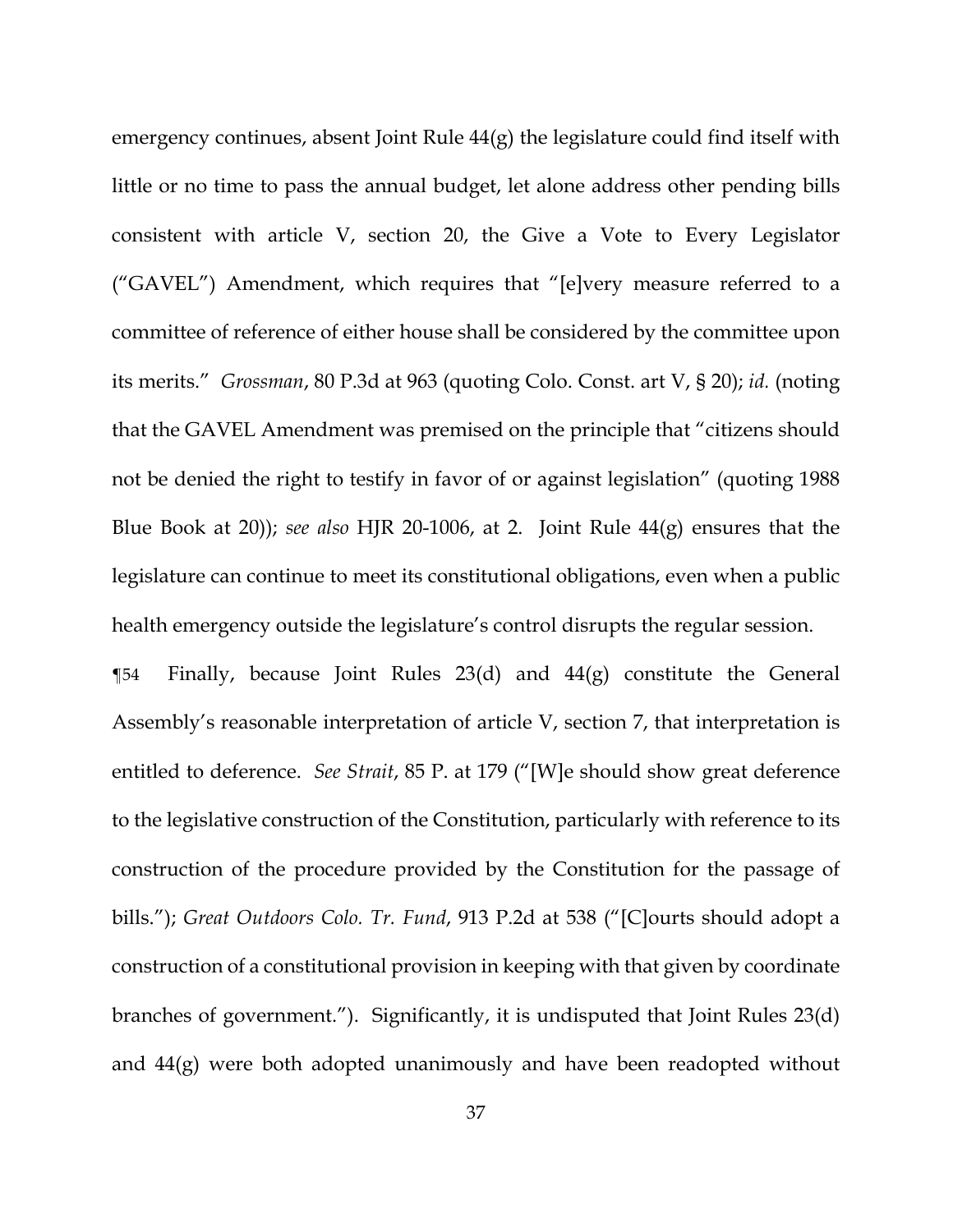objection at the beginning of each General Assembly by Republican and Democratic-controlled chambers alike. This uniform and longstanding interpretation further warrants our deference. *Cf. In re Interrogatories of Governor Regarding Certain Bills of Fifty-First Gen. Assembly*, 578 P.2d at 200, 208 (Colo. 1978) ("[W]e should show deference to a long standing practice of Senate action in the adoption of bills.").

¶55 In sum, Joint Rules 23(d) and 44(g) reasonably construe article V, section 7. Maintaining a 120-consecutive day regular session under normal circumstances but permitting the continuity of government in the face of disaster furthers the purposes of article V, section 7.41 We conclude the arguments against the scheme enacted by the Joint Rules 23(d) and 44(g) do not overcome the presumption of constitutionality to which these rules are entitled. *See Huber*, 264 P.3d at 889.

<sup>&</sup>lt;sup>41</sup> The conditions that trigger Joint Rule  $44(g)$  are both extraordinary and outside the General Assembly's control. We note that a broader rule untethered to an external event such as a public health crisis or otherwise readily susceptible of legislative manipulation would be less likely to further the purposes of article V, section 7 and could be unconstitutional. *See* 1988 Blue Book at 6 (advising voters that the proposal would ensure the 120-day limit could not be changed by statute or legislative rule). However, we are not presented with such a rule.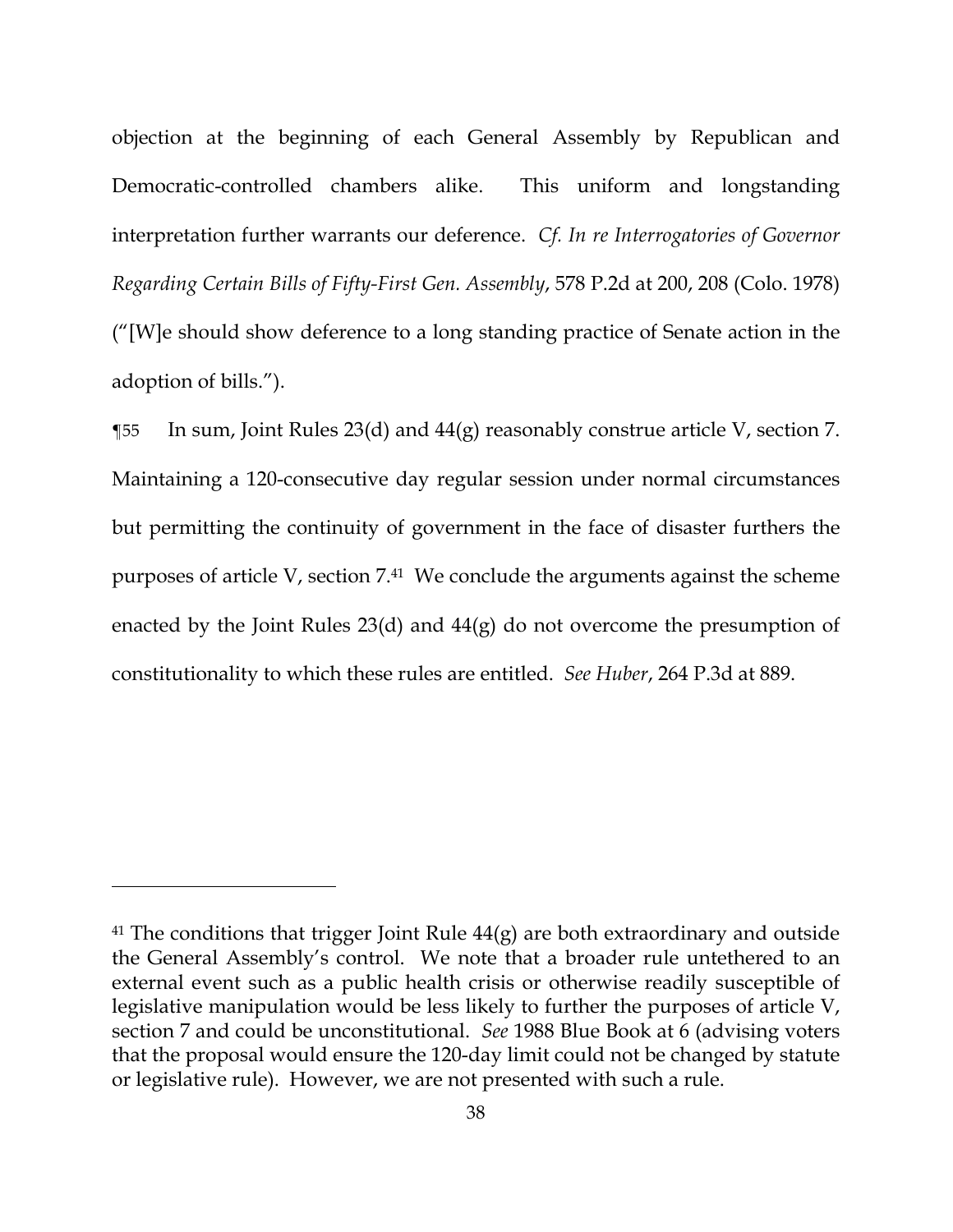# **C. A Special Session Is an Inadequate Remedy for an Interrupted Regular Session**

¶56 Some have argued that the ability of the legislature to convene in a special session sufficiently addresses the challenges posed by an interrupted regular session. We disagree.

¶57 The Colorado Constitution authorizes the General Assembly to convene outside of regular session in a special session only if called by proclamation of the Governor, Colo. Const. art. IV, § 9, or "by written request by two-thirds of the members of each house." Colo. Const. art. V, § 7.

¶58 Notably, a special session "shall not be convened for general purposes," *Denver & R.G.R. Co. v. Moss*, 115 P. 696, 698 (Colo. 1911), but only to address specific subjects identified either in the Governor's proclamation, Colo. Const. art. IV, § 9 ("[A]t such special session [called by the Governor], no business shall be transacted other than that specially named in the proclamation."), or the legislators' written request, Colo. Const. art. V, § 7 (limiting special sessions convened by the legislature to consideration of "only those subjects specified in" the written request for the session).

¶59 For example, in October 2017, then-Governor John Hickenlooper called a special session to address an error in a bill passed during the 2017 regular session that "inadvertently eliminated certain special districts' and other limited purpose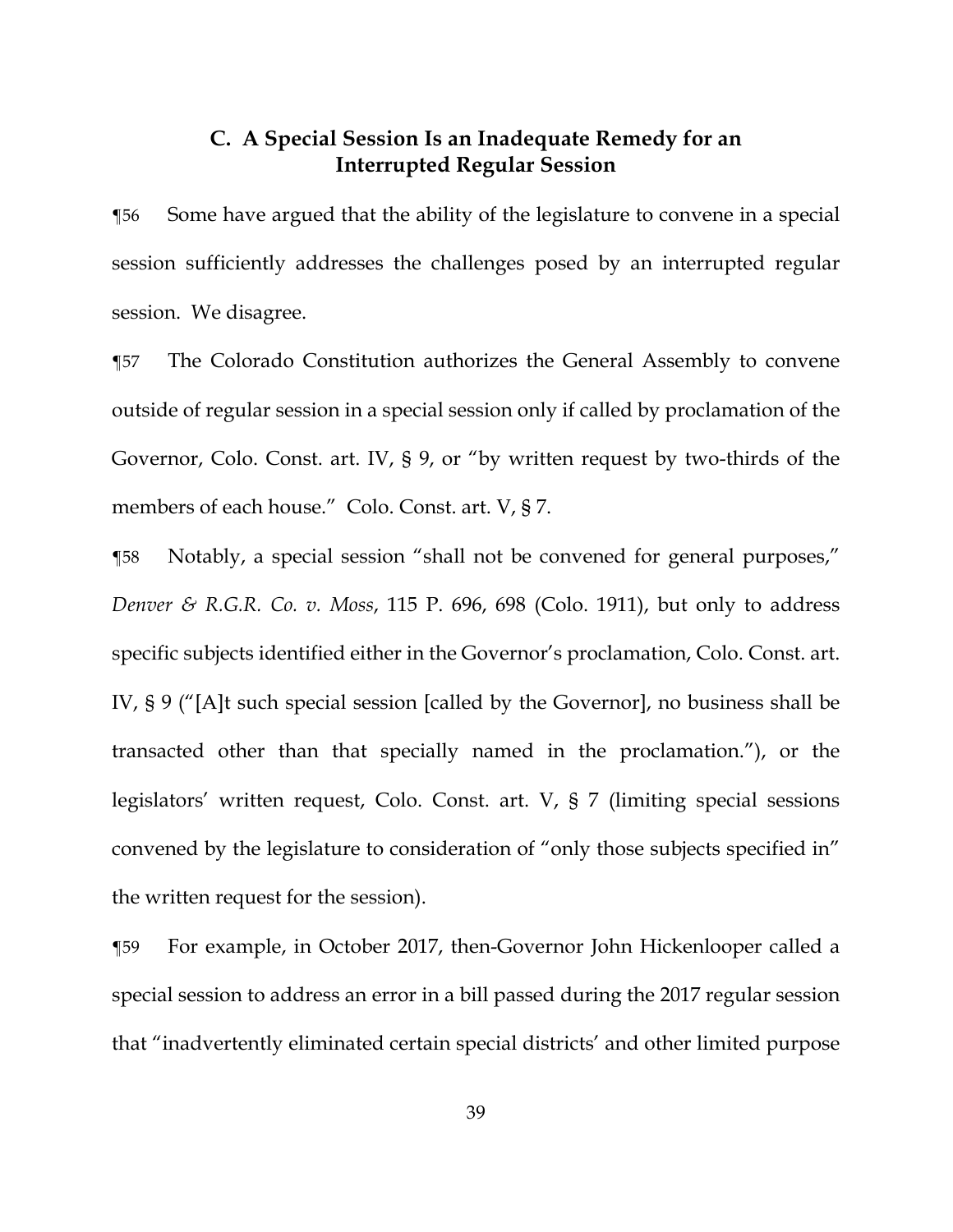governmental entities' ability to levy sales tax on retail marijuana sales." Colo. Exec. Order No. D 2017 023, at 2 (Sept. 14, 2017). During the special session, the General Assembly was limited to considering legislative action relating to that specific subject. *See* Colo. Const. art. IV, § 9.

¶60 By contrast, in 1902, the Governor called a special session and authorized the General Assembly to consider, among other subjects, "enact[ing] any and all legislation relating to or in any wise affecting corporations, both foreign and domestic, of a quasi public nature." *Moss*, 115 P. at 696. We struck down a law passed at this special session because the call from the Governor was "not narrowed to . . . some particular subject-matter of legislation." *Id.* at 697.We reasoned that if we permitted such a broad call, "the constitutional provision [would be] utterly disregarded" and "completely nullified." *Id.* at 698. We explained that the Governor could call a special session only upon "a definite conception of a public emergency," and then only "for action upon that particular subject-matter." *Id.* at 701.

¶61 The narrow function served by a special session does not comport with the broader, more general purpose of the legislature's regular session. During the regular session, the legislature convenes to debate and consider everyday, albeit potentially critical, legislation. Accordingly, a call for a special session to supplant the work left unaccomplished in a disrupted regular session would likely near, if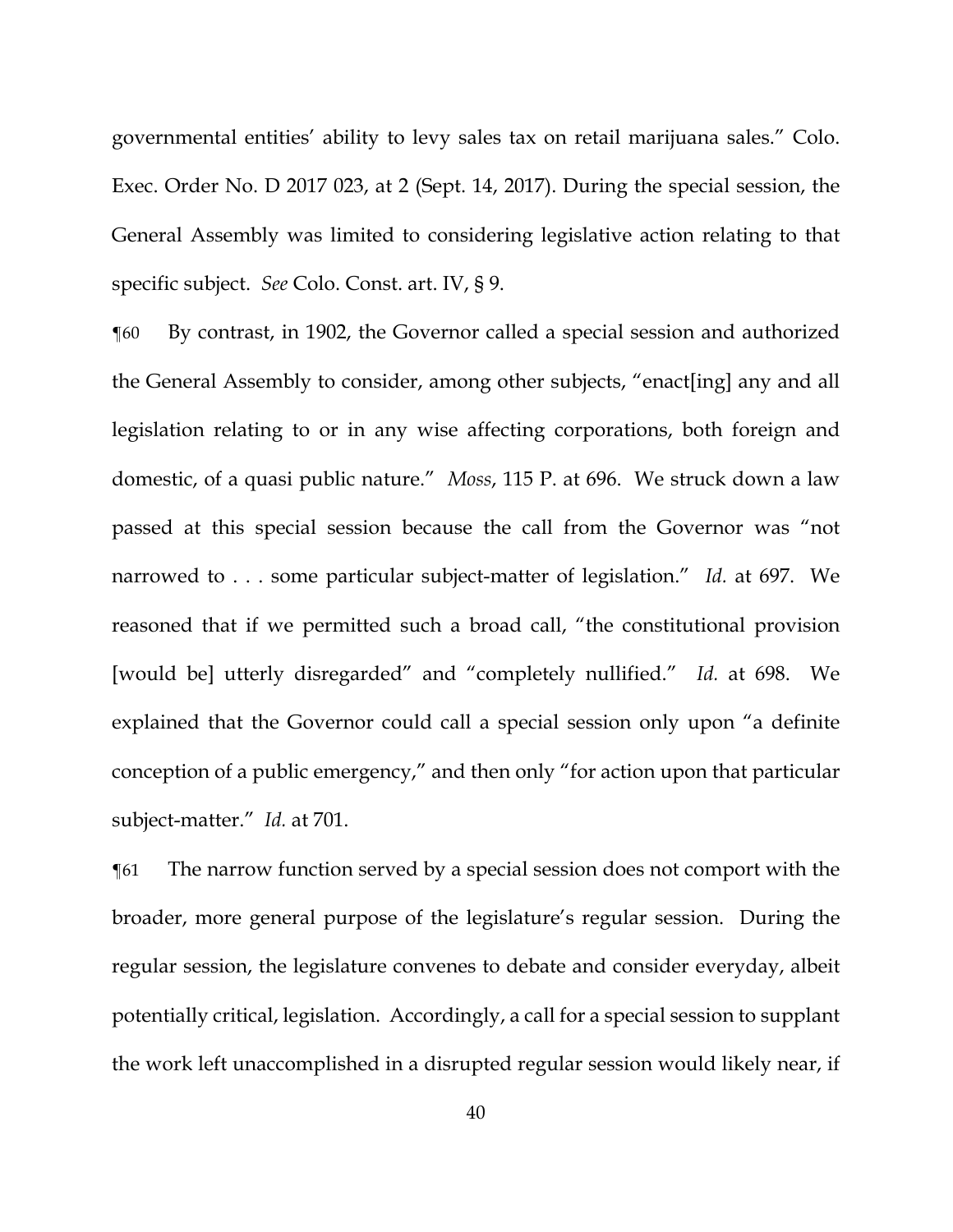not surpass, the impermissible breadth of the call in *Moss* and thus risks running afoul of the constitutional provisions authorizing special sessions.

¶62 Moreover, allowing a special session essentially to replace a regular session gives rise to separation of powers concerns. As mentioned, when the Governor convenes a special session, the General Assembly is limited to the subject matter the Governor designates for legislative action. To return to the Governor such power over the general legislative agenda would defy a core purpose of the 1982 amendment to article V, section 7 to end the "unnecessary intrusion of the Governor into the legislative process." 1982 Blue Book at 21.

¶63 A special session convened by the General Assembly would also be inadequate. As noted, a special session convened by the legislature is limited to the particular topics included in the call. Colo. Const. art. V, § 7. Further, the General Assembly can convene a special session only upon the written request of two-thirds of the members of each house. In practice, legislators could withhold support for a special session until particular bill subjects were included in, or excluded from, the call. These requirements would effectively require supermajority support for bills before they are even considered, contrary to the legislative process followed during a regular session.

¶64 Further, the constitution imposes no limit on the duration of a special session. *See* Colo. Const. art. IV, § 9; *id*. art. V, § 7. Accordingly, permitting the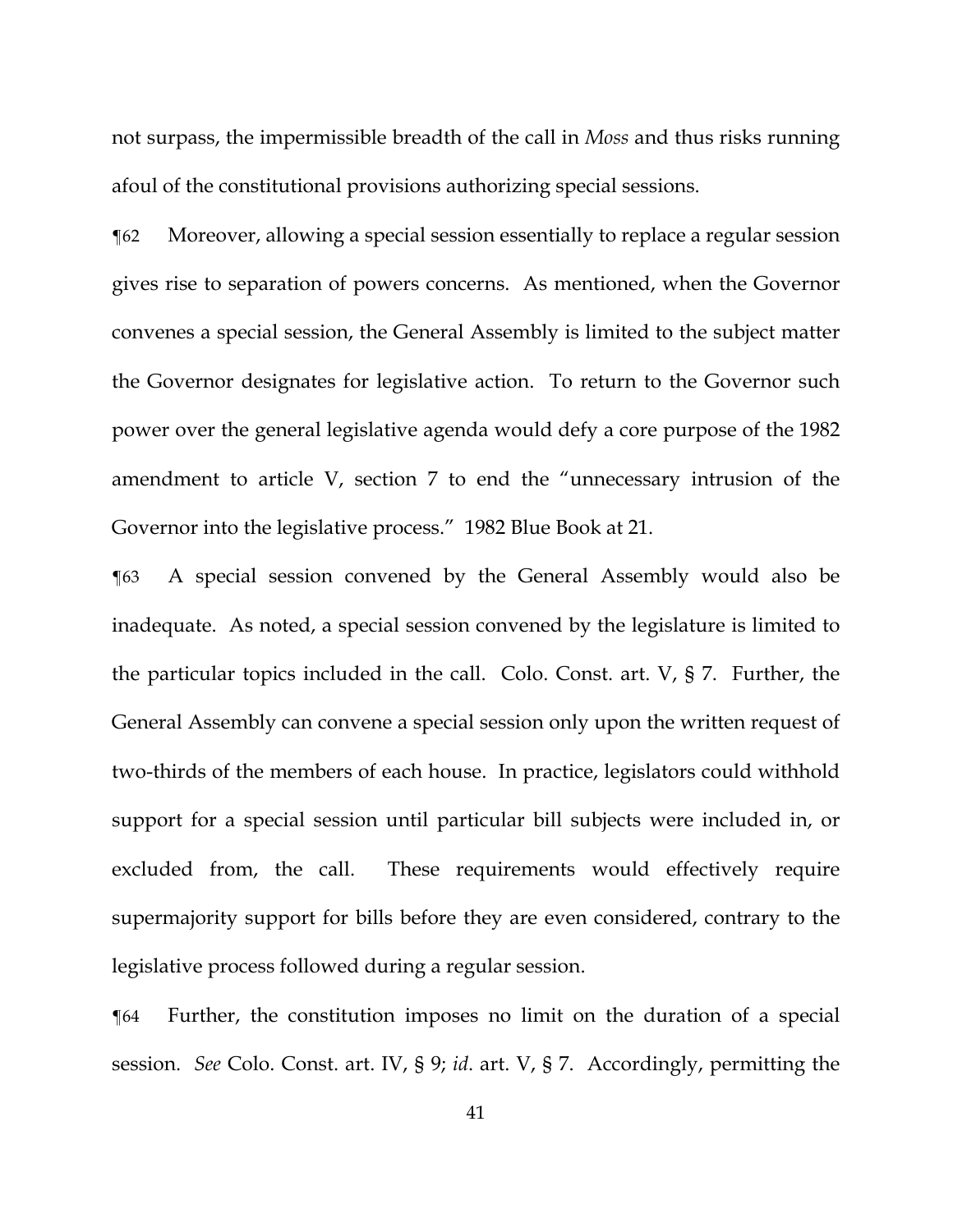General Assembly to substitute the remainder of its regular session with a potentially unlimited special session could conflict with the electorate's intent in adopting the 120-day limit in article V, section 7.

¶65 Finally, a special session would be inefficient because it would restart legislative consideration of each bill left pending during the interrupted regular session. Any such bills would have to be reintroduced anew and any hearings, testimony, and debate would have to be recommenced. Such inefficiency undermines the goal of a part-time, citizen legislature that the 1982 amendment sought to advance.

## **V. Conclusion**

¶66 "In order to assure the continuing vitality of our state constitution beyond an age when brittle words lose life and relevance to unforeseen problems, we must consider 'the object to be accomplished and the mischief to be avoided' by the provision at issue." *People in Interest of Y.D.M.*, 593 P.2d 1356, 1359 (Colo. 1979) (quoting *Inst. for the Educ. of the Mute and Blind v. Henderson*, 31 P. 714, 717 (Colo. 1892)). We conclude that the General Assembly reasonably resolved the ambiguity in article V, section 7 through its unanimous adoption of Joint Rules  $23(d)$  and  $44(g)$ , which together operate to count the 120 calendar days of a regular session consecutively except in the extraordinary circumstance of a declared public health disaster emergency—in which case the legislature counts only days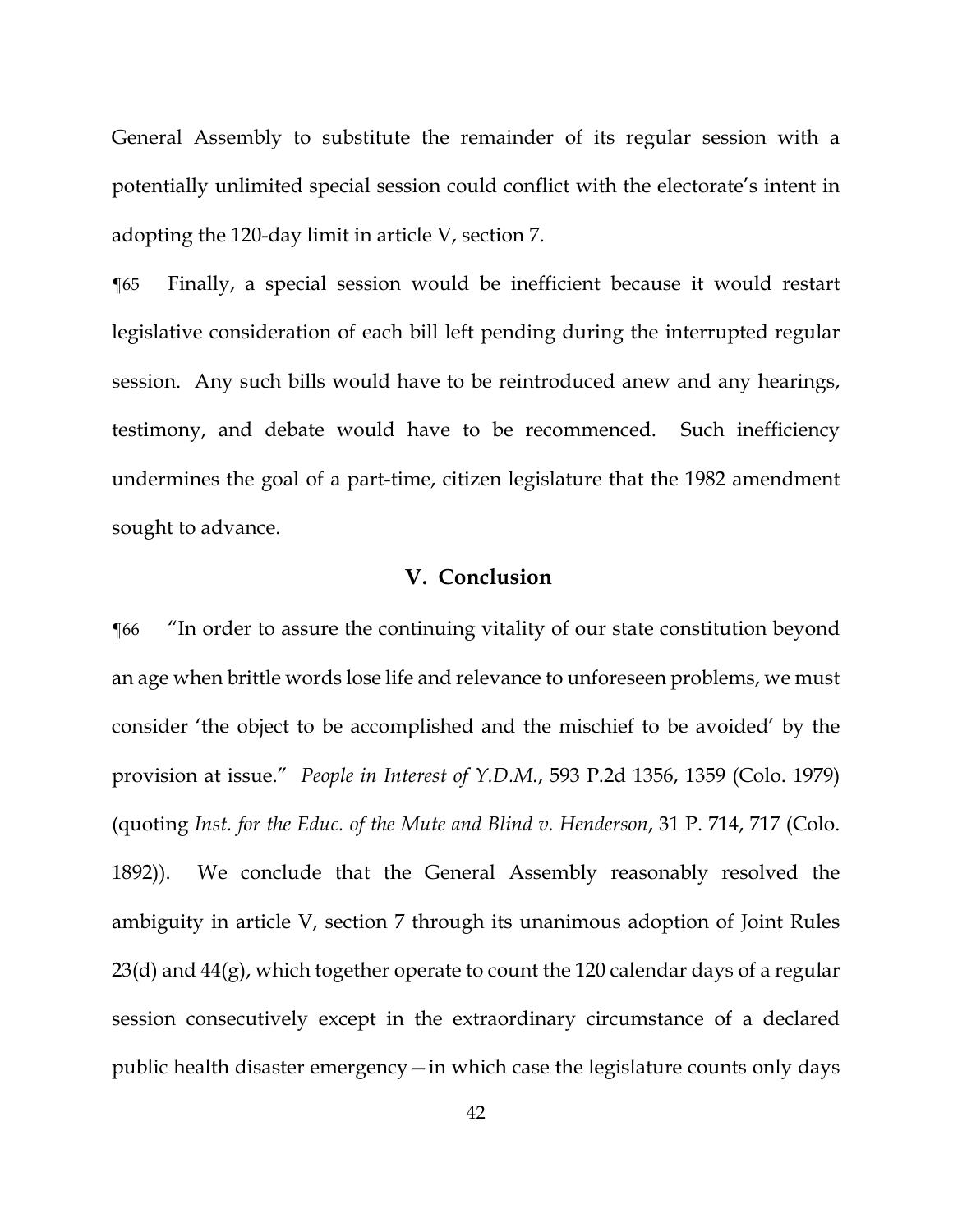in which at least one chamber is in session. Joint Rules 23(d) and 44(g) further the dual purposes of the provision while also safeguarding the health of the public and lawmakers, promoting democratic engagement, and allowing the General Assembly to uphold its constitutional obligations. Because the General Assembly's interpretation is consistent with the constitutional text and fully comports with the underlying purposes of article V, section 7, we conclude that Joint Rules 23(d) and 44(g) are constitutional.

**JUSTICE SAMOUR** dissents, and **CHIEF JUSTICE COATS** and **JUSTICE BOATRIGHT** join in the dissent.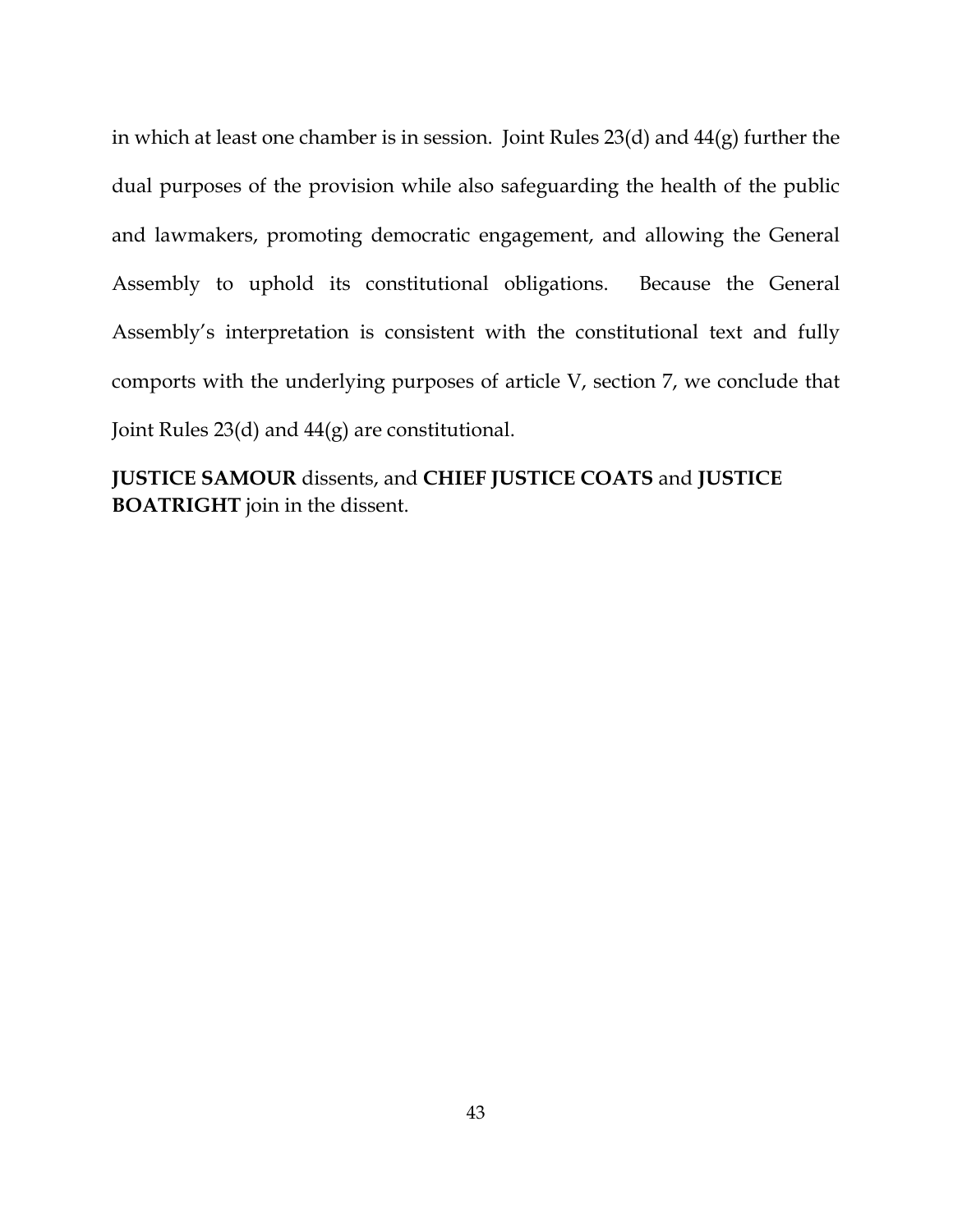JUSTICE SAMOUR, dissenting.

¶67 I acknowledge that these are unprecedented times—we are in the throes of a worldwide pandemic precipitated by COVID-19. But neither COVID-19 nor any other imaginable emergency allows our legislature to amend the state constitution through a statute, let alone a legislative rule like Joint Rule 44(g). Almost ninety years ago, we declared, rather presciently, that "the most certain of law[s]" is "that there has never been, and can never be, an emergency confronting the state that will warrant the servants of the Constitution waiving so much as a word of its provisions." *Walker v. Bedford*, 26 P.2d 1051, 1054 (Colo. 1933). Because the General Assembly cannot legally change section 7 of article V of the Colorado Constitution ("section  $7$ ") — an unambiguous provision in need of no clarification — and because the precedent Rule 44(g) sets is at once disconcerting and dangerous, I respectfully dissent. It is in these extraordinary times that we have the greatest need to trust that our elected officials will uphold our constitutional rights and protections.

## **I. Analysis**

¶68 Section 7 sets forth when our General Assembly "shall meet." Colo. Const. art. V, § 7. It provides for two types of sessions: "[r]egular sessions" and "special sessions." *Id.* "[E]ach year," the regular session must begin "at 10 a.m. no later than the second Wednesday of January" and "shall not exceed one hundred twenty calendar days." *Id.* The only "other times" the General Assembly may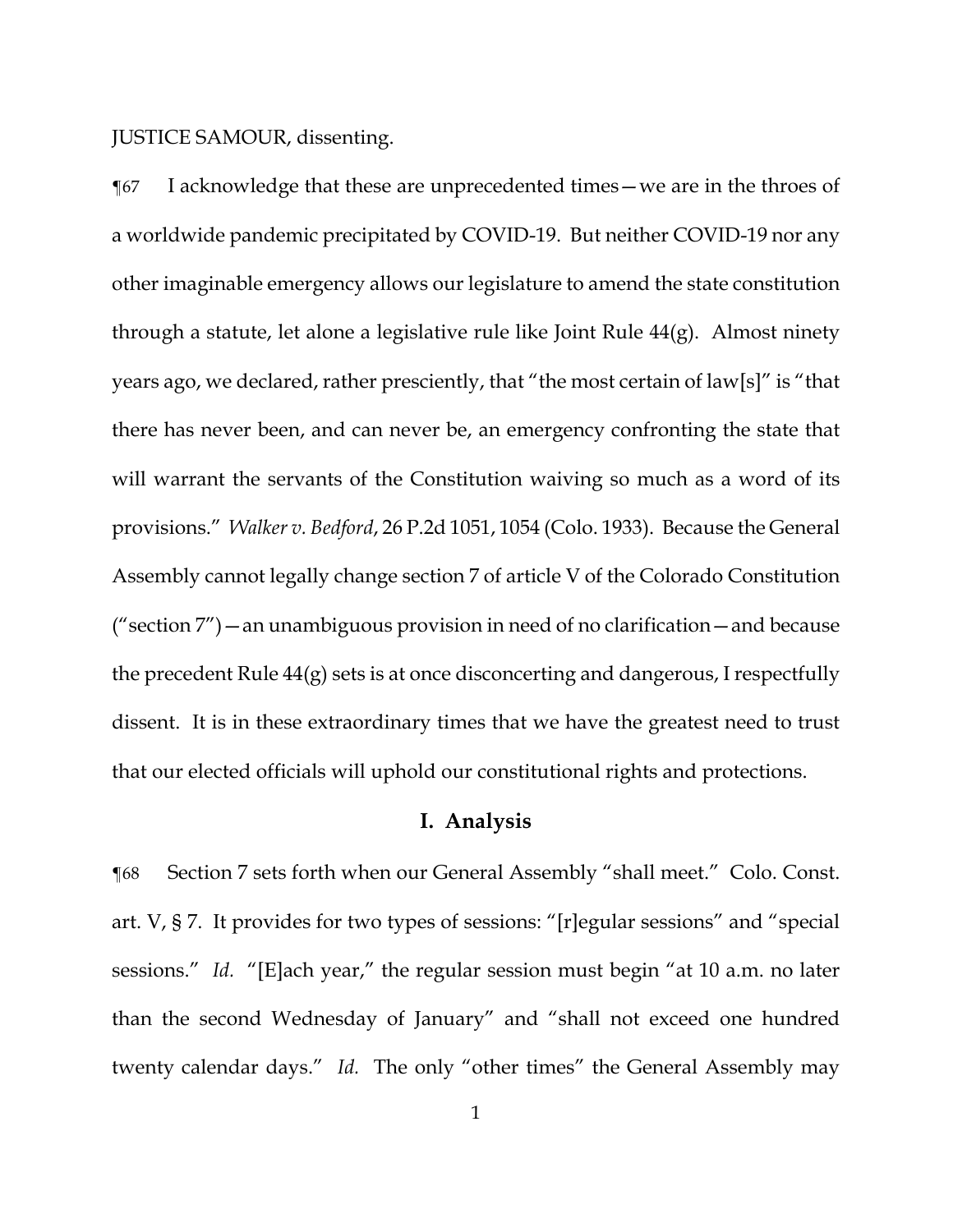meet during the year is by a "special session" that's "convened" either "by the governor . . . or by written request by two-thirds of the members of each house." *Id.* The question raised by the Interrogatory on House Joint Resolution 20-1006 revolves around the maximum term for a regular session: Must the "one hundred twenty calendar days" referenced in section 7 *always* be counted as consecutive calendar days or, pursuant to Rule 44(g), must they be counted as one hundred and twenty consecutive calendar days except *in the event the governor declares a state of disaster emergency*, in which case they may be counted as "separate working calendar" days?

 $\P$ 69 The Petitioners defend the constitutionality of Rule 44(g).<sup>1</sup> They argue that the legislature has authority to clarify section 7 by providing its own interpretation of it in Rule 44(g). But this contention hinges on the faulty premise that the term "calendar days" in section 7 is ambiguous and subject to multiple meanings. It is not. As such, Rule  $44(g)$  is unnecessary. Even if we assume that "calendar days" is ambiguous, Rule 44(g) is unconstitutional because it amends section 7.

<sup>&</sup>lt;sup>1</sup> We received multiple briefs. For the sake of convenience, I refer to those who urge that Rule  $44(g)$  is constitutional as "the Petitioners" and to those who challenge the constitutionality of Rule 44(g) as "the Respondents."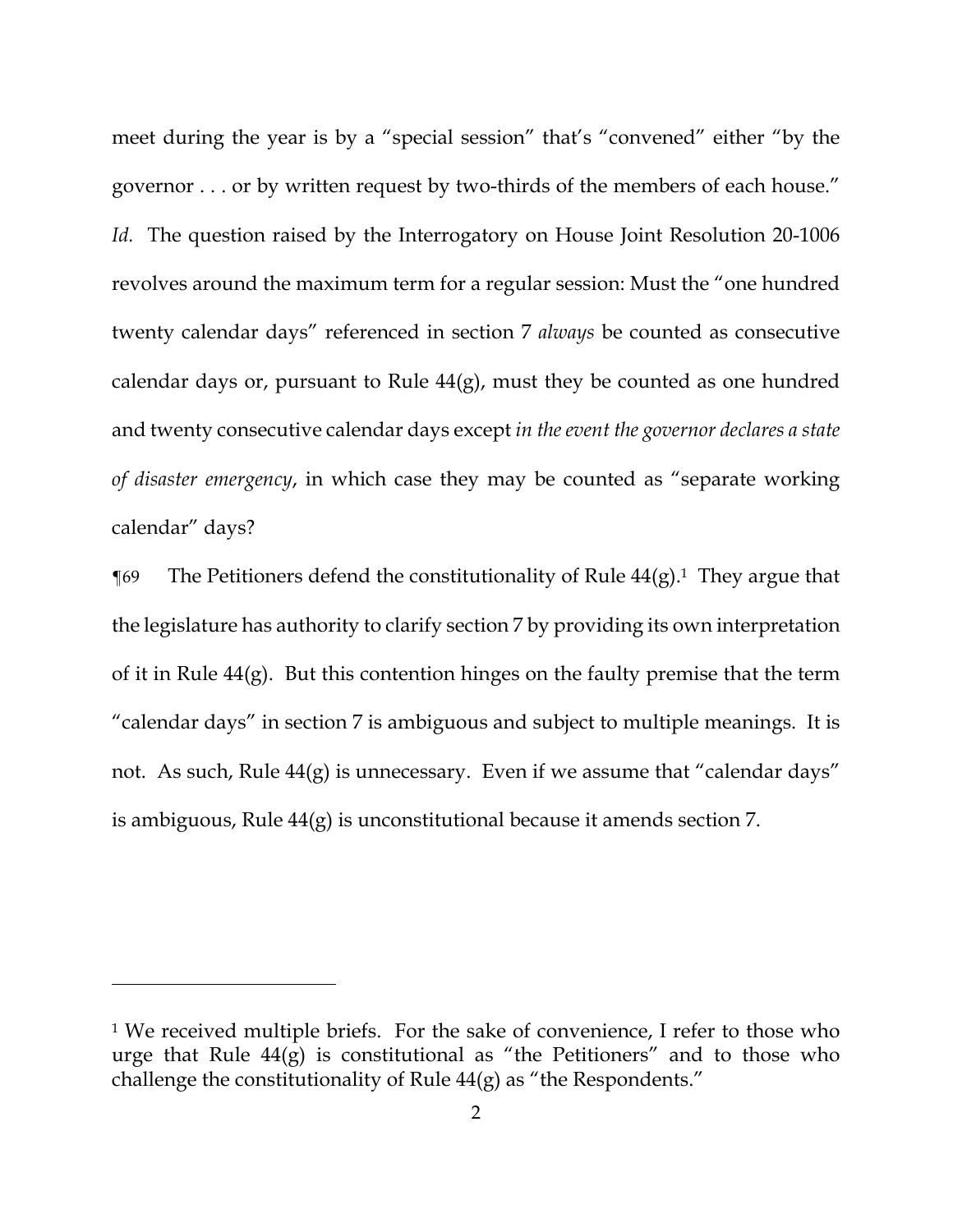# **A. The Term "Calendar Days" Is Not Ambiguous**

¶70 The interpretation of any constitutional provision is a question of law. *Gessler v. Smith*, 2018 CO 48, ¶ 18, 419 P.3d 964, 969. Because section 7 was added to our state constitution through a constitutional amendment approved by the voters (Amendment 3), we are duty bound "to give effect to the electorate's intent in enacting the amendment." *Id.* To effectuate the voters' intent, we must give the words in section 7 "their ordinary and popular meaning." *Id.* (quoting *Colo. Ethics Watch v. Senate Majority Fund, LLC*, 2012 CO 12, ¶ 20, 269 P.3d 1248, 1253). In determining the plain and popular meaning of a word in a constitutional provision, we may consult definitions in recognized dictionaries. *See Wash. Cty. Bd. of Equalization v. Petron Dev. Co.*, 109 P.3d 146, 152 (Colo. 2005).

¶71 So, what is the ordinary and popular meaning of "calendar days"? Black's Law Dictionary defines "calendar day" as "[a] *consecutive 24-hour day* running from midnight to midnight." *Calendar Day*, Black's Law Dictionary (11th ed. 2019) (emphasis added). In other words, a "calendar day" is a "*natural day*" that begins at midnight and ends twenty-four consecutive hours later at midnight. *Id.* Merriam-Webster's Online Dictionary contains a similar definition of "calendar day": it is "a civil day" encompassing "the time from midnight to midnight." *Calendar Day*, Merriam-Webster Online Dictionary, https://www.merriam -webster.com/dictionary/*calendar day* [https://perma.cc/YHD3-GDJK].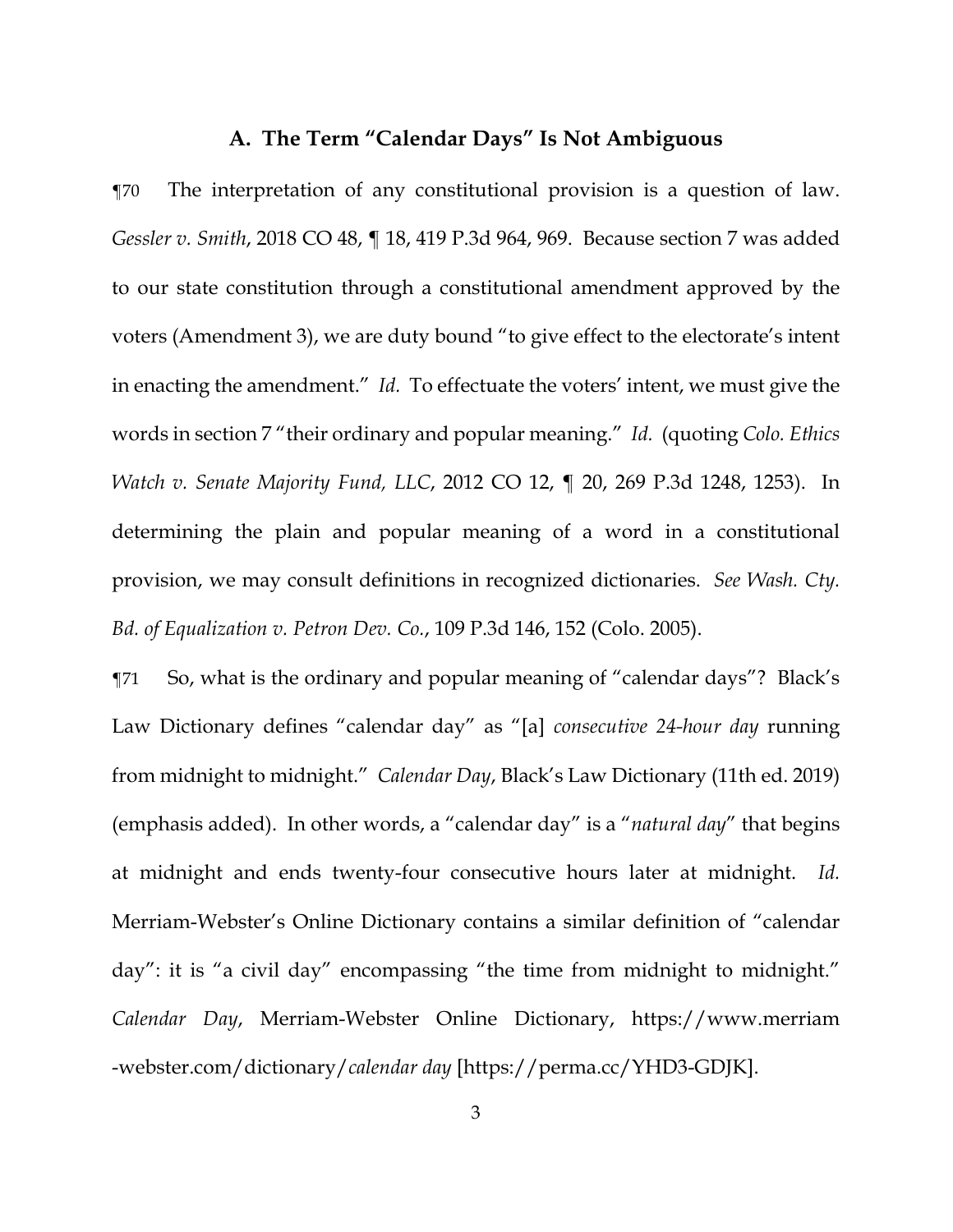¶72 Giving the term "calendar days" its ordinary and popular meaning, it is clear that it refers to *consecutive* days. If a single calendar day is a "natural day" that consists of twenty-four "consecutive" hours from midnight to midnight, then one hundred and twenty calendar days are necessarily one hundred and twenty natural days consisting of a total of 2,880 consecutive hours  $(120 \times 24 = 2,880)$  from midnight to midnight. To the extent the Petitioners construe "calendar days" as meaning something substantively different from its singular form of "calendar day," I reject their position as untenable.

¶73 Significantly, our legislature has itself historically considered "calendar days" to be unambiguous. More than one hundred and forty Colorado statutes mention "calendar days," and many do so more than once. *See, e.g.*, § 25-7-115(3)(a), C.R.S. (2019) ("[w]ithin thirty calendar days"); § 31-11-109(3), C.R.S. (2019) ("no later than thirty calendar days"); § 39-28-304, C.R.S. (2019) ("at least thirty calendar days"). Not one of these one hundred and forty plus statutes contains a definition of the term. And for good reason: There is no need to define a term that's clear and that has a well settled, widely accepted, ordinary, and popular meaning. If "calendar days" were subject to multiple interpretations, wouldn't the legislature have defined it in all these statutes?

¶74 More importantly, whenever a statute refers to "calendar days," the context in which the term is used makes clear that it can only mean consecutive days. *See,*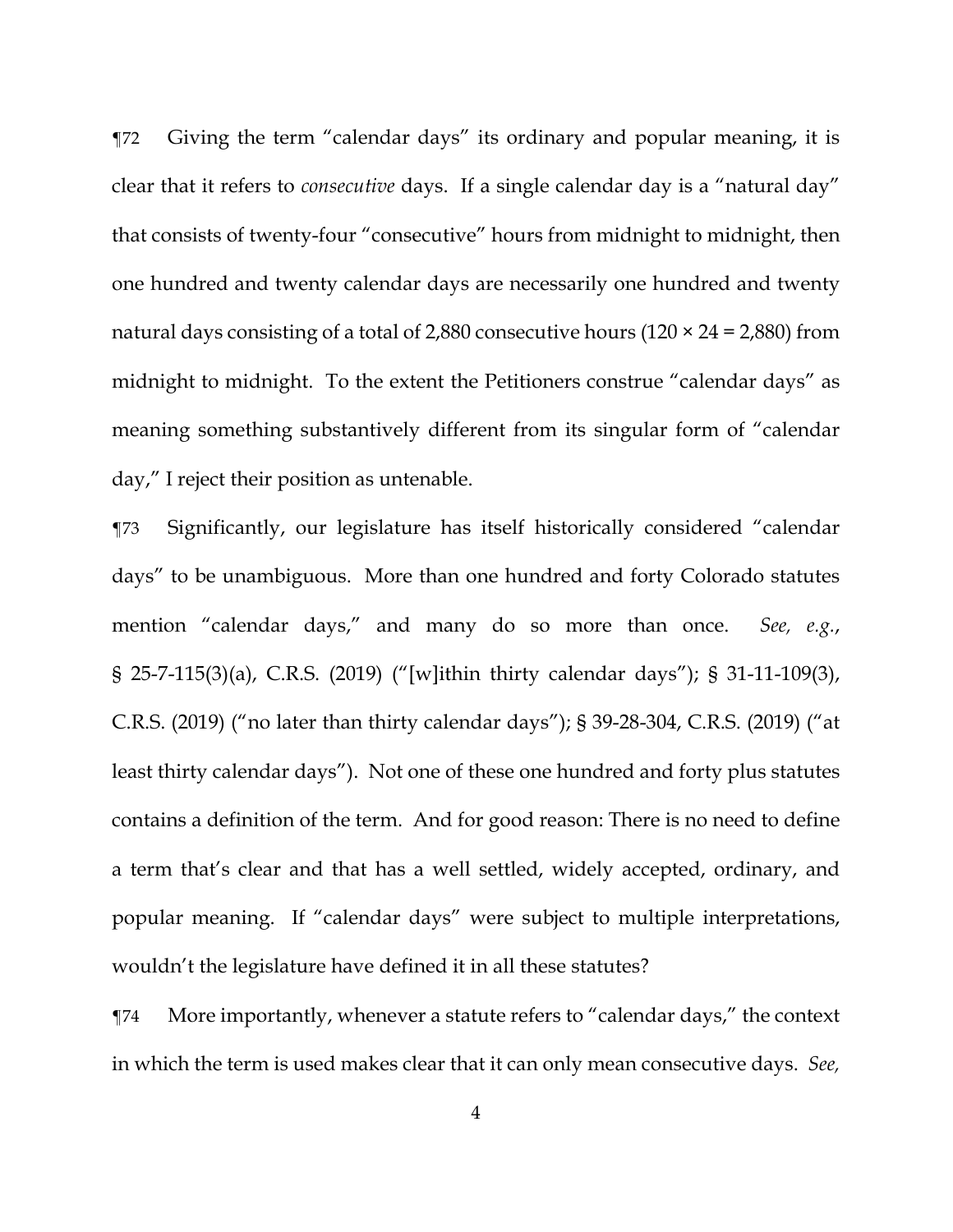*e.g.*, § 1-12-117(1), C.R.S. (2019) ("Nomination petitions . . . shall be filed no later than fifteen calendar days prior to the date for holding the election  $\dots$ . § 8-43-204(7), C.R.S. (2019) (benefits to injured workers "shall be paid to the claimant or the claimant's attorney within fifteen calendar days after the date the executed settlement order is received"); § 38-38-103(1)(b), C.R.S. (2019) ("No more than sixty calendar days nor less than forty-five calendar days prior to the first scheduled date of sale, the public trustee shall [take the specified action]."). What else, other than consecutive days, could "calendar days" mean in these and numerous other statutes without yielding illogical or absurd results? "There is a presumption that the General Assembly intends a just and reasonable result when it enacts a statute, and a statutory construction that defeats the legislative intent or leads to an absurd result will not be followed." *Ingram v. Cooper*, 698 P.2d 1314, 1315 (Colo. 1985).

¶75 The Petitioners fail to cite a single Colorado statute that uses "calendar days" to mean non-consecutive days. None exists. And the Petitioners brush off the one hundred and forty plus statutes in which the General Assembly has used "calendar days" to mean consecutive days as irrelevant. Each of these statutes, they say, is inapposite because it sets one or more deadlines, as reflected by the use of temporal prepositions like "within," "no later than," and "prior to," which suggest a clear cut-off date for an event to occur. This is a stretch.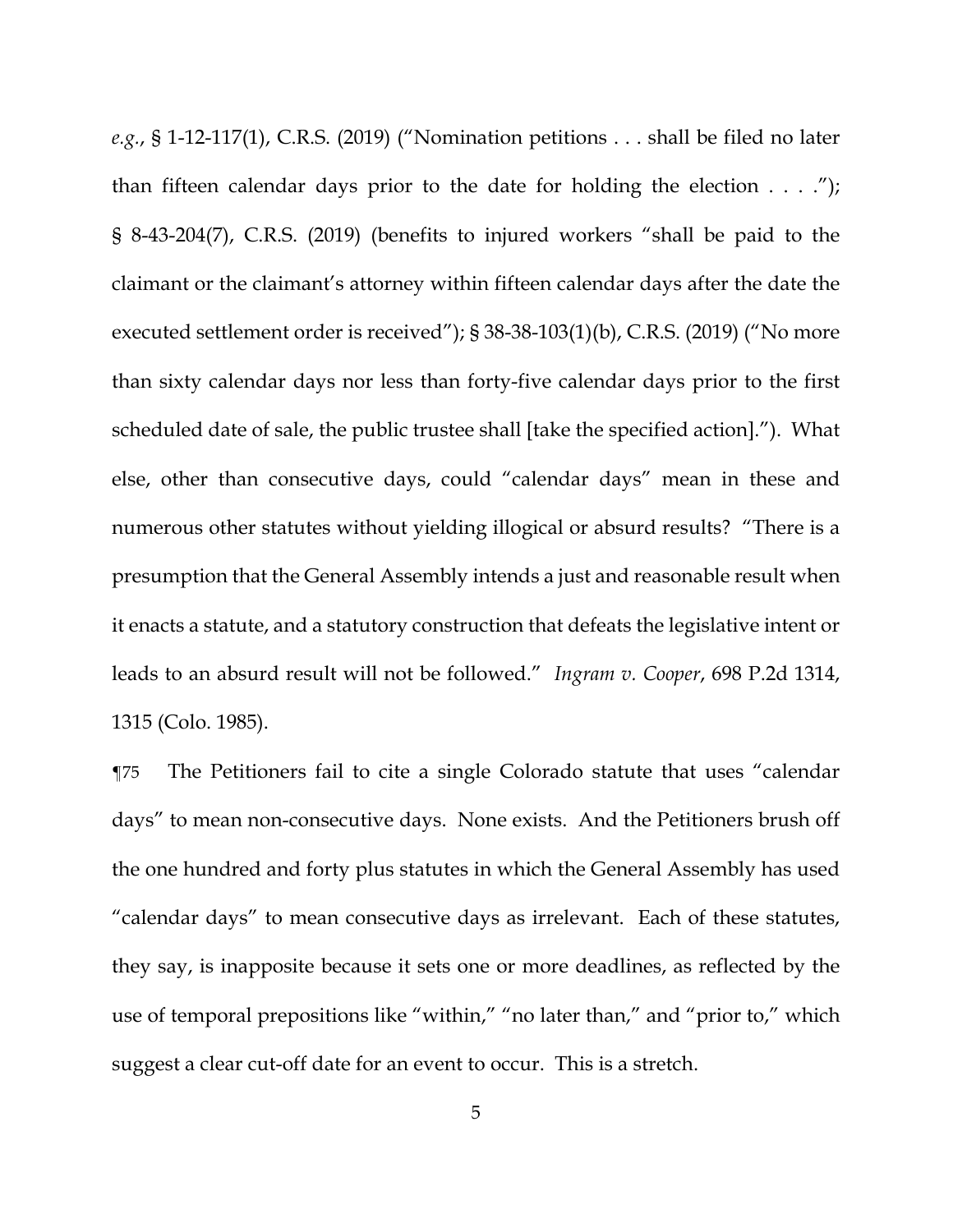¶76 I am aware of no authority, and none is cited, that stands for the proposition that the term "calendar days" takes on a different meaning if it is used in conjunction with the types of quoted prepositions to set a deadline. Prepositions or no prepositions and deadline or no deadline, "calendar days" should consistently be accorded its ordinary and popular meaning—consecutive days. Moreover, section 7 is not meaningfully distinguishable. While it may not use the kinds of referenced prepositions, it certainly uses "calendar days" to set a temporal limit on the length of a regular session: It "shall not exceed one hundred twenty calendar days." Colo. Const. art. V, § 7. And, given that section 7 requires a regular session to commence by a particular date (no later than the second Wednesday of January), the maximum mandate implies a deadline—the regular session must end by a particular date. In any event, the Petitioners are mistaken because some statutes use "calendar days" to set a temporal limit—just as section 7 does. *See, e.g.*, § 1-40-116(2), C.R.S. (2019) ("The petition shall not be available to the public for a period of no more than thirty calendar days for the examination."); § 1-40-118(1), C.R.S. (2019) ("such period shall not exceed thirty calendar days");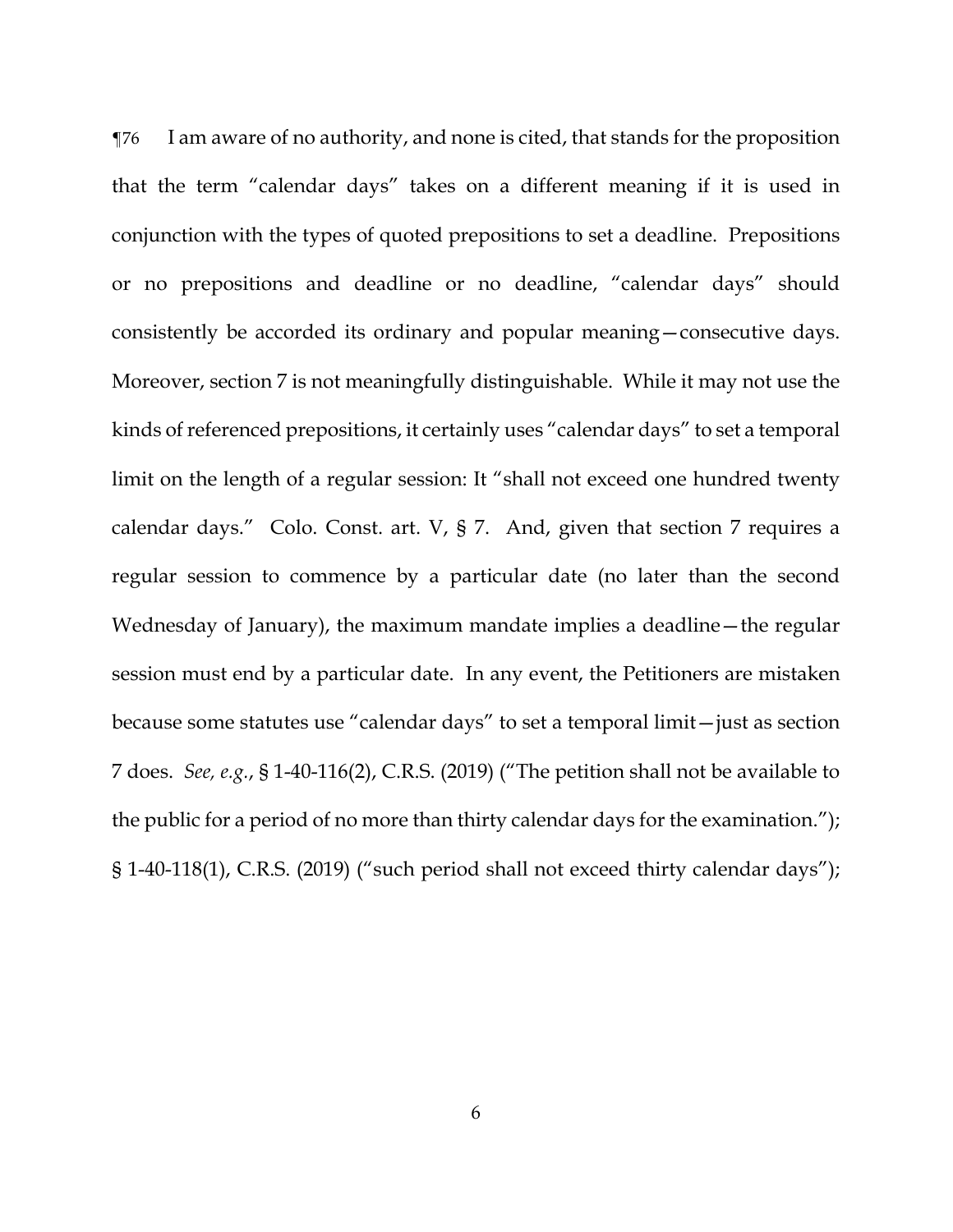§ 8-43-101(1), C.R.S. (2019) ("in excess of three shifts or calendar days"). These and similar statutes are indistinguishable from section 7.2

¶77 Notably, when the legislature means something other than consecutive days, it uses a different term, such as "business days." There are over two hundred statutes in Colorado that do just that. *See, e.g.*, § 10-4-110.7(5), C.R.S. (2019) (indicating that the insurer has "thirty business days . . . to evaluate the issuance of a policy for homeowner's insurance");  $\S$  16-22-108(1)(a)(II), C.R.S. (2019) (requiring registration or confirmation of initial registration "within five business days after release from incarceration . . . or within five business days after receiving notice of the duty to register"). Some statutes use both "calendar days" and "business days," reflecting the legislature's understanding that the two terms have different meanings. *See, e.g.*, § 9-1.5-103(4)(b), C.R.S. (2019); § 25-7-133(7)(d)(V), C.R.S. (2019).

¶78 There are times when the legislature wishes to exclude certain consecutive days from a time computation that's based on "calendar days." In those situations,

<u>.</u>

<sup>2</sup> Rather than attempt to address these statutes, which directly undercut their position, the Petitioners seek refuge in section 24-51-1702(28), C.R.S. (2019), because it refers to "consecutive calendar days." But that statute is of no avail. That the legislature chose to spell out in section 24-51-1702(28) that it meant *consecutive* calendar days doesn't somehow render the one hundred and forty plus statutes that refer to "calendar days" ambiguous.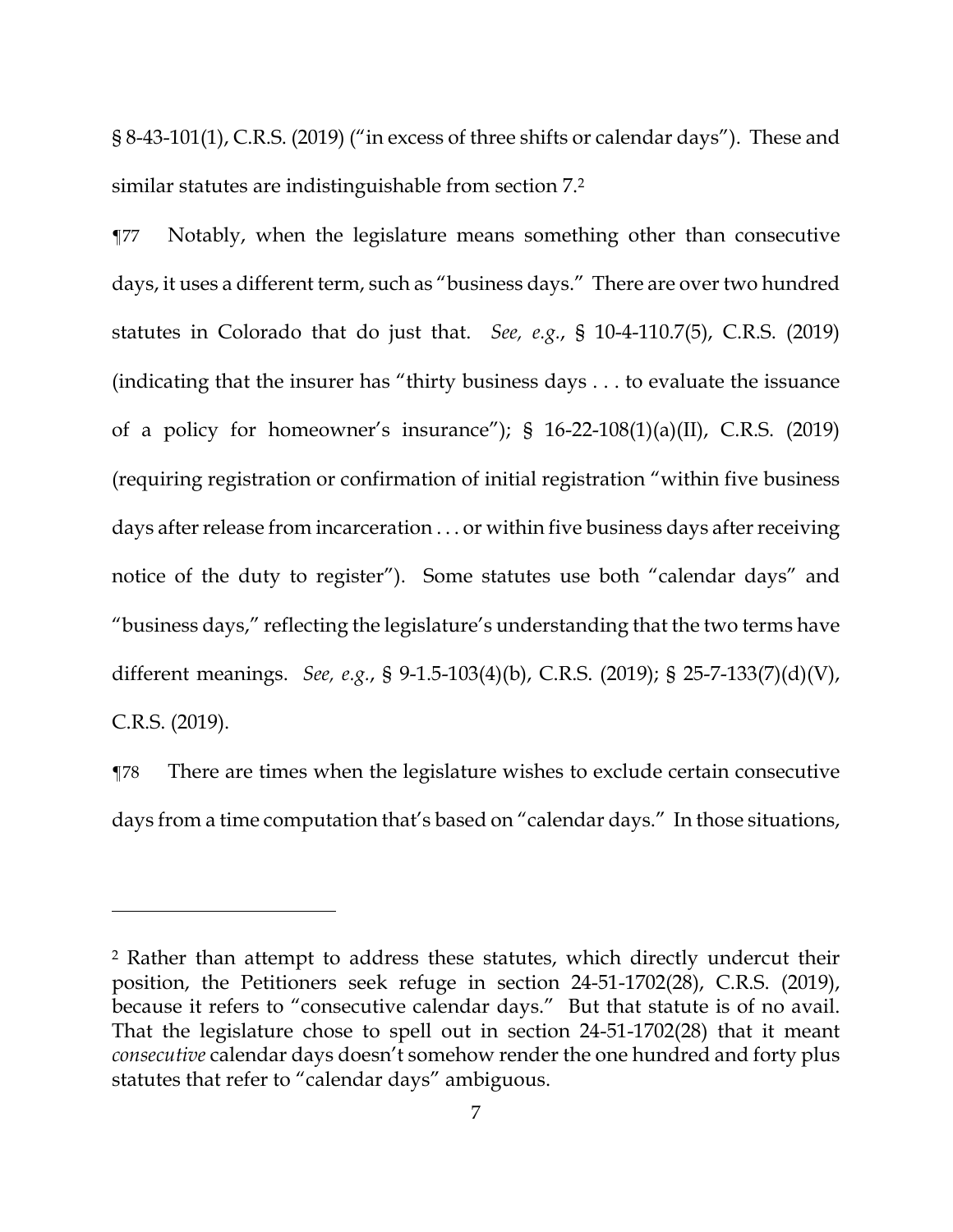it simply says so. *See, e.g.*, § 8-74-102(1), C.R.S. (2019); § 31-10-103, C.R.S. (2019). In section 8-74-102(1) the legislature refers to "calendar days," but provides an exception "[i]f the twelfth calendar day falls on a weekend or a state holiday." And section 31-10-103 refers to "[c]alendar days" but excludes certain days. What would be the need for these exceptions if "calendar days" didn't mean consecutive days?

¶79 Perhaps most apropos to our discussion, we know that the General Assembly understands "calendar days" in section 7 to mean consecutive days. It said so when it adopted Joint Rule 23(d) around the same time section 7's predecessor was approved by the voters in the early 1980s. In Rule 23(d), the legislature declared that it considers the maximum of one hundred and twenty calendar days prescribed for a regular session in section 7 to refer to "consecutive calendar days." Of course, contrary to the Petitioners' suggestion, the fact that the legislature decided to adopt Rule 23(d) and to reiterate what was already stated in plain, ordinary, and popular words in section 7 is not proof that section 7 is ambiguous. Otherwise, the legislature could render any constitutional provision ambiguous by simply restating it in different terms in a legislative rule.

¶80 The rest of the language in section 7 buttresses the conclusion that "calendar days" means consecutive days. We must consider section 7 "as a whole and, when possible, adopt an interpretation of the language which harmonizes" all of its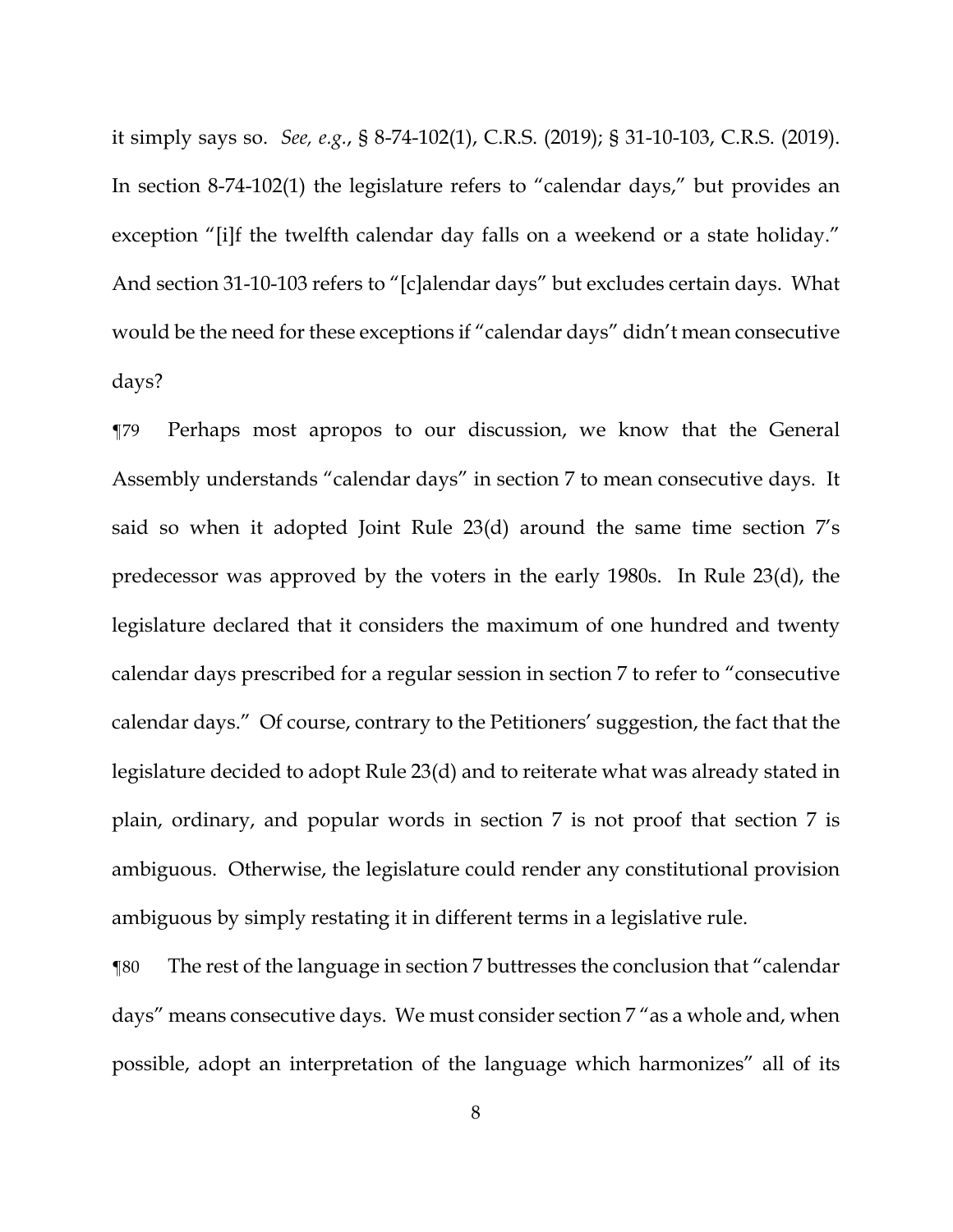provisions "rather than an interpretation which would create a conflict between such provisions." *Gessler*, ¶ 18, 419 P.3d at 969 (quoting *Zaner v. City of Brighton*, 917 P.2d 280, 283 (Colo. 1996)). Construing "calendar days" as consecutive days is in line with two aspects of section 7.

¶81 First, the plain language of section 7 reflects an intent to have hard start and stop date ranges for regular sessions. Section 7 states that a regular session must always commence no later than the second Wednesday of January—i.e., between January 2 and January 14 (a hard start date range). It also provides that a regular session must not exceed one hundred and twenty calendar days. Given the hard start date range of January 2 to January 14, this one-hundred-and-twenty -calendar-day restriction suggests an intent to have a hard stop date range as well. The most reasonable inference is that the legislature must stop meeting in regular session between April 30 and May 13 (at the end of one hundred and twenty consecutive days). Had the legislature and the voters meant one hundred and twenty *non-consecutive* days, they presumably would have added the timeframe within which the one hundred and twenty *separate* calendar days must be counted. For example, section 7 might have indicated that "[r]egular sessions . . . shall not exceed one hundred twenty calendar days" within a six-month period or within a twelve-month period. Otherwise, a regular session could arguably end after the following regular session begins or, worse, remain active indefinitely.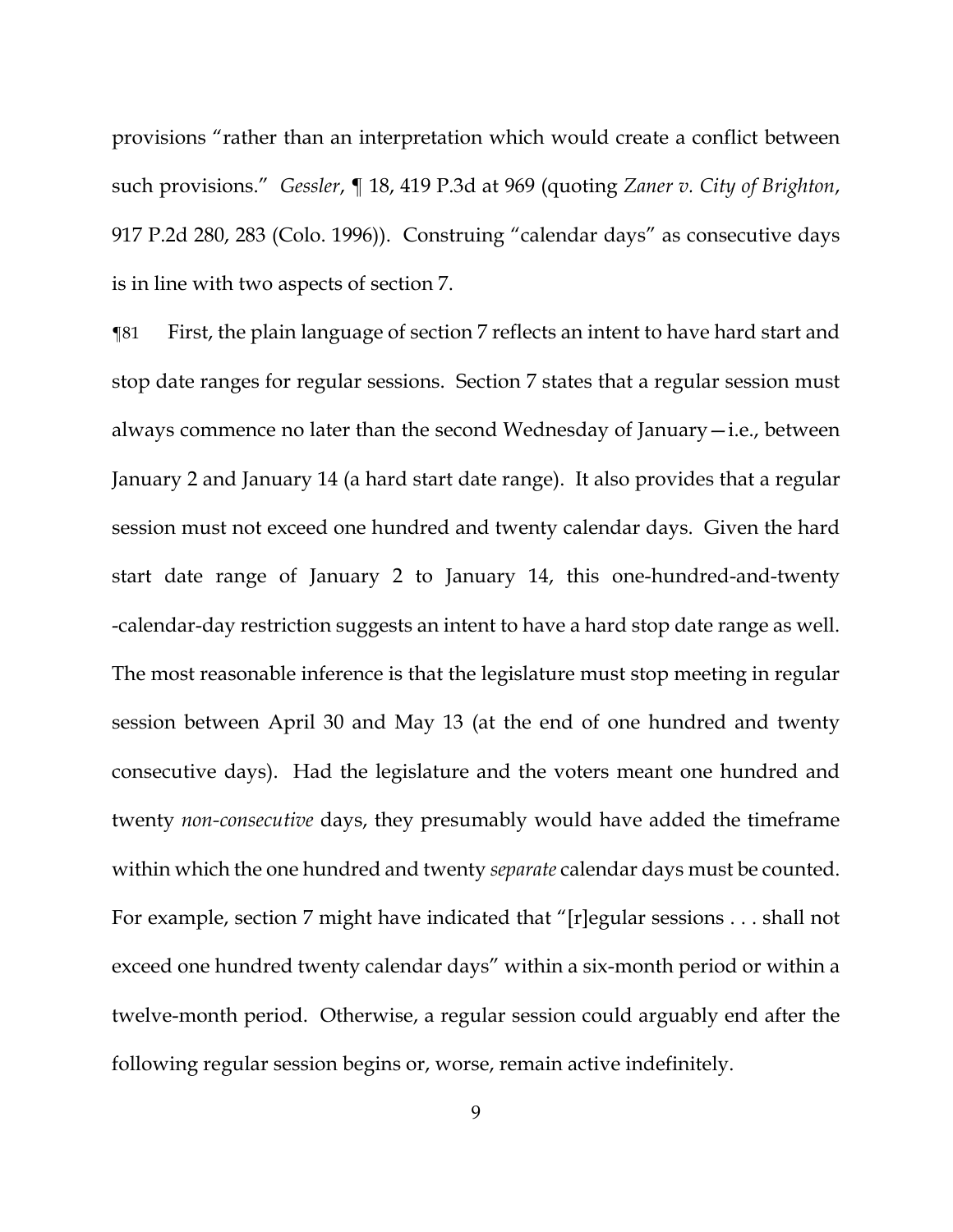¶82 Second, section 7 establishes that when the regular session ends, the legislature may only meet if a special session is convened by the governor or by a written request from two-thirds of the members of each house. Assigning "calendar days" a meaning other than consecutive days would allow the legislature to spread the regular session throughout the entire calendar year. That, in turn, could render superfluous the provision generally prohibiting the legislature from meeting outside a regular session except through a special session. What would be the use of the general prohibition and the special session exception if the legislature could simply meet as part of the regular session between January and December? We must avoid any construction that threatens to render a constitutional provision either superfluous or a nullity. *See Indus. Claims Appeals Office v. Orth*, 965 P.2d 1246, 1254 (Colo. 1998).

¶83 For all of these reasons, I conclude that section 7 is clear and unambiguous. We are thus required to "enforce[] [it] as written." *Gessler*, ¶ 18, 419 P.3d at 969.

#### **B. Rule 44(g) Unconstitutionally Amends Section 7**

¶84 Even assuming for the sake of argument that the term "calendar days" in section 7 is ambiguous, the legislature cannot legally amend it—including under the guise of interpreting it or clarifying it. The legislature lacks authority to amend a constitutional provision, including one it believes is ambiguous.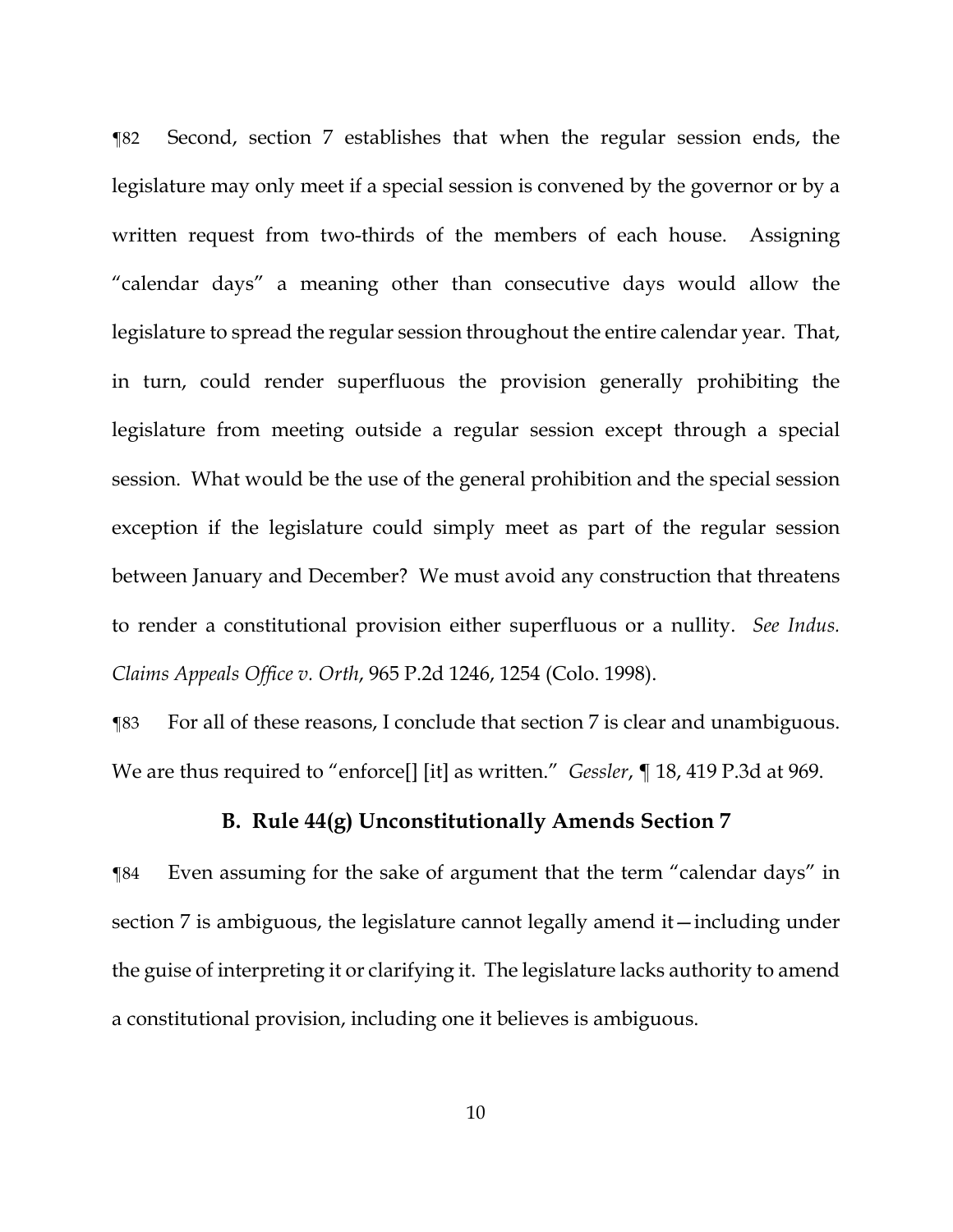¶85 The power to amend the state constitution rests *solely* with the people of Colorado through the initiative and referendum process. Colo. Const. art. V, § 1(1). Section 1(1) of article V provides:

*[T]he people reserve to themselves the power to propose . . . amendments to the constitution and to enact or reject the same at the polls independent of the general assembly* and also reserve power at their own option to approve or reject at the polls any act or item, section, or part of any act of the general assembly.

(Emphasis added.) "The right of initiative and referendum, like the right to vote, is a fundamental right . . . ." *Loonan v. Woodley*, 882 P.2d 1380, 1383 (Colo. 1994). It is among the rights that sets us apart as "a republican form of government." *Bernzen v. City of Boulder*, 525 P.2d 416, 419 (Colo. 1974). Even in the event of a public crisis, the legislature may not infringe on the voters' *exclusive* power to amend the state constitution. When the legislature does so, it unduly curtails the voters' fundamental right of initiative and referendum.

¶86 Yet, in 2009, more than twenty years after section 7 was approved by the voters via referendum and Rule 23(d) was adopted, the legislature passed Rule  $44(g)$ . Rule  $44(g)$  was not motivated by a desire to interpret or clarify the term "calendar days" in section 7. There was nothing that needed interpretation or clarification. Besides section 7 being unambiguous, Rule 23(d) had made clear more than two decades earlier that the legislature understood "calendar days" in section 7 to mean "consecutive calendar days." What actually spurred the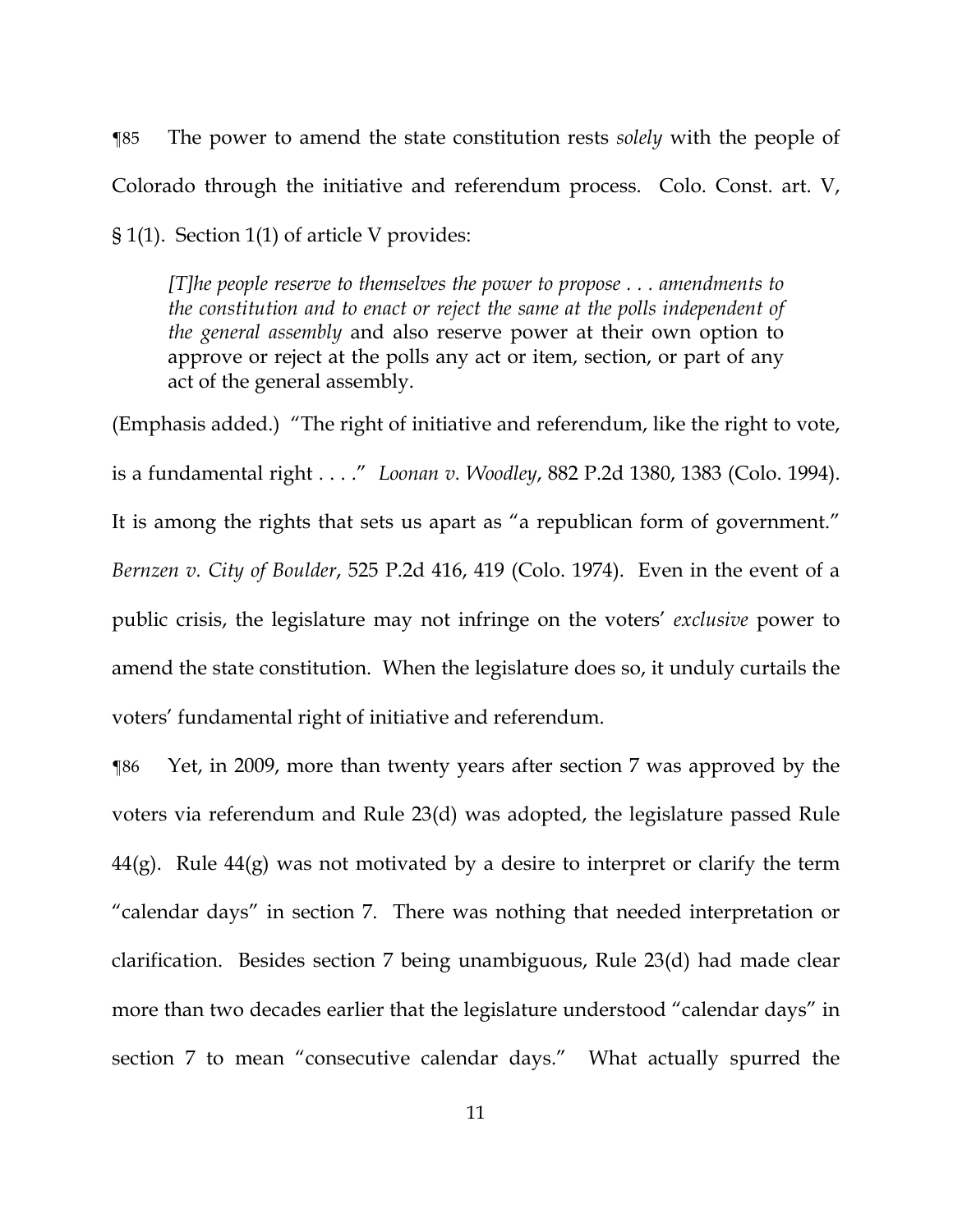legislature into action was a different public health scare, the swine influenza virus ("SIV"). Because of SIV's potential impact, the legislature sought to engraft an emergency-based exception onto the one-hundred-and-twenty-calendar-day maximum term for a regular session in section 7. Thus, it provided in Rule  $44(g)$ that, "if the Governor has declared a state of disaster emergency" due to a public health crisis, then "the maximum of one hundred twenty calendar days *prescribed by section 7 of article V of the state constitution* shall be counted as one hundred twenty *separate working calendar days*." (Emphases added.)

¶87 The Petitioners claim that Rule 44(g) is constitutional because, in conjunction with Rule 23(d), it does no more than interpret and clarify section 7. I beg to differ. Rule 44(g) plainly and simply *amends* section 7. Whereas section 7 sets a maximum term of one hundred and twenty consecutive days for a regular session, Rule 44(g) creates an exception to that maximum term under specific circumstances. Pursuant to Rule 44(g), the maximum term in section 7 doesn't apply when the governor declares a state of emergency. Instead, in such a situation, Rule 44(g) provides that only "separate working calendar days" count toward the one-hundred-and-twenty-calendar-day maximum. Far from elucidating the meaning of "calendar days" or otherwise shedding light on the term, Rule 44(g) unconstitutionally changes section 7. One can't create an exception to a maximum term and then genuinely call it an interpretation or a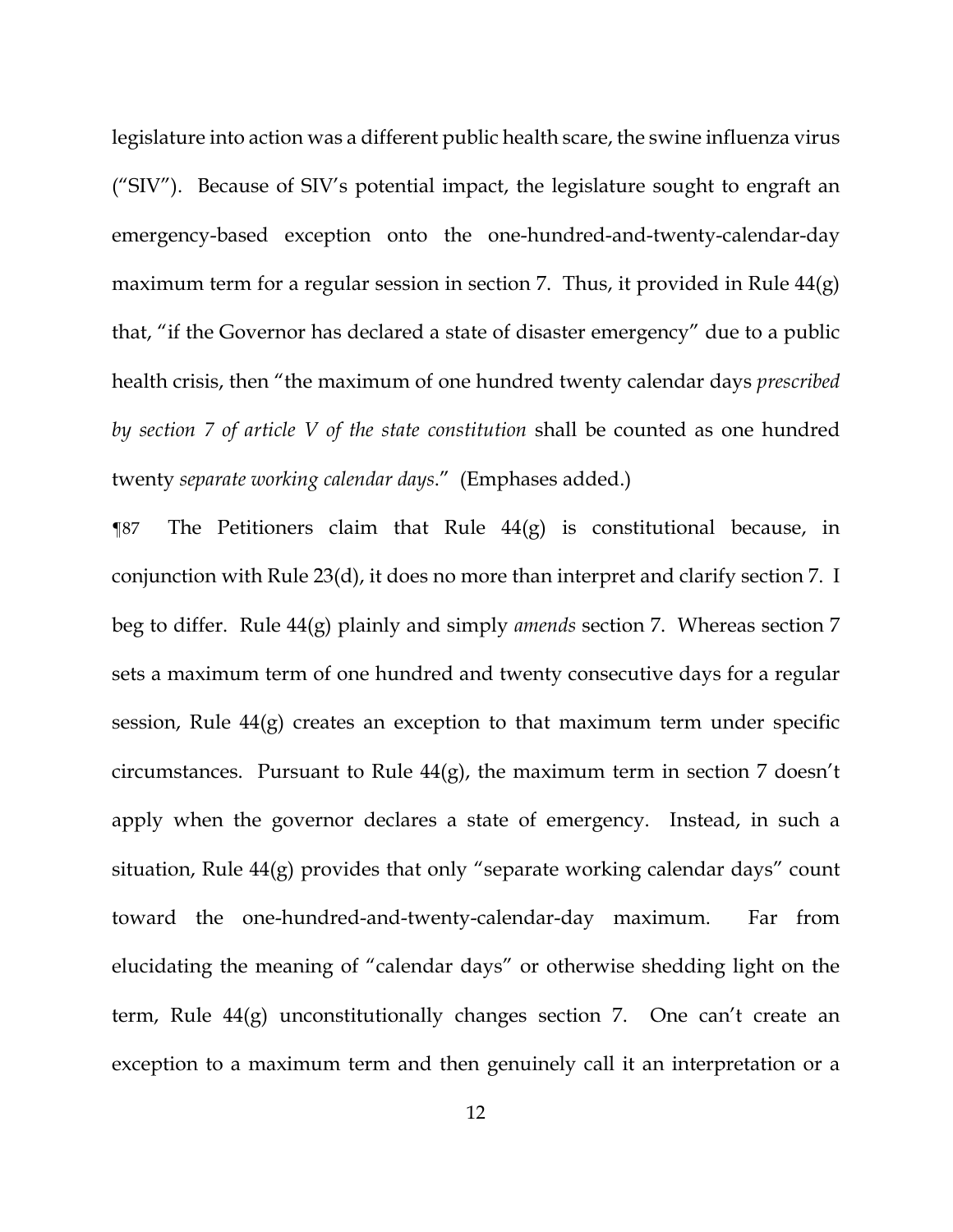clarification instead of a modification.3 Below is a chart that belies the Petitioners' interpretation/clarification claim and highlights the extent of Rule 44(g)'s revision of section 7:

| <b>Section 7</b>                | Rule $44(g)$                          |
|---------------------------------|---------------------------------------|
| Regular sessions of the general | Regular sessions of the general       |
| assembly shall not exceed one   | assembly shall not exceed one         |
| hundred twenty calendar days.   | hundred twenty calendar days,         |
|                                 | which shall mean consecutive          |
|                                 | calendar days, except that if the     |
|                                 | governor has called a state of        |
|                                 | disaster emergency due to a public    |
|                                 | health emergency pursuant to          |
|                                 | section 24-33.5-704 of the Colorado   |
|                                 | Revised Statutes, then<br>the         |
|                                 | maximum of one hundred twenty         |
|                                 | calendar days shall be counted as     |
|                                 | one hundred twenty separate           |
|                                 | working calendar days, but only       |
|                                 | until the disaster emergency is over. |

¶88 Nor can Rule 44(g) survive constitutional muster on the ground that it purports to provide a reasonable interpretation of "calendar days." As I've

<sup>&</sup>lt;sup>3</sup> It's telling that the Petitioners discuss Rules 23(d) and  $44(g)$  in tandem – as acting in partnership to "interpret" or "clarify" section 7—even though the former preceded the latter by more than two decades. This is understandable. It is difficult, even for the Petitioners, to justify the exception in Rule  $44(g)$  as some form of interpretation or clarification of "calendar days" in section 7 given that Rule 23(d) had announced twenty plus years earlier that "calendar days" means "consecutive calendar days." Despite their thorough briefs, the Petitioners fail to identify what was ambiguous and in need of interpretation or clarification at the time Rule 44(g) was adopted.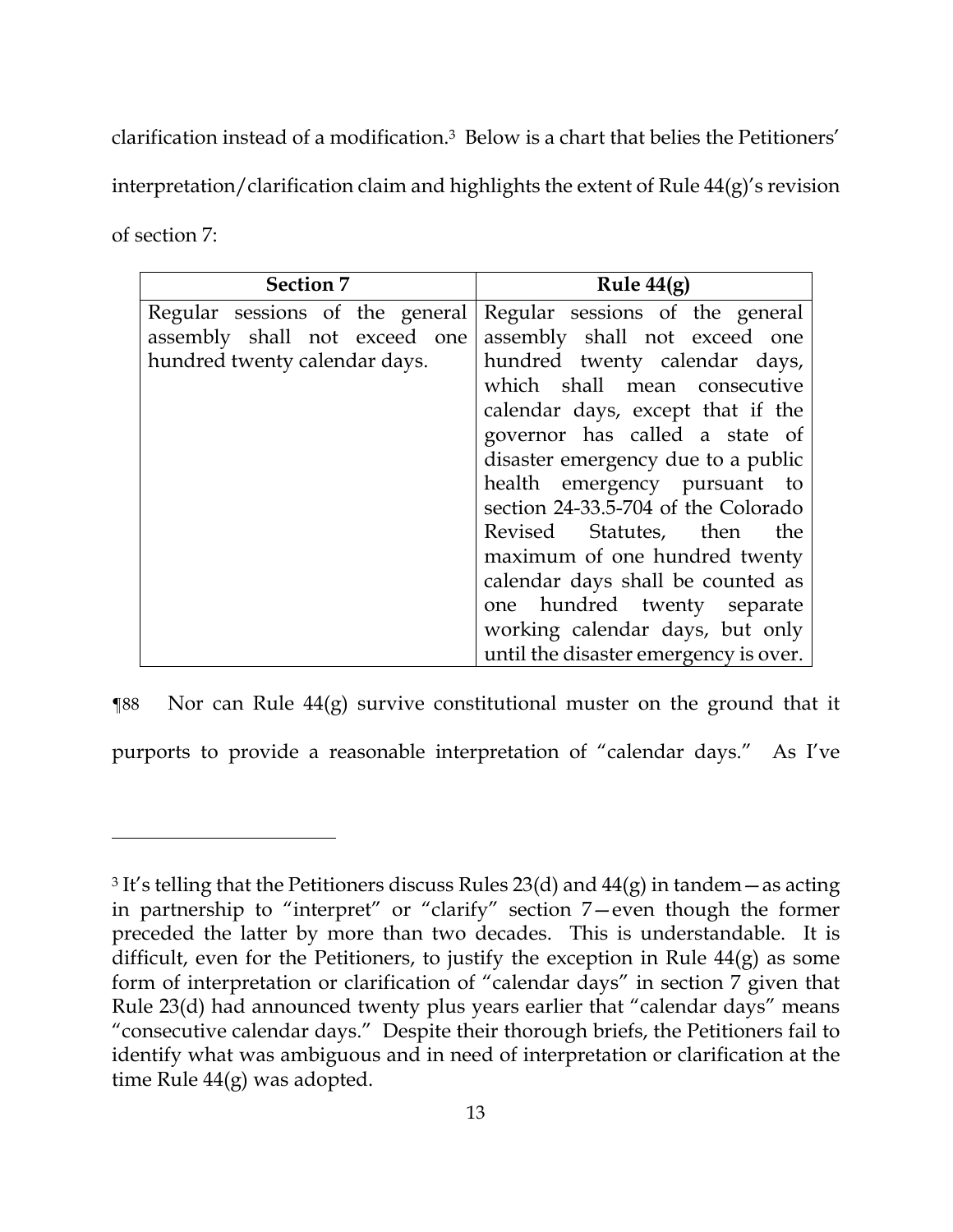demonstrated, "calendar days" is not an ambiguous term in need of clarification. But even if it were, Rule  $44(g)'s$  "interpretation" of it is anything but reasonable. No dictionary or authority in the land has ever defined "calendar days" in accord with Rule 44(g). Our General Assembly, which has used "calendar days" in more than one hundred and forty statutes, has never used the term to mean anything that even remotely resembles Rule 44(g). I disagree that it is reasonable to interpret "calendar days" to mean consecutive calendar days unless the governor has declared a state of emergency, in which case it means separate working calendar days, but only until the emergency is over.

 $\gamma$  and I'm not at all persuaded by the Petitioners that Rule 44(g)'s interpretation comports with the underlying purpose of the maximum term in section 7. The primary purpose behind setting a maximum term for regular sessions was the desire by lawmakers and voters to maintain the part-time "citizen legislature" that has existed since our statehood. Having lengthier legislative sessions favors full-time legislators over part-time citizens willing to take time from their private lives to serve the public good and threatens the diversity we value so much in our General Assembly. *See* Legis. Council, Colo. Gen. Assembly, Research Pub. No. 326, *An Analysis of 1988 Ballot Proposals* 5 (1988). Rule 44(g) can never shorten the one-hundred-and-twenty-calendar-day maximum in section 7. It can only make it lengthier. In fact, as I mentioned earlier, it can make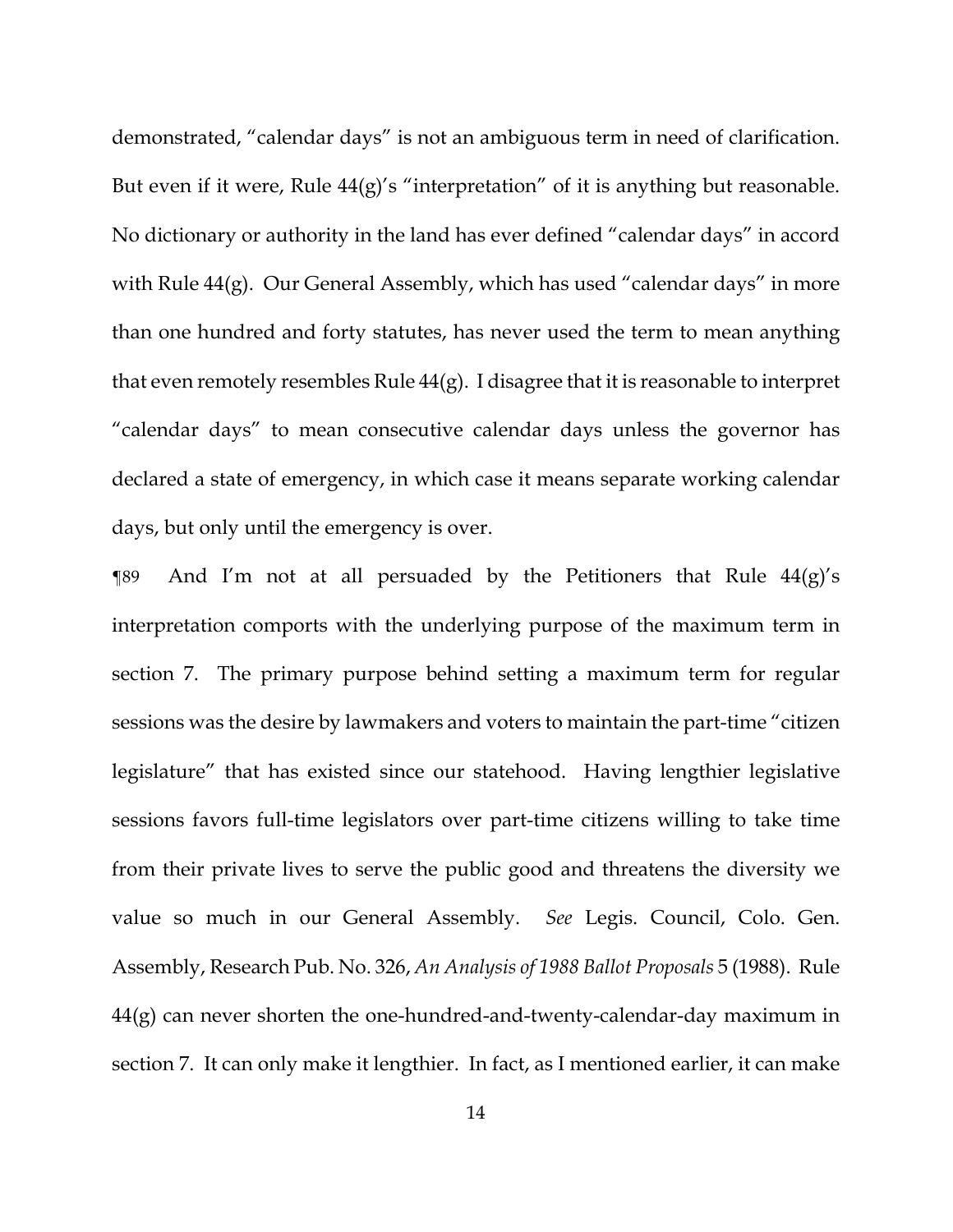it as long as twelve months or longer. How is that consistent with the chief purpose behind the maximum term established by section 7?

¶90 I understand that the Petitioners would likely respond that the exception Rule  $44(g)$  gave birth to applies only if the governor has declared a state of emergency. But if the legislature can amend section 7 to create the exception contained in Rule 44(g), there is nothing that prevents it from adopting a broader exception to the maximum term (or doing away with the maximum term altogether). In my view, the risk of falling prey to a slippery slope is realistic and jeopardizes the principal purpose behind the maximum term in section 7.

 $\gamma$ 91 Like the Respondents, I fear that Rule 44(g) opens a Pandora's Box. While no doubt well intentioned, the rule sets an ill-advised precedent that's subject to abuse by a future legislature.

¶92 To be sure, these are unprecedented times. But that cannot serve as an excuse to usurp Coloradans' exclusive right to amend their constitution. On the contrary, these challenging times only heighten the need for our leaders to show discipline by adhering to the constitution. The Judicial Branch hasn't been spared from the tsunami of challenges brought about by COVID-19 either. It has been wrestling with myriad issues that have required it to think outside the box and to use technology and other innovative approaches. Nevertheless, even in the face of heavy criticism, we all must react within the bounds of the constitution.